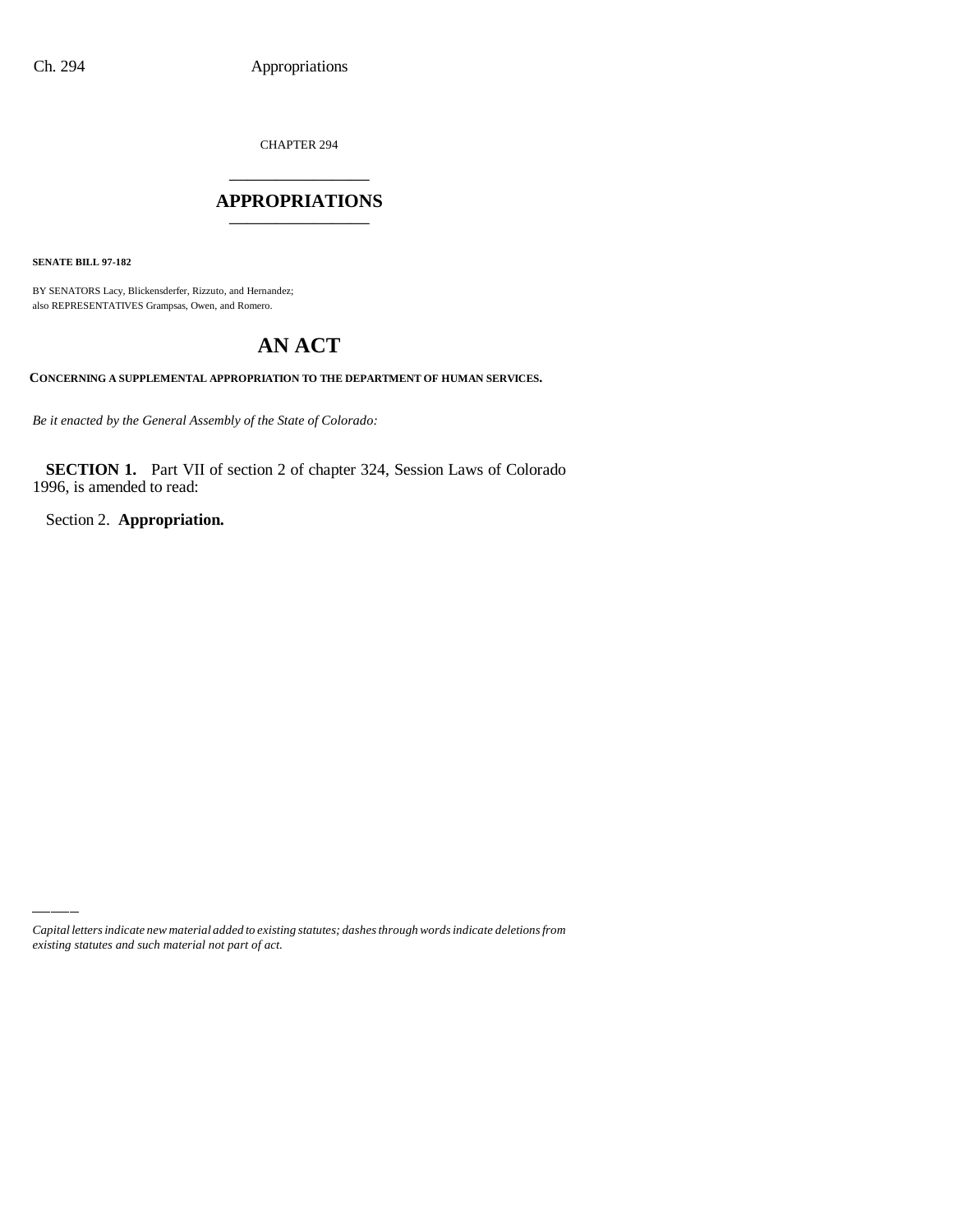|                 |              |                | APPROPRIATION FROM |              |               |                |  |  |  |  |
|-----------------|--------------|----------------|--------------------|--------------|---------------|----------------|--|--|--|--|
|                 |              |                | <b>GENERAL</b>     |              | CASH          |                |  |  |  |  |
| ITEM &          |              | <b>GENERAL</b> | <b>FUND</b>        | CASH         | <b>FUNDS</b>  | <b>FEDERAL</b> |  |  |  |  |
| <b>SUBTOTAL</b> | <b>TOTAL</b> | FUND           | <b>EXEMPT</b>      | <b>FUNDS</b> | <b>EXEMPT</b> | <b>FUNDS</b>   |  |  |  |  |
|                 |              |                |                    |              |               |                |  |  |  |  |

### **PART VII DEPARTMENT OF HUMAN SERVICES**

| (1) EXECUTIVE DIRECTOR'S         |                       |
|----------------------------------|-----------------------|
| $\rm OFFICE^{53}$                |                       |
| Personal Services <sup>54</sup>  | <del>11.401.580</del> |
|                                  | 11,381,456            |
|                                  | $(200.2$ FTE)         |
| Health, Life, and Dental         | 8.616.422             |
|                                  | 8.696.901             |
| Short-term Disability            | 336.735               |
|                                  | 338,778               |
| Salary Survey, Anniversary       |                       |
| Increases and Shift              |                       |
| Differential                     | <del>7.420.277</del>  |
|                                  | 7.470.276             |
| Workers' Compensation            | 6.284.273             |
| Operating Expenses <sup>54</sup> | 1.235.890             |
|                                  | 1,257,810             |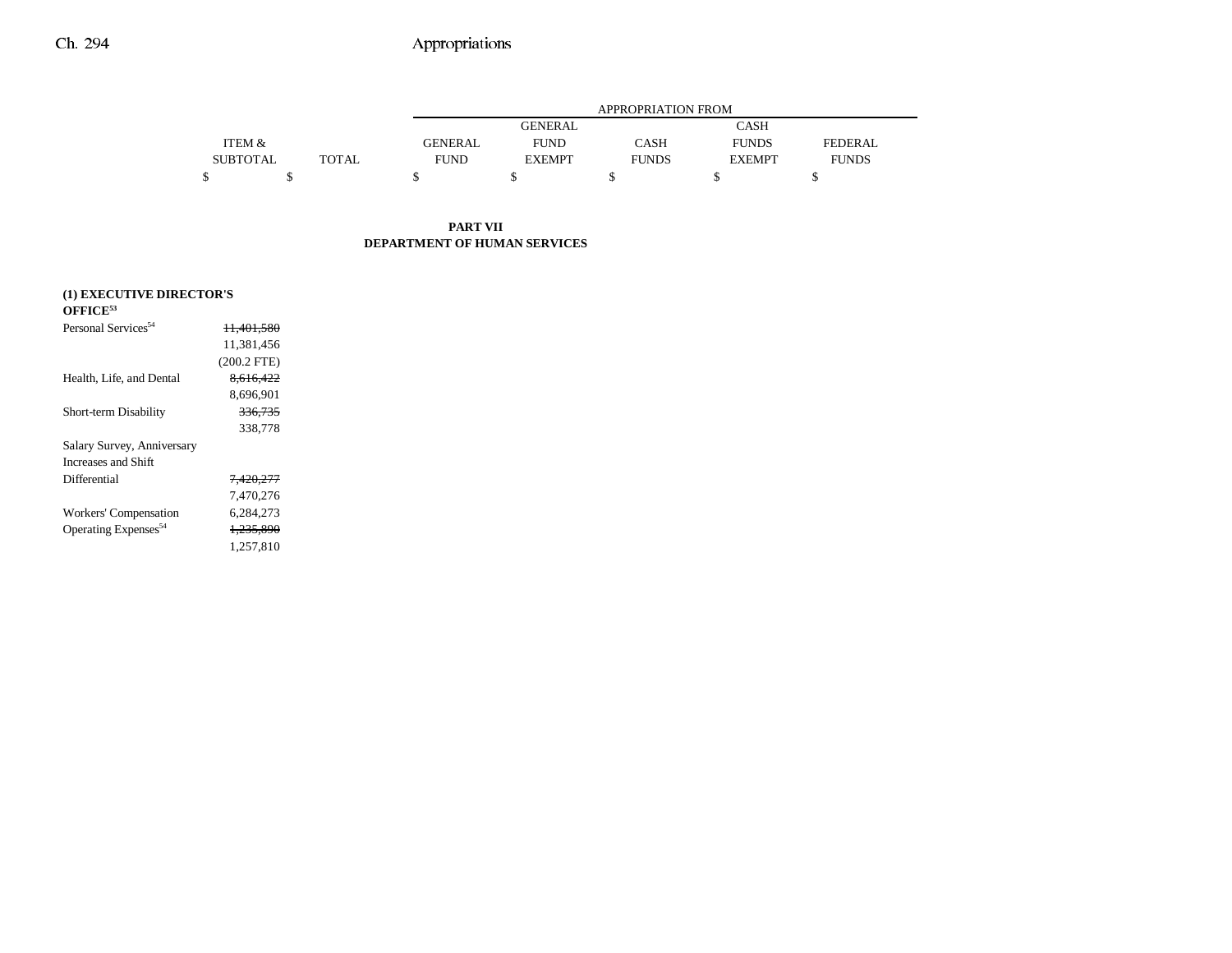| Legal Services for 13,478               |                |            |               |                      |                          |                     |
|-----------------------------------------|----------------|------------|---------------|----------------------|--------------------------|---------------------|
| hours                                   | 639,487        |            |               |                      |                          |                     |
| Administrative Law Judge                |                |            |               |                      |                          |                     |
| Services for 6,933 hours                | 549,956        |            |               |                      |                          |                     |
| Payment to Risk                         |                |            |               |                      |                          |                     |
| Management and Property                 |                |            |               |                      |                          |                     |
| Funds                                   | 936,492        |            |               |                      |                          |                     |
| <b>Staff Training</b>                   | 99,512         |            |               |                      |                          |                     |
| Injury Prevention Program <sup>55</sup> | 170,071        |            |               |                      |                          |                     |
| Workers' Compensation                   |                |            |               |                      |                          |                     |
| Self-Insurance Program                  | 429,649        |            |               |                      |                          |                     |
| Juvenile Parole Board                   | 107,432        |            |               |                      |                          |                     |
|                                         | $(1.8$ FTE $)$ |            |               |                      |                          |                     |
| DD Council                              | 789,176        |            |               |                      |                          |                     |
|                                         | $(6.0$ FTE)    |            |               |                      |                          |                     |
|                                         |                | 39,016,952 | 21,005,643(M) | 711,894 <sup>a</sup> | $9,215,095$ <sup>b</sup> | $8,084,320^{\circ}$ |
|                                         |                | 39,151,269 | 21,006,501(M) |                      | 9,348,554 <sup>b</sup>   |                     |

a Of this amount, \$461,925 shall be from patient cash collected by the Mental Health Institutes, and \$249,969 shall be from various sources of cash funds. b Of this amount, \$8,571,091(T) shall be from Medicaid funds appropriated to the Department of Health Care Policy and Financing, \$146,540 shall be from patient cash collected by the Mental Health Institutes, \$37,337 shall be from patient cash collected by the Mental Health Institutes to cover departmental indirect costs, \$21,000(T) shall be from moneys in the Conferences and Training Fund, \$6,000(T) shall be from federal community housing funds to cover departmental indirect costs, \$133,459(T) SHALL BE FROM CHILD WELFARE AND THE OFFICE OF YOUTH SERVICES, and \$433,127 shall be from various sources of exempt cash funds. c Of this amount, \$2,165,331 shall be from federal indirect cost recoveries, \$1,112,950 shall be from Section 110 vocational rehabilitation funds, \$1,084,047 shall be

from the Title XX Social Services Block Grant, \$992,448 shall be from Title IV-E, \$764,176 shall be from developmental disabilities assistance funds, \$365,047 shall be from the Substance Abuse Prevention and Treatment Block Grant, and \$1,600,321 shall be from various sources of federal funds.

#### **(2) OFFICE OF INFORMATION TECHNOLOGY SERVICES**

Personal Services 2,939,311 (54.3 FTE)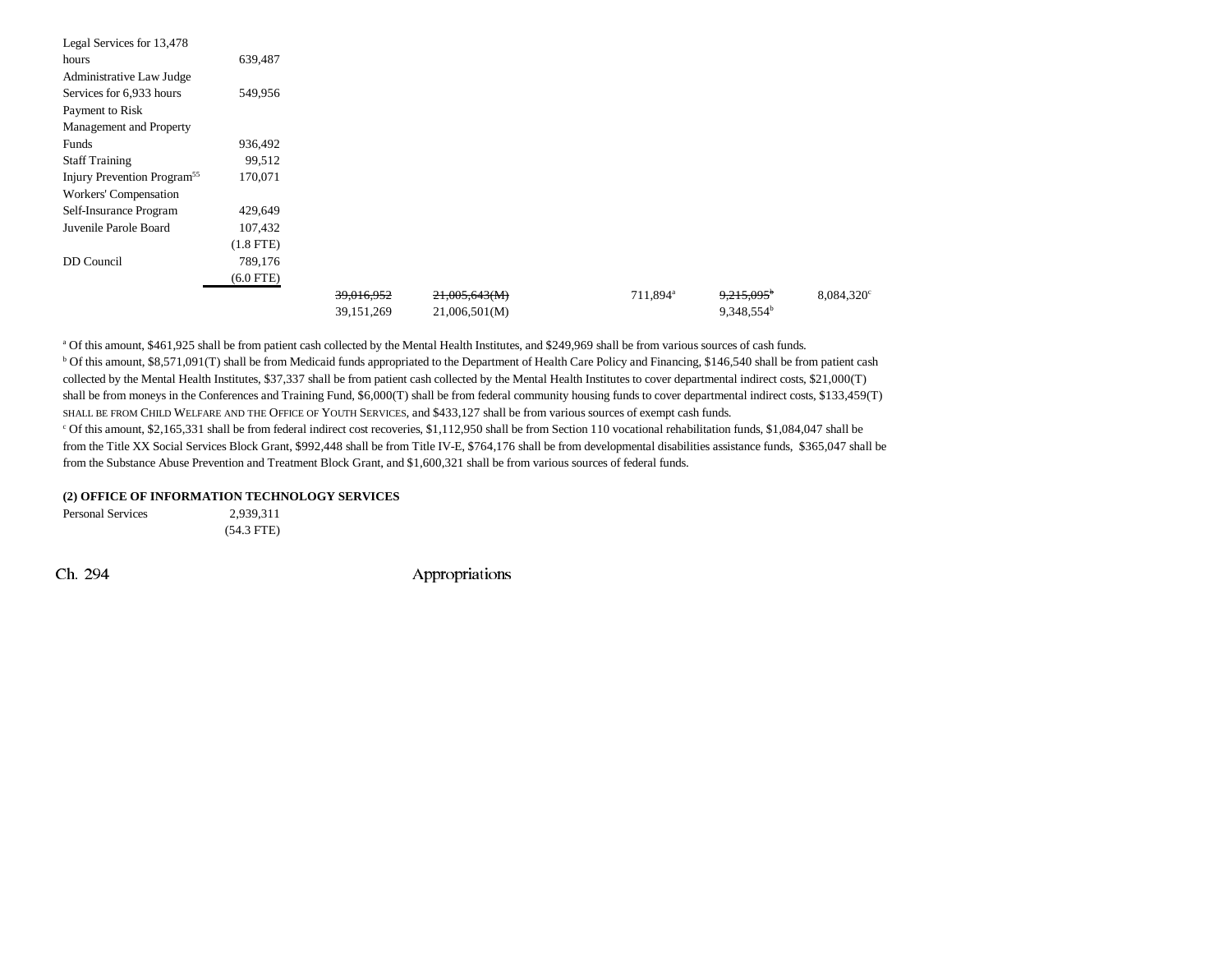|                             |                   |              | APPROPRIATION FROM |                               |                       |                             |                        |  |
|-----------------------------|-------------------|--------------|--------------------|-------------------------------|-----------------------|-----------------------------|------------------------|--|
|                             | <b>ITEM &amp;</b> |              | <b>GENERAL</b>     | <b>GENERAL</b><br><b>FUND</b> | CASH                  | <b>CASH</b><br><b>FUNDS</b> | <b>FEDERAL</b>         |  |
|                             | <b>SUBTOTAL</b>   | <b>TOTAL</b> | <b>FUND</b>        | <b>EXEMPT</b>                 | <b>FUNDS</b>          | <b>EXEMPT</b>               | <b>FUNDS</b>           |  |
|                             | \$<br>\$          |              | \$                 | \$                            | \$                    | \$                          | \$                     |  |
|                             |                   |              |                    |                               |                       |                             |                        |  |
| <b>Operating Expenses</b>   | 286,237           |              |                    |                               |                       |                             |                        |  |
|                             | 358,017           |              |                    |                               |                       |                             |                        |  |
| Purchase of Services from   |                   |              |                    |                               |                       |                             |                        |  |
| Computer Center             | 4,127,708         |              |                    |                               |                       |                             |                        |  |
| Lease Purchase              | 57,778            |              |                    |                               |                       |                             |                        |  |
| <b>Health Information</b>   |                   |              |                    |                               |                       |                             |                        |  |
| Management System           | 189,667           |              |                    |                               |                       |                             |                        |  |
| Client-Oriented Information |                   |              |                    |                               |                       |                             |                        |  |
| Network                     | 1,642,936         |              |                    |                               |                       |                             |                        |  |
|                             | $(24.0$ FTE)      |              |                    |                               |                       |                             |                        |  |
| National Aging Program      |                   |              |                    |                               |                       |                             |                        |  |
| <b>Information System</b>   | 91,184            |              |                    |                               |                       |                             |                        |  |
| YEAR 2000 DATE              |                   |              |                    |                               |                       |                             |                        |  |
| CHANGE <sup>55a</sup>       | 740,457           |              |                    |                               |                       |                             |                        |  |
| <b>COLORADO BENEFITS</b>    |                   |              |                    |                               |                       |                             |                        |  |
| <b>MANAGEMENT SYSTEM</b>    | 214,627           |              |                    |                               |                       |                             |                        |  |
|                             |                   | 9.334.821    | 6,234,391(M)       |                               | $14,742$ <sup>a</sup> | $260,038(T)$ <sup>b</sup>   | 2,825,650              |  |
|                             |                   | 10,361,685   | 6,686,829(M)       |                               | $19,322^a$            | $314,108(T)^{b}$            | 3,341,426 <sup>c</sup> |  |

a This amount shall be from various sources of cash funds.

<sup>b</sup> This amount shall be from the Department of Health Care Policy and Financing. Of this amount, \$176,026 \$230,096 shall be from Medicaid Cash Funds.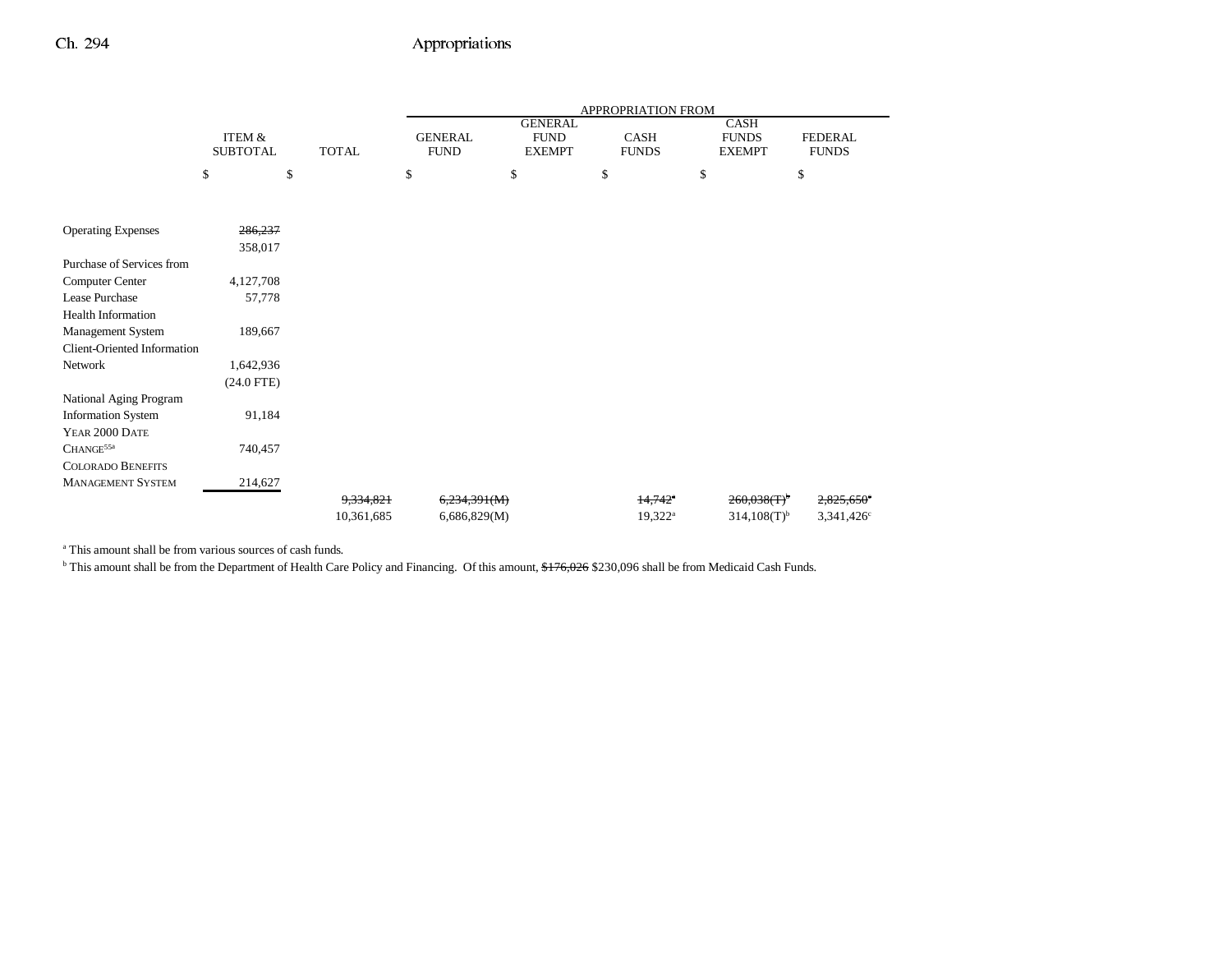<sup>c</sup> Of this amount, \$35,460 shall be from the Substance Abuse Prevention and Treatment Block Grant, and \$2,790,190 \$3,305,966 shall be from various sources of federal funds.

| (3) OFFICE OF OPERATIONS     |                  |            |               |                        |                           |               |
|------------------------------|------------------|------------|---------------|------------------------|---------------------------|---------------|
| <b>Personal Services</b>     | 16,001,669       |            |               |                        |                           |               |
|                              | 16,024,114       |            |               |                        |                           |               |
|                              | $(442.5$ FTE $)$ |            |               |                        |                           |               |
|                              | $(443.8$ FTE)    |            |               |                        |                           |               |
| <b>Operating Expenses</b>    | 1,372,911        |            |               |                        |                           |               |
|                              | 1,382,244        |            |               |                        |                           |               |
| Vehicle Lease Payments       | 1,261,271        |            |               |                        |                           |               |
| <b>Leased Space</b>          | 1,796,084        |            |               |                        |                           |               |
| Capitol Complex Leased       |                  |            |               |                        |                           |               |
| Space                        | 596,486          |            |               |                        |                           |               |
| Utilities <sup>56</sup>      | 3,669,934        |            |               |                        |                           |               |
|                              | 3,746,408        |            |               |                        |                           |               |
| <b>Buildings and Grounds</b> |                  |            |               |                        |                           |               |
| Rental                       | 366,240          |            |               |                        |                           |               |
|                              | $(5.5$ FTE $)$   |            |               |                        |                           |               |
| <b>State Garage Fund</b>     | 286,000          |            |               |                        |                           |               |
|                              | 339,000          |            |               |                        |                           |               |
|                              | $(1.6$ FTE $)$   |            |               |                        |                           |               |
|                              |                  | 25,350,595 | 12,299,661(M) | $566,318$ <sup>e</sup> | $10,258,493$ <sup>b</sup> | $2,226,123^c$ |
|                              |                  | 25,511,847 | 12,376,135(M) | 635,247 <sup>a</sup>   | $10,274,342^b$            |               |

<sup>a</sup> Of this amount, \$448,948 shall be from patient cash collected by the Mental Health Institutes, \$87,571 \$156,500 shall be from the Buildings and Grounds Fund, and \$29,799 shall be from various sources of cash funds.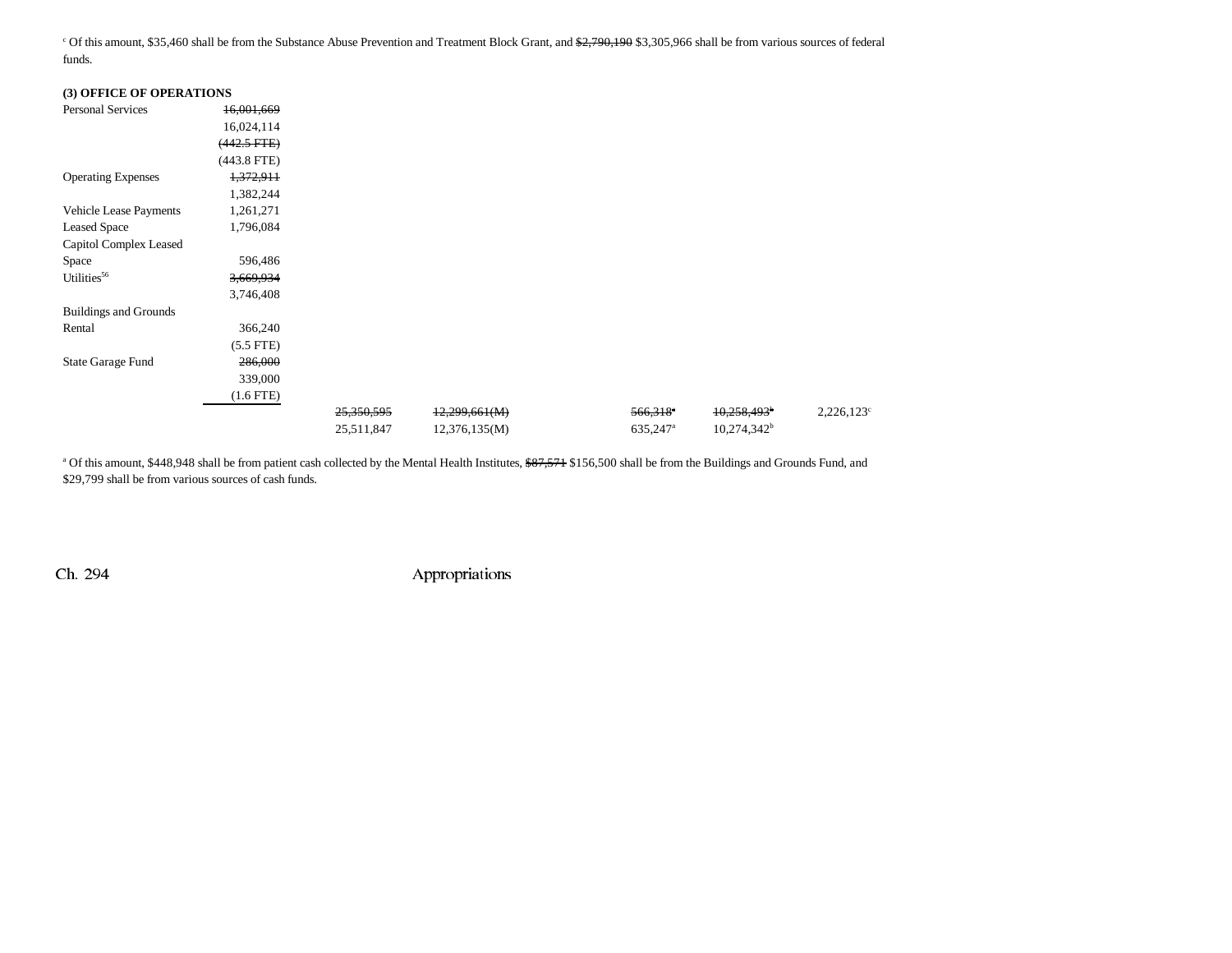|                 |       | APPROPRIATION FROM |               |              |               |              |  |
|-----------------|-------|--------------------|---------------|--------------|---------------|--------------|--|
|                 |       |                    | GENERAL       |              | CASH          |              |  |
| ITEM &          |       | GENERAL            | <b>FUND</b>   | CASH         | <b>FUNDS</b>  | FEDERAL      |  |
| <b>SUBTOTAL</b> | TOTAL | <b>FUND</b>        | <b>EXEMPT</b> | <b>FUNDS</b> | <b>EXEMPT</b> | <b>FUNDS</b> |  |
| Φ               |       |                    |               |              |               |              |  |

<sup>b</sup> Of this amount, \$8,286,129(T) shall be from Medicaid funds appropriated to the Department of Health Care Policy and Financing, \$1,164,182 shall be from patient cash collected by the Mental Health Institutes, \$286,000(T) \$311,000(T) shall be from moneys in the State Garage Fund collected from other state agencies, \$28,000 SHALL BE FROM RESERVES IN THE STATE GARAGE FUND, \$278,669 \$209,740 shall be from reserves in the Buildings and Grounds Fund, \$31,778(T) SHALL BE FROM CHILD WELFARE AND THE OFFICE OF YOUTH SERVICES, and \$243,513 shall be from various sources of exempt cash funds.

c Of this amount, \$879,143 shall be from Section 110 vocational rehabilitation funds, \$527,259 shall be from the Social Security Administration for disability determination services, \$110,133 shall be from the Substance Abuse Prevention and Treatment Block Grant, \$26,736 shall be from developmental disabilities assistance funds, and \$682,852 shall be from various sources of federal funds.

#### **(4) COUNTY ADMINISTRATION57**

| (A) Administration              |                 |
|---------------------------------|-----------------|
| Personal Services <sup>58</sup> | 100.818.426     |
|                                 | $(3,106.8$ FTE) |
| <b>JOBS</b> Case Managers       | 2.787.067       |
|                                 | $(100.0$ FTE)   |
| Salary Survey, Anniversary      |                 |
| Increases and Shift             |                 |
| Differential                    | 2.883.425       |
| <b>Operating Expenses</b>       | 7.715.915       |
| Contractual Services            | 3,297,059       |
| <b>Leased Space</b>             | 3.003.446       |
| Capital Outlay                  | 213.916         |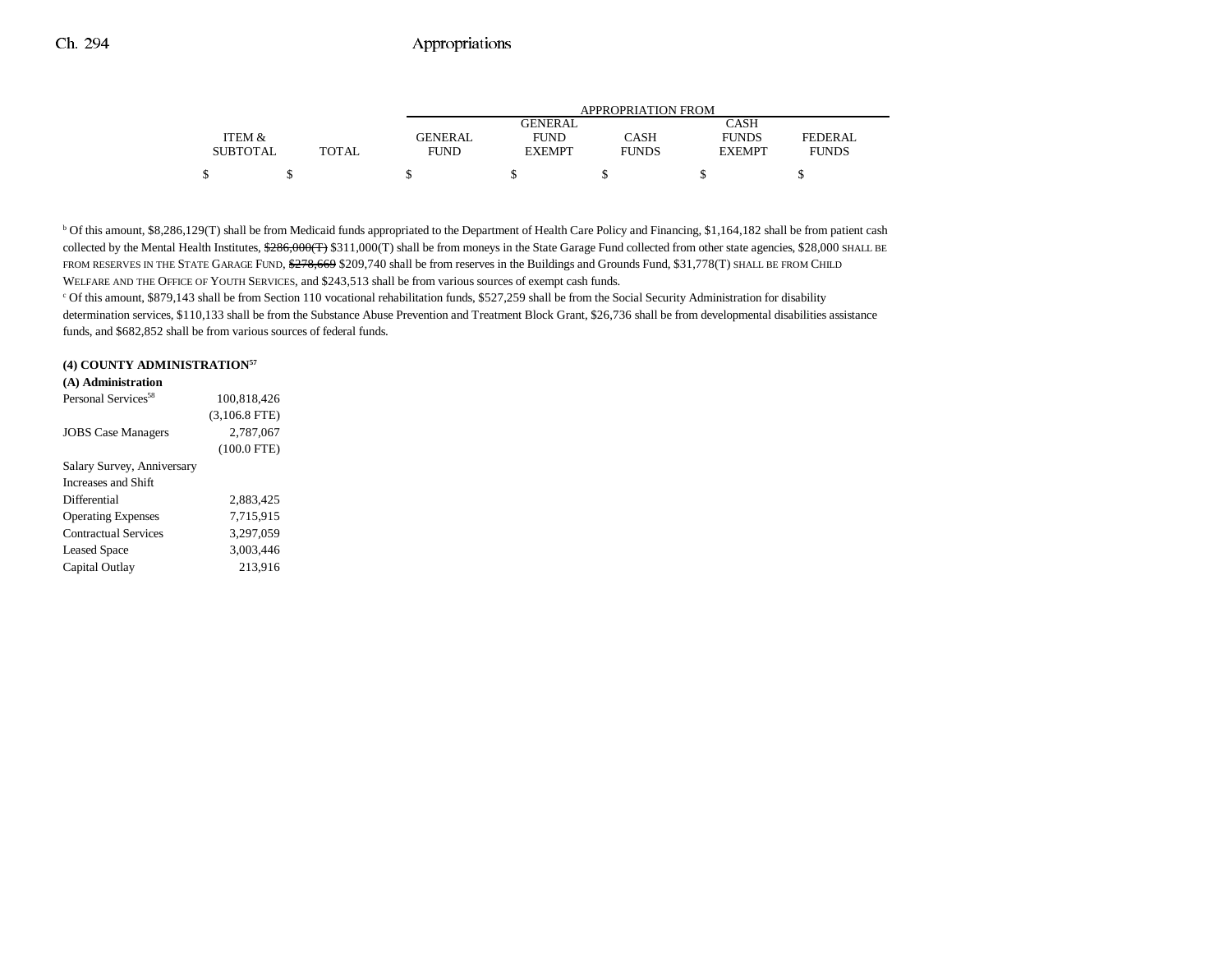| <b>Medical Examinations</b><br>Psychological Examinations                                                           | 201,821<br>173,589     |                                                                                                                                                                                                                                                                                                                                                                                                                                                                                                                                      |             |                          |             |
|---------------------------------------------------------------------------------------------------------------------|------------------------|--------------------------------------------------------------------------------------------------------------------------------------------------------------------------------------------------------------------------------------------------------------------------------------------------------------------------------------------------------------------------------------------------------------------------------------------------------------------------------------------------------------------------------------|-------------|--------------------------|-------------|
|                                                                                                                     | 121,094,664            | $35,106,025(M)^a$                                                                                                                                                                                                                                                                                                                                                                                                                                                                                                                    |             | 25,575,154 <sup>b</sup>  | 60,413,485° |
| appropriations pursuant to Section $24-75-201.1(1)(a)(III)(B)$ , C.R.S.<br>local funds.<br>Development Block Grant. |                        | a Of this amount, \$3,355,759 is appropriated pursuant to a final court order for Case #94-M-1417. This amount is exempt from the statutory limit on state General Fund<br><sup>b</sup> Of this amount, \$5,933,969(T) shall be from Medicaid funds appropriated to the Department of Health Care Policy and Financing, and \$19,641,185(L) shall be from<br><sup>c</sup> Included in this amount is \$22,636,430 from the Title XX Social Services Block Grant, \$11,674,483 from Title IV-E, and \$665,075 from the Child Care and |             |                          |             |
| (B) Family Issues Cash<br>Fund <sup>59</sup>                                                                        | 3.000.000              | 3,000,000                                                                                                                                                                                                                                                                                                                                                                                                                                                                                                                            |             |                          |             |
| (C) County Contingency<br>pursuant to Section<br>26-1-126, C.R.S.                                                   | 15,622,885             | 15,622,885                                                                                                                                                                                                                                                                                                                                                                                                                                                                                                                           |             |                          |             |
| (D) County Share<br><b>Limitation pursuant to</b><br><b>Section</b>                                                 |                        |                                                                                                                                                                                                                                                                                                                                                                                                                                                                                                                                      |             |                          |             |
| 26-1-122.5, C.R.S.                                                                                                  | 7,171,078<br>2,447,987 | 7,171,078<br>2,447,987                                                                                                                                                                                                                                                                                                                                                                                                                                                                                                               |             |                          |             |
|                                                                                                                     |                        | 146.888.627<br>142,165,536                                                                                                                                                                                                                                                                                                                                                                                                                                                                                                           |             |                          |             |
| (5) SELF-SUFFICIENCY<br>(A) Assistance Payments<br>$(1)$ Old Age Pension Fund <sup>60</sup>                         |                        |                                                                                                                                                                                                                                                                                                                                                                                                                                                                                                                                      | 42.708.463° | $64,941(T)$ <sup>b</sup> |             |
| Ch. 294                                                                                                             |                        | Appropriations                                                                                                                                                                                                                                                                                                                                                                                                                                                                                                                       |             |                          |             |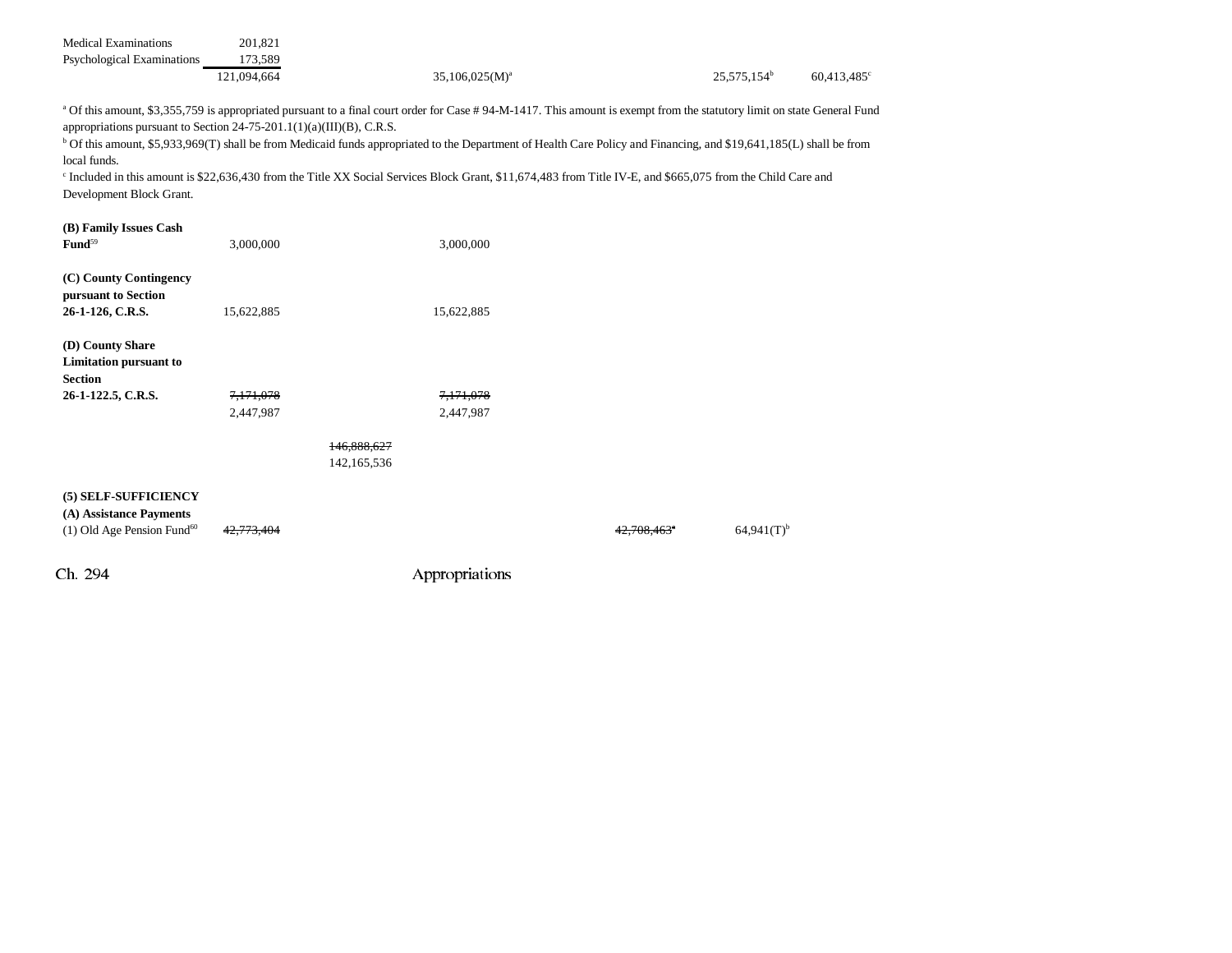|                 |              |                | <b>APPROPRIATION FROM</b>     |                         |                             |                |  |  |  |
|-----------------|--------------|----------------|-------------------------------|-------------------------|-----------------------------|----------------|--|--|--|
| ITEM &          |              | <b>GENERAL</b> | <b>GENERAL</b><br><b>FUND</b> | <b>CASH</b>             | <b>CASH</b><br><b>FUNDS</b> | <b>FEDERAL</b> |  |  |  |
| <b>SUBTOTAL</b> | <b>TOTAL</b> | <b>FUND</b>    | <b>EXEMPT</b>                 | <b>FUNDS</b>            | <b>EXEMPT</b>               | <b>FUNDS</b>   |  |  |  |
| \$              | \$           | \$             | \$                            | \$                      | S                           | \$             |  |  |  |
|                 |              |                |                               |                         |                             |                |  |  |  |
|                 |              |                |                               |                         |                             |                |  |  |  |
| 44,593,084      |              |                |                               | 44,528,143 <sup>a</sup> |                             |                |  |  |  |

<sup>a</sup> For the purposes of complying with the limitation on state fiscal year spending imposed by Article X, Section 20 of the State Constitution these moneys are included for informational purposes as they are continuously appropriated by Article XXIV of the State Constitution.

b This amounts represent a transfer from the Department of Health Care Policy and Financing, of which \$32,471 is from the Old Age Pension Fund and \$32,470 is from Medicaid.

| (2) Aid to Families with               |             |                              |               |            |
|----------------------------------------|-------------|------------------------------|---------------|------------|
| Dependent Children State               |             |                              |               |            |
| Supplemental Grant for                 |             |                              |               |            |
| eligible families and Basic            |             |                              |               |            |
| Grant for an average of                |             |                              |               |            |
| 34,246 32,787 families                 |             |                              |               |            |
| which represents a grant               |             |                              |               |            |
| standard of \$356 with an              |             |                              |               |            |
| average monthly payment                |             |                              |               |            |
| not to exceed $$259.07$ <sup>60a</sup> |             |                              |               |            |
| $$249.93^{60a}$                        | 106,466,969 | $32,571,302(M)^{+}$          | 20,474,894(L) | 53,420,773 |
|                                        | 98,333,212  | $30,354,128(M)$ <sup>b</sup> | 19,135,700(L) | 48,843,384 |
|                                        |             |                              |               |            |

(3) Grant Payments<sup>61</sup>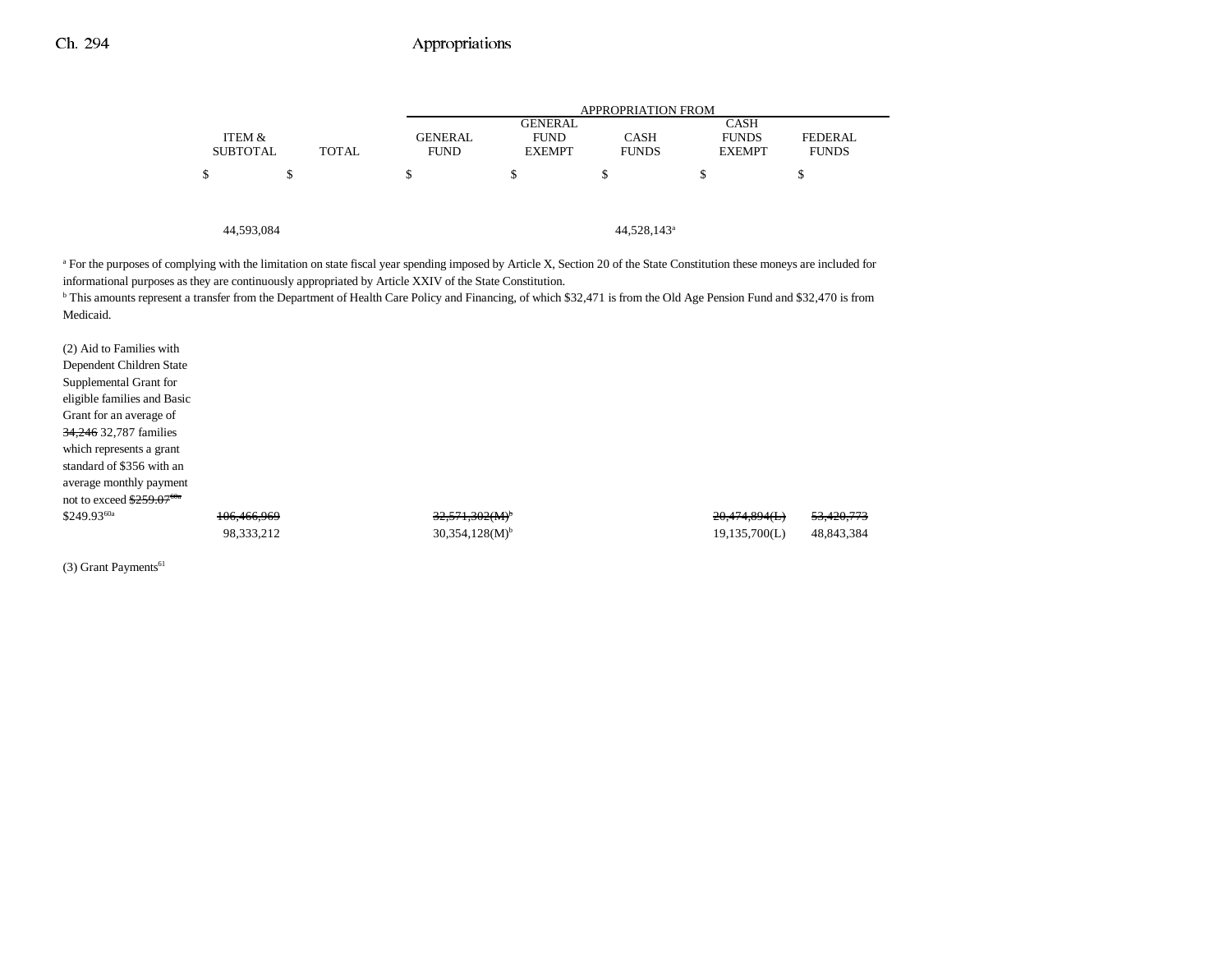| Grant for an average of                |            |           |                   |
|----------------------------------------|------------|-----------|-------------------|
| $3,761$ 3,882 recipients with          |            |           |                   |
| an average monthly                     |            |           |                   |
| payment not to exceed                  |            |           |                   |
| \$71.69 \$63.26                        | 3,235,563  | 2,588,451 | 647.112(L)        |
|                                        | 2,947,053  | 2,357,643 | 589,410(L)        |
| (B) Aid to the Needy                   |            |           |                   |
| Disabled State-only Grant              |            |           |                   |
| pursuant to Section                    |            |           |                   |
| $26-2-111(4)(a)$ , C.R.S., for         |            |           |                   |
| an average of 3,899                    |            |           |                   |
| recipients which represents a          |            |           |                   |
| grant standard of \$229 with           |            |           |                   |
| an average monthly payment             |            |           |                   |
| not to exceed $$166.21$ <sup>62</sup>  |            |           |                   |
| \$156.0762                             | 7,776,576  | 6,221,261 | 1,555,315(L)      |
|                                        | 7,302,148  | 5,841,719 | 1,460,429(L)      |
| (C) Aid to the Blind State             |            |           |                   |
| Supplemental Grant for an              |            |           |                   |
| average of 40 recipients with          |            |           |                   |
| an average monthly payment             |            |           |                   |
| not to exceed \$51.58                  | 24,758     | 19,806    | 4,952(L)          |
|                                        |            |           |                   |
| (4) Burials                            | 522,891    | 418,313   | 104,578(L)        |
| $(5)$ Home Care Allowance <sup>7</sup> | 17,590,144 |           | $17,590,144(T)^4$ |
|                                        | 15,700,164 |           | $15,700,164(T)^a$ |
|                                        |            |           |                   |

(A) Aid to the Needy Disabled State Supplemental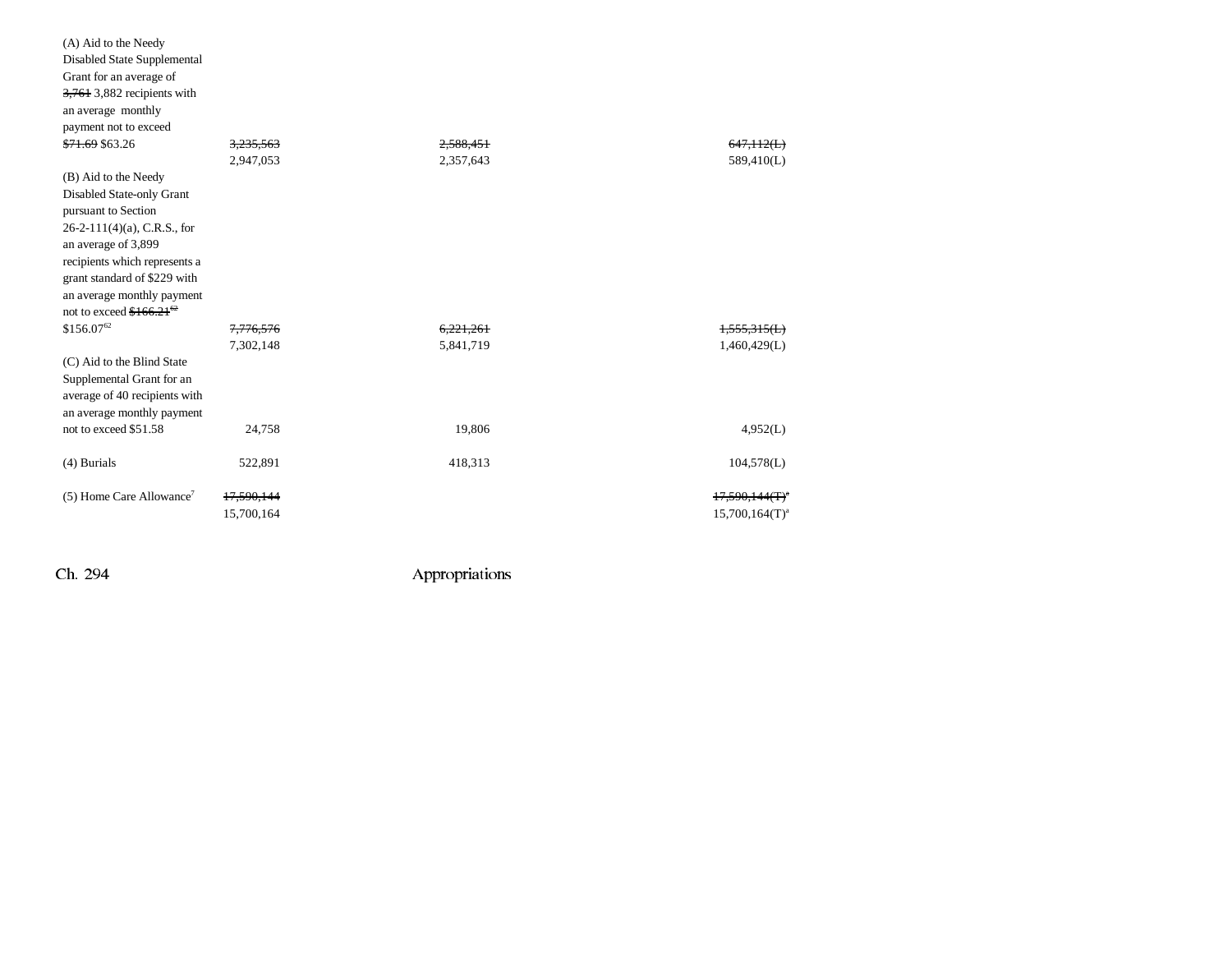|                                                                                                                                                                                                                                                |                                      |              | APPROPRIATION FROM            |                                                |                             |                                              |                                |  |  |
|------------------------------------------------------------------------------------------------------------------------------------------------------------------------------------------------------------------------------------------------|--------------------------------------|--------------|-------------------------------|------------------------------------------------|-----------------------------|----------------------------------------------|--------------------------------|--|--|
|                                                                                                                                                                                                                                                | <b>ITEM &amp;</b><br><b>SUBTOTAL</b> | <b>TOTAL</b> | <b>GENERAL</b><br><b>FUND</b> | <b>GENERAL</b><br><b>FUND</b><br><b>EXEMPT</b> | <b>CASH</b><br><b>FUNDS</b> | <b>CASH</b><br><b>FUNDS</b><br><b>EXEMPT</b> | <b>FEDERAL</b><br><b>FUNDS</b> |  |  |
|                                                                                                                                                                                                                                                | \$                                   | \$           | \$                            | \$                                             | \$                          | \$                                           | \$                             |  |  |
|                                                                                                                                                                                                                                                |                                      |              |                               |                                                |                             |                                              |                                |  |  |
| $(6)$ Adult Foster Care <sup>7</sup>                                                                                                                                                                                                           | 909,386                              |              |                               |                                                |                             | $909,386(f)^4$                               |                                |  |  |
|                                                                                                                                                                                                                                                | 830,712                              |              |                               |                                                |                             | $830,712(T)^a$                               |                                |  |  |
| <sup>b</sup> This amount is exempt from the "M" headnote restriction for up to one-half of one percent (.005) of the General Fund appropriation.<br>(B) Special Purpose Welfare Programs<br>(1) Low Income Energy<br><b>Assistance Program</b> | 19,493,745<br>$(5.6$ FTE)            |              |                               |                                                |                             | $2,500,000$ <sup>a</sup>                     | 16,993,745                     |  |  |
| <sup>a</sup> This amount shall be from a grant from the Colorado Energy Assistance Foundation.                                                                                                                                                 |                                      |              |                               |                                                |                             |                                              |                                |  |  |
| (2) Food Stamp Job Search Units --                                                                                                                                                                                                             |                                      |              |                               |                                                |                             |                                              |                                |  |  |
| Program Costs                                                                                                                                                                                                                                  | 1,936,561                            |              |                               |                                                |                             |                                              |                                |  |  |
|                                                                                                                                                                                                                                                | $(16.2$ FTE)                         |              |                               |                                                |                             |                                              |                                |  |  |
| Dependent Care and                                                                                                                                                                                                                             |                                      |              |                               |                                                |                             |                                              |                                |  |  |
| <b>Supportive Services</b>                                                                                                                                                                                                                     | 264,116                              |              |                               |                                                |                             |                                              |                                |  |  |
|                                                                                                                                                                                                                                                | 2,200,677                            |              | 357,137(M)                    |                                                |                             | 385,736 <sup>a</sup>                         | 1.457.804                      |  |  |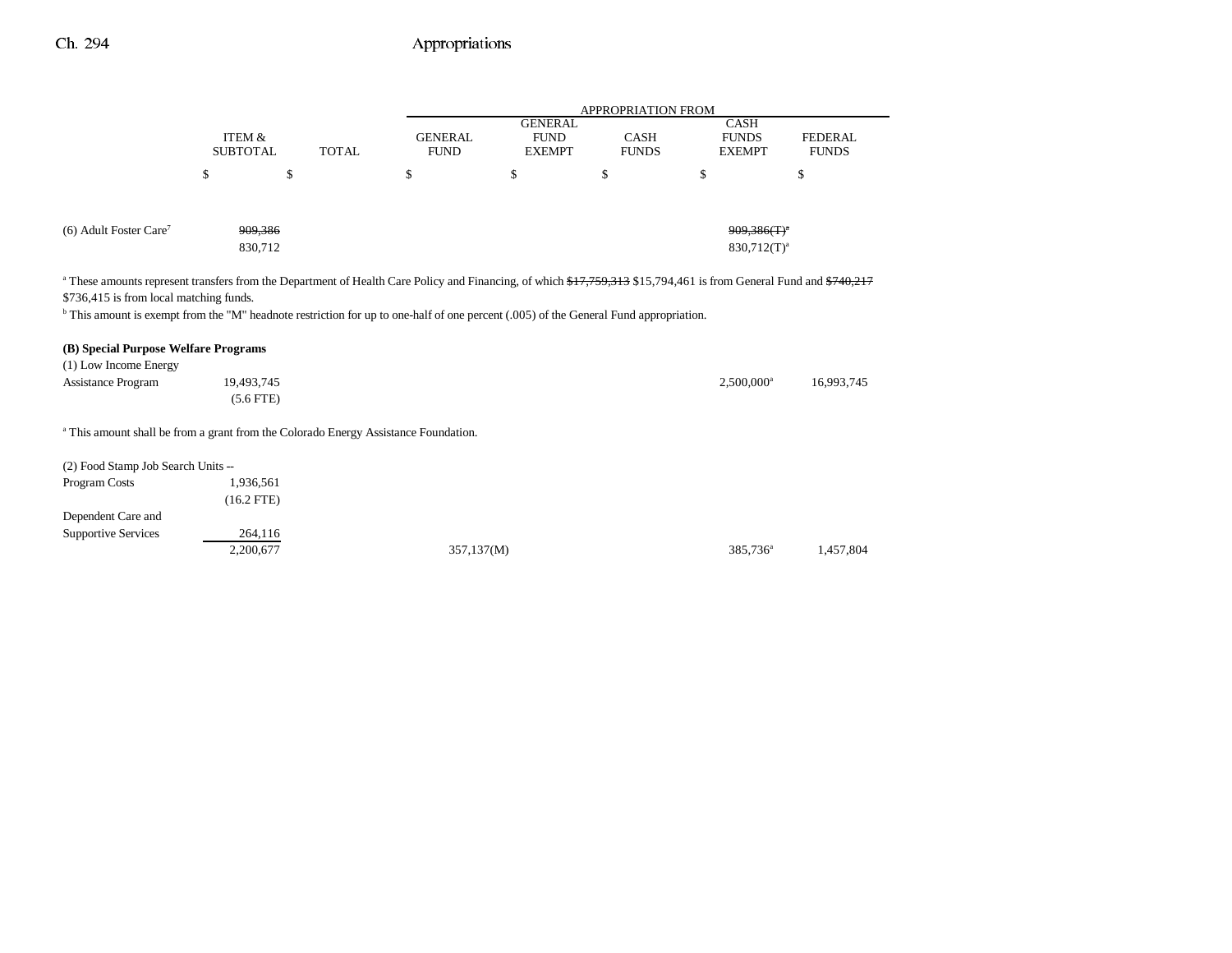(3) Food Stamp System 1,055,251 527,625 527,625 527,626 527,626 527,626 (15.0 FTE) (4) Income Tax Offset 36,000 18,000 18,000 18,000 18,000 18,000 18,000 18,000 18,000 18,000 18,000 18,000 18,000 18,000 18,000 18,000 18,000 18,000 18,000 18,000 18,000 18,000 18,000 18,000 18,000 18,000 18,000 18,000 18,0 (5) Food Distribution Program 501,668 501,668 232,021 135,758<sup>a</sup> 133,889 (9.5 FTE) <sup>a</sup> This amount shall be from recipient agencies. (6) Low-Income Telephone Assistance Program  $45,575$   $45,575$   $45,575$   $45,575$   $45,575$   $45,575$   $45,575$   $45,575$   $45,575$   $45,575$   $45,575$   $45,575$   $45,575$   $45,575$   $45,575$   $45,575$   $45,575$   $45,575$   $45,575$   $45,575$   $45,575$   $45,575$   $45,$ (0.9 FTE) a This amount shall be from the Department of Regulatory Agencies. (7) HUD Handicapped Housing Project 4,583,422 4,583,422 (8.0 FTE) (8) JOBS Case Management System 296,302 206,302 148,151 148,151 200 148,151 148,151 148,151 148,151 (9) Personal Responsibility and Employment Demonstration Program 1,309,375 367,089 211,710(L) 730,576 (11.3 FTE)

Ch. 294 Appropriations

a Of this amount, \$285,736(L) are county matching funds, and \$100,000 shall be from in-kind donations.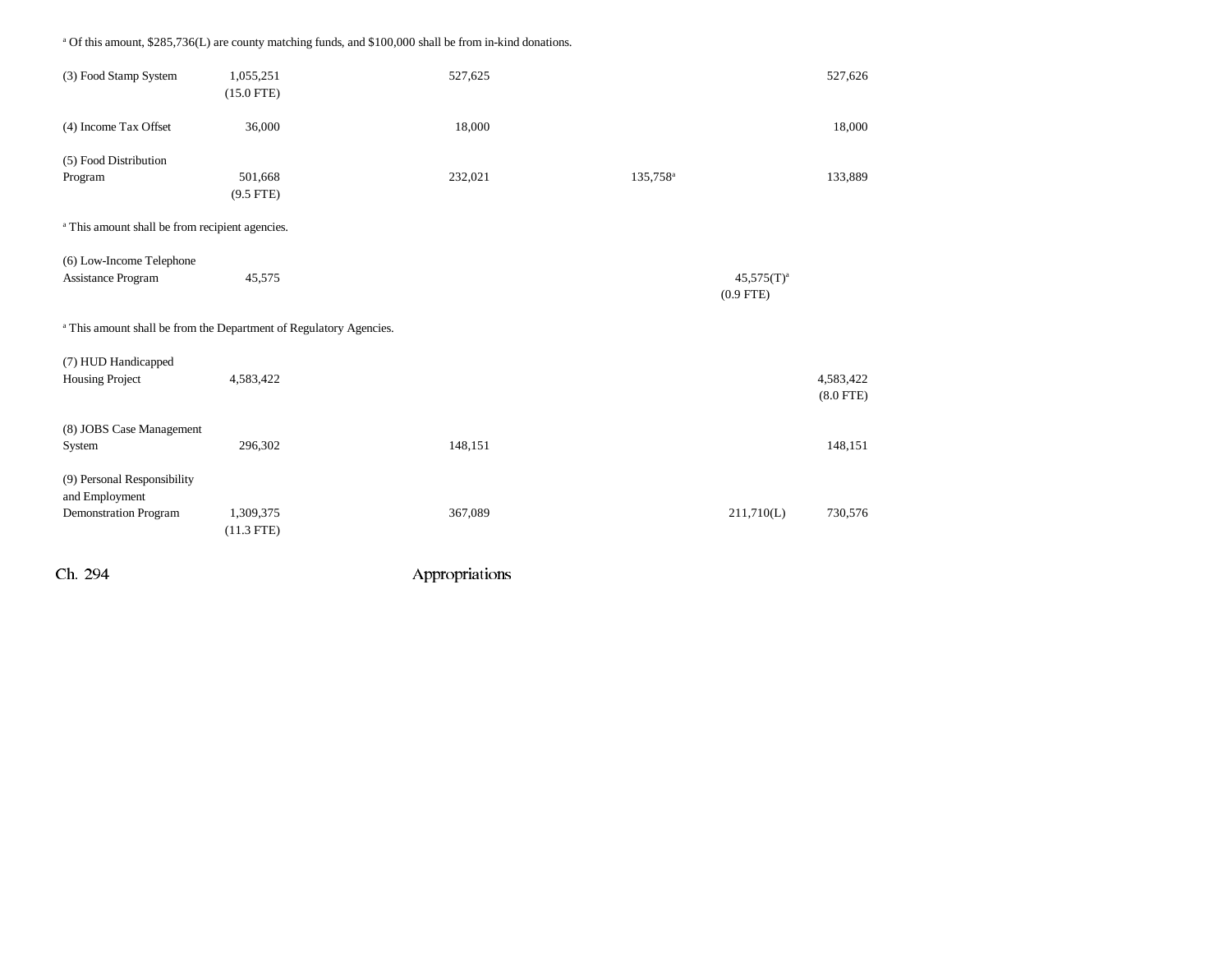|                                                            |                           |              |                               |                                                | APPROPRIATION FROM          |                                              |                                |
|------------------------------------------------------------|---------------------------|--------------|-------------------------------|------------------------------------------------|-----------------------------|----------------------------------------------|--------------------------------|
|                                                            | ITEM &<br><b>SUBTOTAL</b> | <b>TOTAL</b> | <b>GENERAL</b><br><b>FUND</b> | <b>GENERAL</b><br><b>FUND</b><br><b>EXEMPT</b> | <b>CASH</b><br><b>FUNDS</b> | <b>CASH</b><br><b>FUNDS</b><br><b>EXEMPT</b> | <b>FEDERAL</b><br><b>FUNDS</b> |
|                                                            | \$                        | \$           | \$                            | \$                                             | \$                          | \$                                           | \$                             |
|                                                            |                           |              |                               |                                                |                             |                                              |                                |
| (10) Job Skills Training                                   |                           |              |                               |                                                |                             |                                              |                                |
| Development                                                | 1,481,670                 |              | 444,501                       |                                                |                             | 296,334(L)                                   | 740,835                        |
| (11) Electronic Benefits<br>Transfer Service <sup>63</sup> | 2,123,633                 |              | 1,138,904                     |                                                |                             |                                              | 984,729                        |
|                                                            |                           |              | 1,256,766                     |                                                |                             |                                              | 866,867                        |
|                                                            | $(4.0$ FTE)               |              |                               |                                                |                             |                                              |                                |
| (12) IMPLEMENTATION OF                                     |                           |              |                               |                                                |                             |                                              |                                |
| THE PERSONAL                                               |                           |              |                               |                                                |                             |                                              |                                |
| <b>RESPONSIBILITY AND WORK</b>                             |                           |              |                               |                                                |                             |                                              |                                |
| <b>OPPORTUNITY</b><br><b>RECONCILIATION ACT OF</b>         |                           |              |                               |                                                |                             |                                              |                                |
| 1996                                                       | 1,698,690                 |              | $849,345(M)^a$                |                                                |                             |                                              | 849,345                        |

a THIS AMOUNT IS APPROPRIATED TO FACILITATE THE IMPLEMENTATION OF CERTAIN REQUIREMENTS OF THE FEDERAL "PERSONAL RESPONSIBILITY AND WORK OPPORTUNITY ACT OF 1996" (PUBLIC LAW 104-193). THIS AMOUNT IS EXEMPT FROM THE STATUTORY LIMIT ON STATE GENERAL FUND APPROPRIATIONS PURSUANT TO SECTION 24-75-201.1 (1) (a) (III) (A), C.R.S.

#### **(C) Aging and Adult Services Division**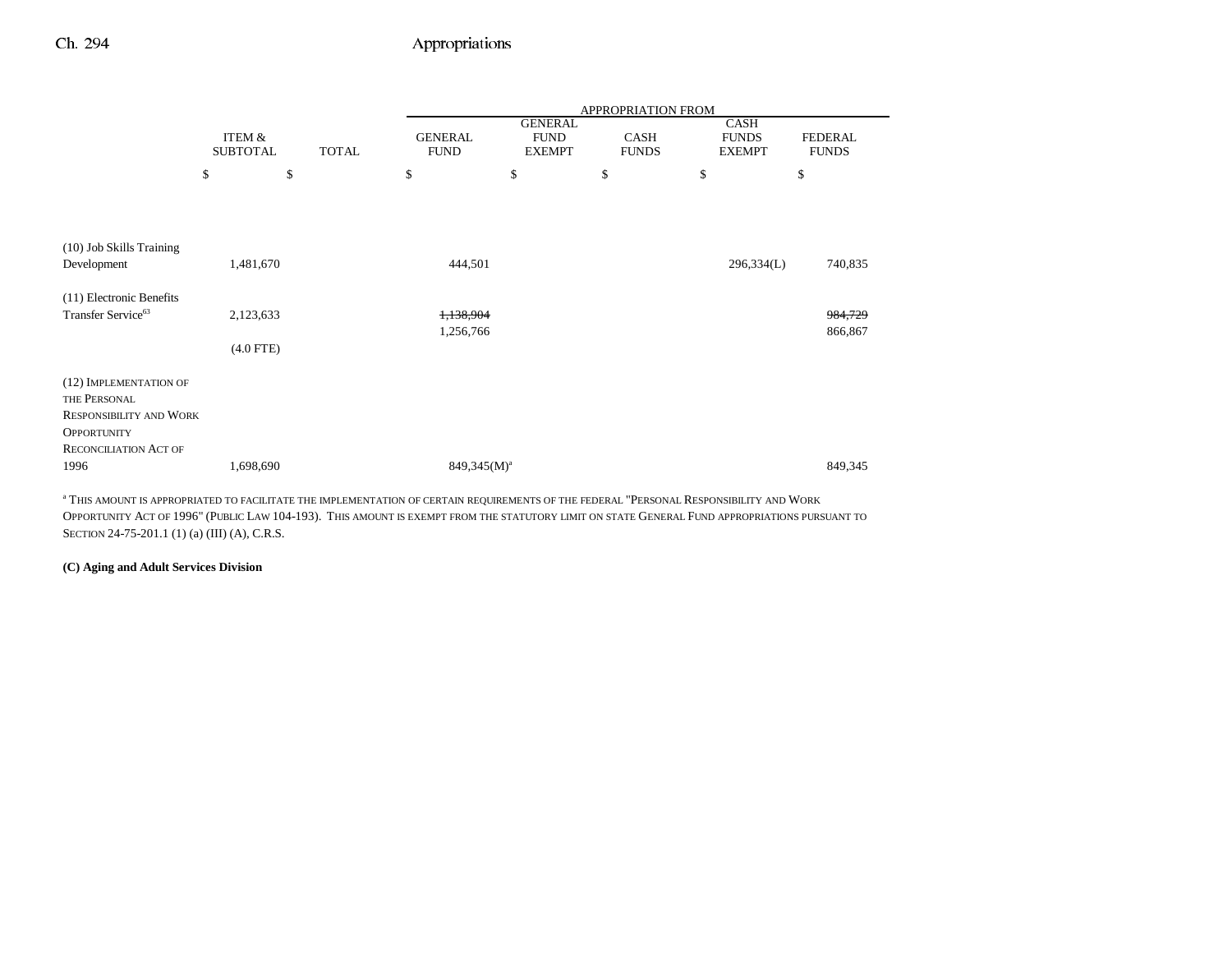| Administration                              | 524,267        | 147,850(M) | 376,417   |
|---------------------------------------------|----------------|------------|-----------|
|                                             | $(7.0$ FTE)    |            |           |
| Colorado Commission on                      |                |            |           |
| Aging                                       | 63,699         | 21,980(M)  | 41,719    |
|                                             | $(1.0$ FTE)    |            |           |
| Senior Community Services                   |                |            |           |
| Employment                                  | 856,718        |            | 856,718   |
| <b>Community Services Grants</b>            | 8,067,524      | 448,195(M) | 7,619,329 |
| Area Agencies on Aging                      |                |            |           |
| Administration                              | 755,327        |            | 755,327   |
|                                             | 10,267,535     |            |           |
|                                             |                |            |           |
| (D) Child Support Enforcement <sup>64</sup> |                |            |           |
| <b>Automated Child Support</b>              |                |            |           |
| <b>Enforcement System</b>                   | 4,197,554      | 1,427,168  | 2,770,386 |
|                                             | $(30.3$ FTE)   |            |           |
| Interstate Processing of                    |                |            |           |
| <b>Child Support Cases</b>                  | 401,211        | 136,412    | 264,799   |
|                                             | $(7.0$ FTE)    |            |           |
| Child Support Enforcement -                 |                |            |           |
| S.B. 94-141                                 | 222,193        | 75,546     | 146,647   |
|                                             | $(3.5$ FTE $)$ |            |           |
| Child Support Enforcement                   |                |            |           |
| Commission                                  | 8,094          | 2,752      | 5,342     |
|                                             | 4,829,052      |            |           |

227,523,596

220,176,617

## **(6) CHILDREN, YOUTH AND FAMILIES**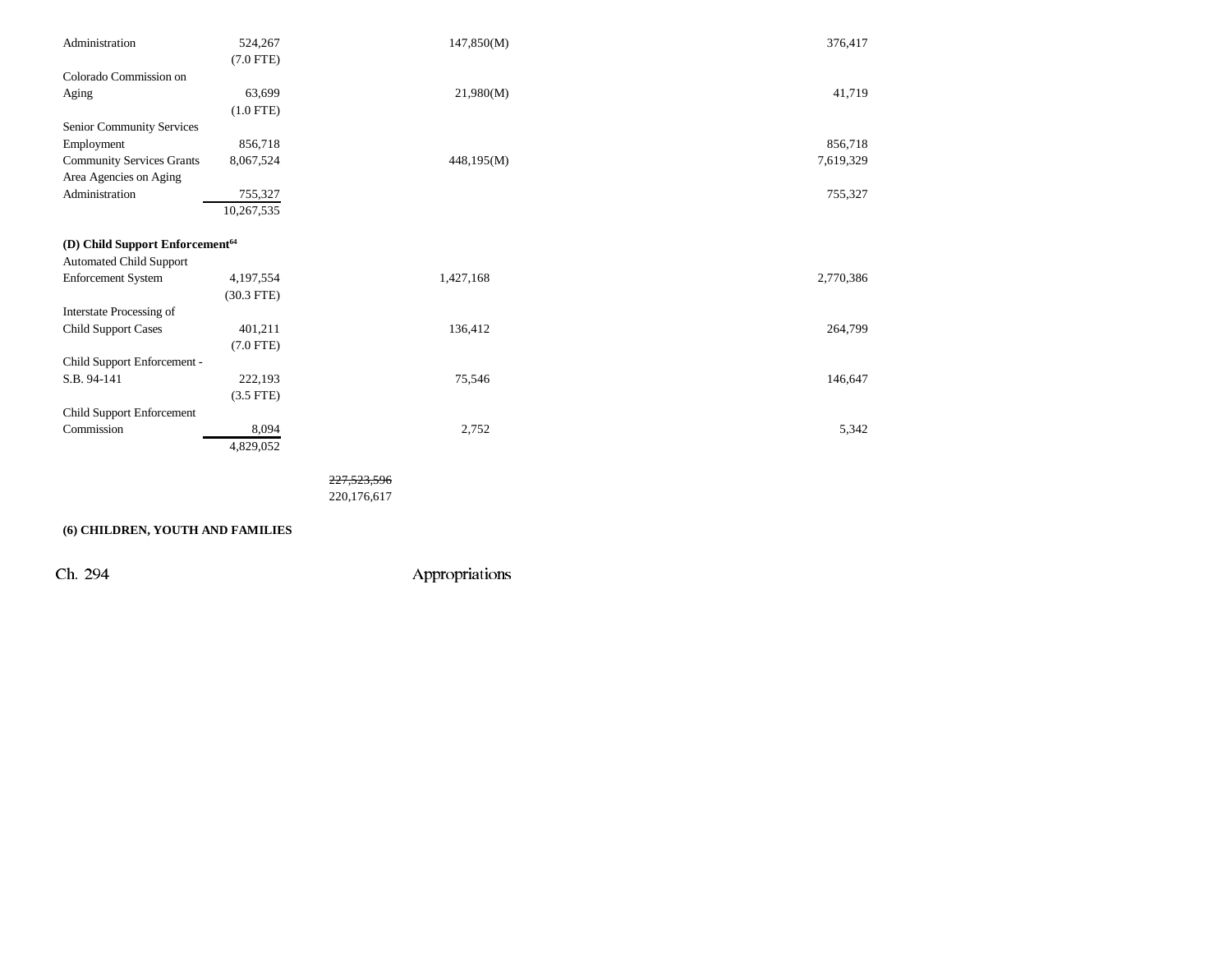|                                                                |                   |              | APPROPRIATION FROM |                |              |               |                |  |
|----------------------------------------------------------------|-------------------|--------------|--------------------|----------------|--------------|---------------|----------------|--|
|                                                                |                   |              |                    | <b>GENERAL</b> |              | <b>CASH</b>   |                |  |
|                                                                | <b>ITEM &amp;</b> |              | <b>GENERAL</b>     | <b>FUND</b>    | CASH         | <b>FUNDS</b>  | <b>FEDERAL</b> |  |
|                                                                | <b>SUBTOTAL</b>   | <b>TOTAL</b> | <b>FUND</b>        | <b>EXEMPT</b>  | <b>FUNDS</b> | <b>EXEMPT</b> | <b>FUNDS</b>   |  |
|                                                                | \$<br>\$          |              | \$                 | \$             | \$           | \$            | \$             |  |
|                                                                |                   |              |                    |                |              |               |                |  |
|                                                                |                   |              |                    |                |              |               |                |  |
| (A) Child Welfare <sup>65</sup><br>(1) Placements and Services |                   |              |                    |                |              |               |                |  |
| Out-of-Home Placement                                          |                   |              |                    |                |              |               |                |  |
| Care/Medicaid Treatment                                        |                   |              |                    |                |              |               |                |  |
| for an average caseload of                                     |                   |              |                    |                |              |               |                |  |
| $6,148$ 6,173 children with                                    |                   |              |                    |                |              |               |                |  |
| an average monthly payment                                     |                   |              |                    |                |              |               |                |  |
| not to exceed $$1,498.1066$                                    |                   |              |                    |                |              |               |                |  |
| \$1,709.9466                                                   | 110,523,826       |              |                    |                |              |               |                |  |
|                                                                | 126,665,879       |              |                    |                |              |               |                |  |
| Subsidized Adoptions for an                                    |                   |              |                    |                |              |               |                |  |
| average caseload of 2,210                                      |                   |              |                    |                |              |               |                |  |
| children with an average                                       |                   |              |                    |                |              |               |                |  |
| monthly payment not to                                         |                   |              |                    |                |              |               |                |  |
| exceed \$357.47 <sup>66</sup>                                  | 9,480,104         |              |                    |                |              |               |                |  |
| Case Service Payments -                                        |                   |              |                    |                |              |               |                |  |
| <b>Subsidized Adoptions</b>                                    | 834,096           |              |                    |                |              |               |                |  |
| <b>Family Preservation</b>                                     |                   |              |                    |                |              |               |                |  |
| Programs                                                       | 17,872,264        |              |                    |                |              |               |                |  |
| Family Preservation/Family                                     |                   |              |                    |                |              |               |                |  |
| <b>Support Program</b>                                         | 2,914,843         |              |                    |                |              |               |                |  |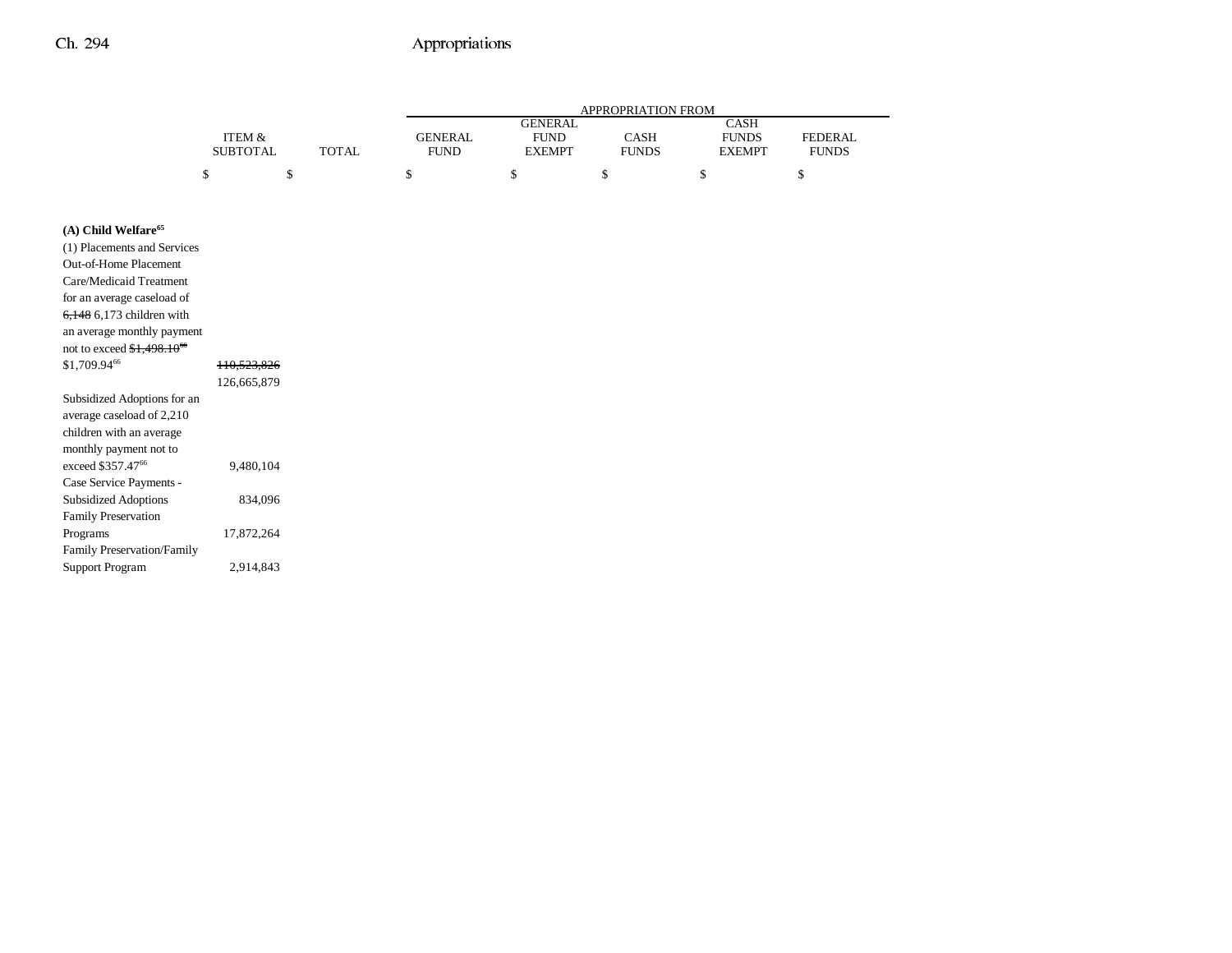|                                   | $(2.0$ FTE $)$ |                            |                         |                         |
|-----------------------------------|----------------|----------------------------|-------------------------|-------------------------|
| Child Welfare-related Child       |                |                            |                         |                         |
| Care for an average caseload      |                |                            |                         |                         |
| of 1,494 children with an         |                |                            |                         |                         |
| overall average                   |                |                            |                         |                         |
| monthly payment not to            |                |                            |                         |                         |
| exceed \$214.11 <sup>67</sup>     | 3,838,564      |                            |                         |                         |
| <b>Independent Living Program</b> | 401.040        |                            |                         |                         |
| Family and Children's             |                |                            |                         |                         |
| Programs                          | 14,268,356     |                            |                         |                         |
|                                   | $(3.0$ FTE)    |                            |                         |                         |
| <b>Burials</b>                    | 3,000          |                            |                         |                         |
|                                   | 160,136,093    | $60,273,213(M)^a$          | 65,472,247 <sup>b</sup> | 34,390,633°             |
|                                   | 176,278,146    | 58,880,433(M) <sup>a</sup> | 83,206,200 <sup>b</sup> | 34,191,513 <sup>c</sup> |

<sup>a</sup> Of this amount, \$8,442,923 \$9,467,798 is appropriated pursuant to a final court order for Case #94-M-1417. This amount is exempt from the statutory limit on state General Fund appropriations pursuant to Section 24-75-201.1(1)(a)(III)(B), C.R.S.

<sup>b</sup> Of this amount, \$14,946,567 \$14,996,567 shall be from Family Issues Cash Fund reserves pursuant to Section 26-5.3-106(1.5), C.R.S., \$24,881,814(T)

\$41,883,076(T) shall be from Medicaid funds appropriated to the Department of Health Care Policy and Financing, and \$25,643,866(L) \$26,326,557(L) shall be from local funds.

<sup>c</sup> Included in this amount is \$8,329,637 from the Title XX Social Services Block Grant and <del>\$11,914,814</del> \$11,765,694 from Title IV-E.

(2)Family Issues Cash Fund<sup>59</sup> 7,723,703 7,723,703

**(B) Child Care**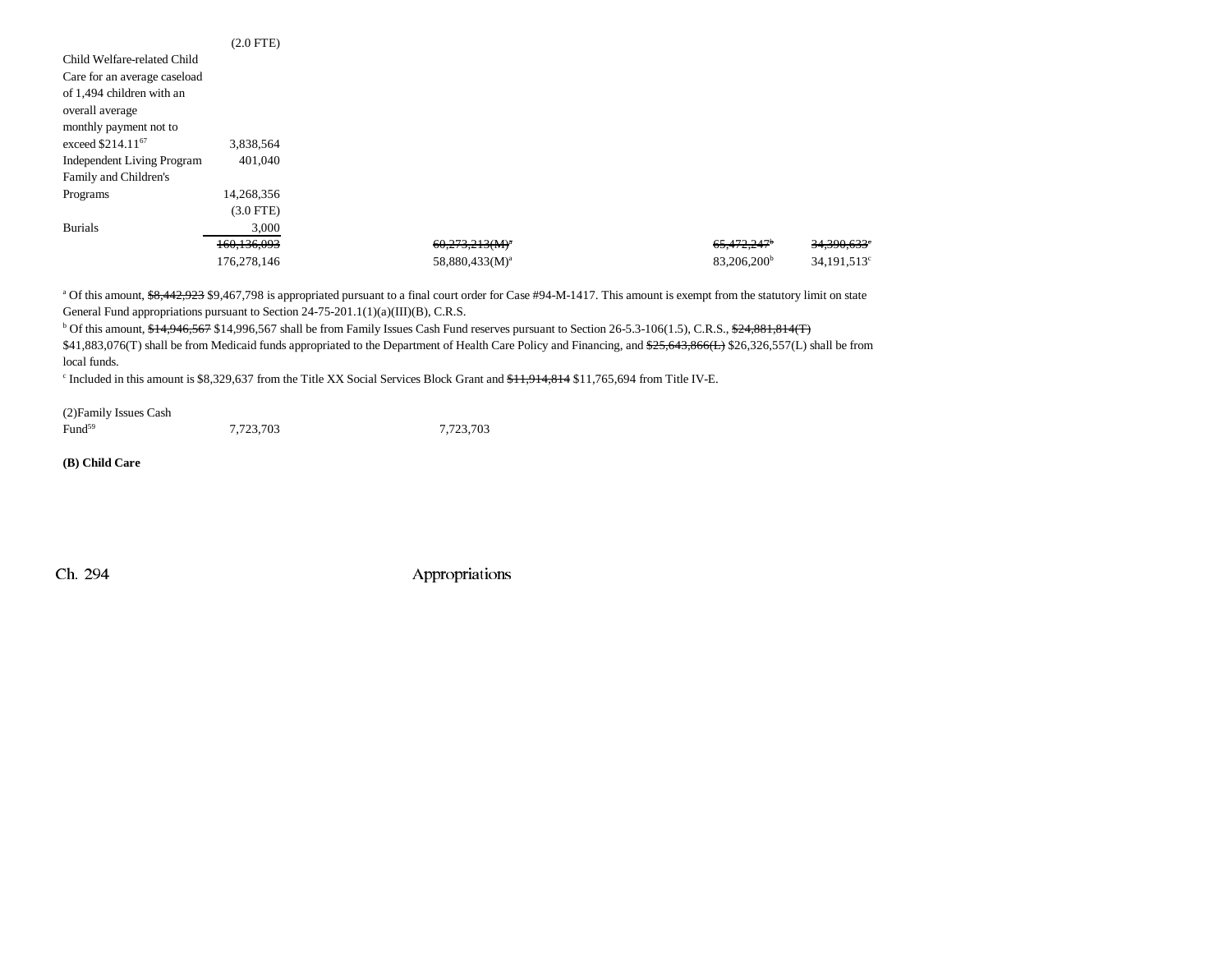|                                                                                                                                                                                                                                                             |                                      |              |                               |                                                | <b>APPROPRIATION FROM</b> |                                              |                                |
|-------------------------------------------------------------------------------------------------------------------------------------------------------------------------------------------------------------------------------------------------------------|--------------------------------------|--------------|-------------------------------|------------------------------------------------|---------------------------|----------------------------------------------|--------------------------------|
|                                                                                                                                                                                                                                                             | <b>ITEM &amp;</b><br><b>SUBTOTAL</b> | <b>TOTAL</b> | <b>GENERAL</b><br><b>FUND</b> | <b>GENERAL</b><br><b>FUND</b><br><b>EXEMPT</b> | CASH<br><b>FUNDS</b>      | <b>CASH</b><br><b>FUNDS</b><br><b>EXEMPT</b> | <b>FEDERAL</b><br><b>FUNDS</b> |
|                                                                                                                                                                                                                                                             | \$<br>\$                             |              | \$                            | \$                                             | $\mathbb{S}$              | \$                                           | \$                             |
|                                                                                                                                                                                                                                                             |                                      |              |                               |                                                |                           |                                              |                                |
| (1) Employment-related<br>Child Care for an average of<br>19,971 children with an<br>overall average monthly<br>payment not to exceed                                                                                                                       |                                      |              |                               |                                                |                           |                                              |                                |
| $$171.86^{67,68}$                                                                                                                                                                                                                                           | 41,186,593                           |              | 12,972,563(M)                 |                                                |                           | 7,341,587(L)                                 | 20,872,443 <sup>a</sup>        |
| <sup>a</sup> Included in this amount is \$5,016,973 from the Title XX Social Services Block Grant, and \$4,574,236 from the Child Care and Development Block Grant.                                                                                         |                                      |              |                               |                                                |                           |                                              |                                |
| (2) Child Care Services                                                                                                                                                                                                                                     | 3,741,055<br>$(32.0$ FTE)            |              | 901,914                       |                                                | 316,865 <sup>a</sup>      |                                              | 2,522,276 <sup>b</sup>         |
| <sup>a</sup> This amount shall be from child care licensing fees.<br><sup>b</sup> Of this amount, \$2,135,142 shall be from the Child Care and Development Block Grant, \$265,238 shall from Title IV-A At-Risk, and \$121,896 shall be from Title<br>IV-E. |                                      |              |                               |                                                |                           |                                              |                                |
| (C) Special Purpose Welfare Programs<br>(1) Domestic Abuse                                                                                                                                                                                                  |                                      |              |                               |                                                |                           |                                              |                                |
| Program                                                                                                                                                                                                                                                     | 353,667                              |              |                               |                                                |                           | 353,667 <sup>a</sup><br>$(2.0$ FTE)          |                                |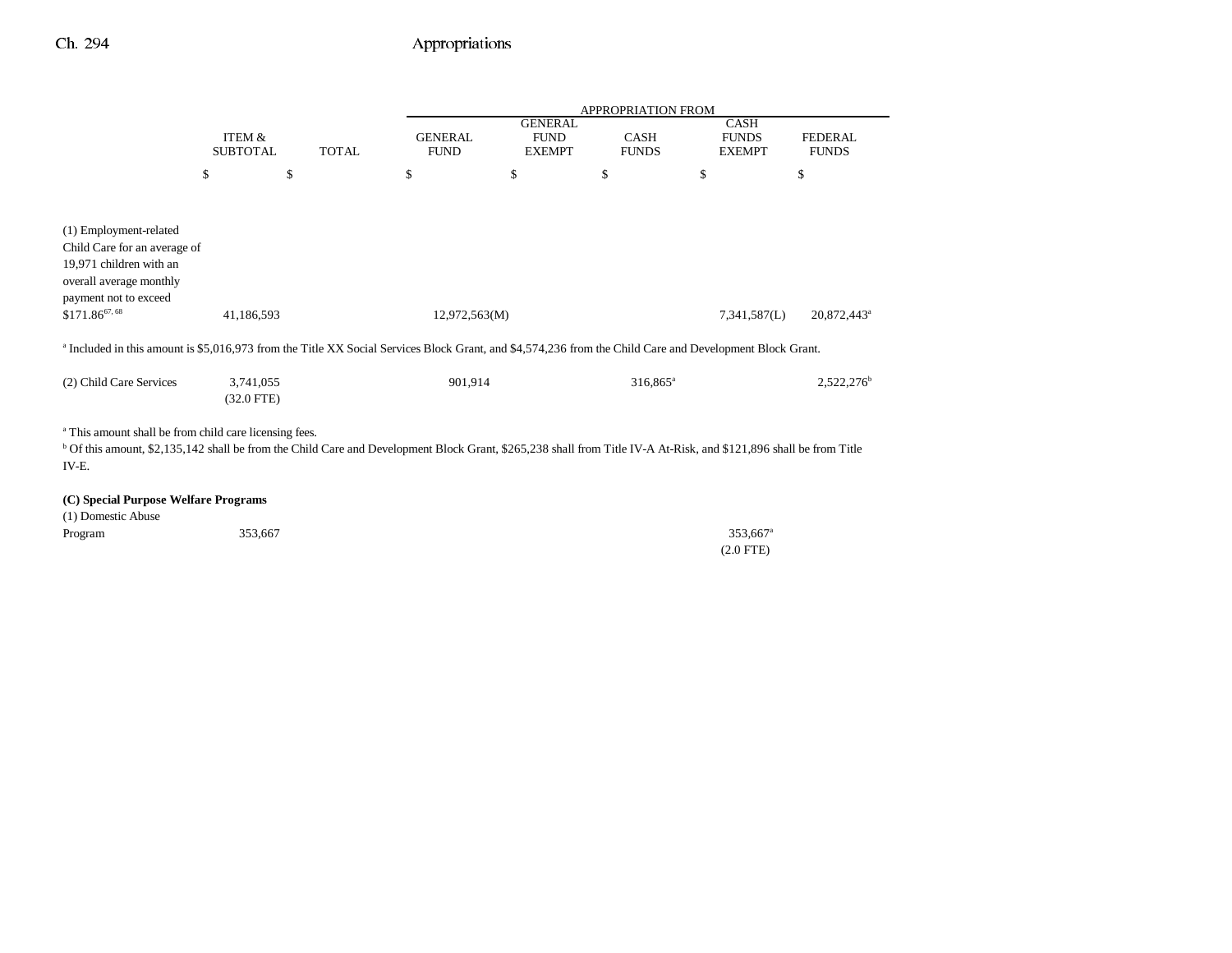Ch. 294 Appropriations (2) Indian Center 25,709 25,709 (3) Child Welfare Staff Training 882,546 519,800 37,230(L) 325,516 (4) Child Abuse Grant 236,592 236,592 (3.0 FTE) (5) Foster Care Review 1,324,042 1,024,579 299,463<sup>a</sup> (25.0 FTE) a This amount shall be from Title IV-E.(6) Child Abuse Registry  $152,018$  152,018<sup>a</sup> (3.0 FTE) a This amount shall be from the Child Abuse Registry Cash Fund. (7) Child Welfare Eligibility and Service Tracking System 661,062 661,062 443,707 6800<sup>a</sup> 140,555<sup>b</sup> (7.0 FTE) a This amount shall be from Family Issues Cash Fund reserves. b This amount shall be from Title IV-E. (8) Child Welfare Monitoring 292,403 55,942<sup>a</sup> 55,942<sup>a</sup> 55,942<sup>a</sup>

a This amount shall be from donations to the Colorado Domestic Abuse Program Fund and from reserves in the Domestic Abuse Cash Fund.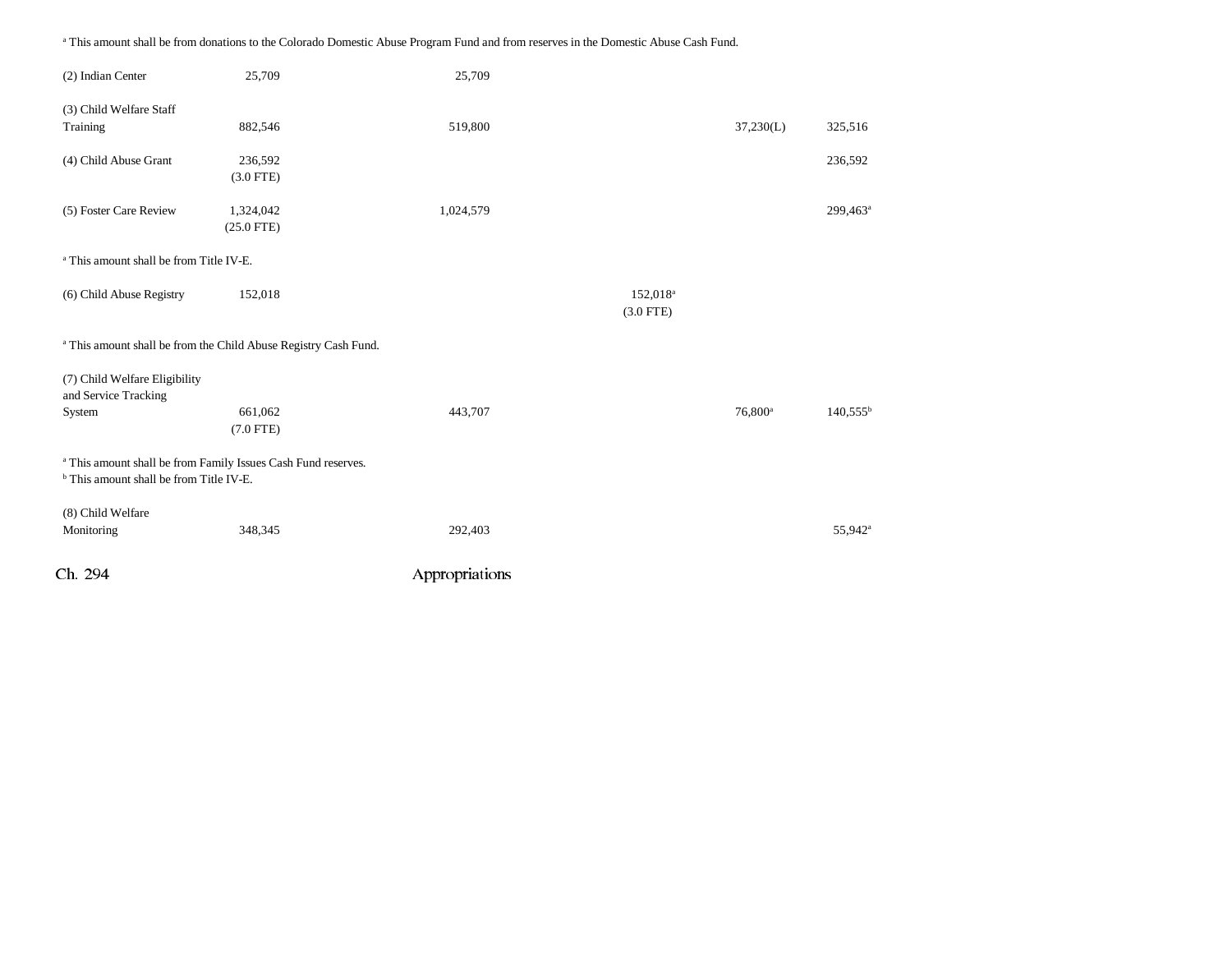|                                                                         |                                      |                              |                               |                                                | APPROPRIATION FROM          |                                       |                                |
|-------------------------------------------------------------------------|--------------------------------------|------------------------------|-------------------------------|------------------------------------------------|-----------------------------|---------------------------------------|--------------------------------|
|                                                                         | <b>ITEM &amp;</b><br><b>SUBTOTAL</b> | <b>TOTAL</b>                 | <b>GENERAL</b><br><b>FUND</b> | <b>GENERAL</b><br><b>FUND</b><br><b>EXEMPT</b> | <b>CASH</b><br><b>FUNDS</b> | CASH<br><b>FUNDS</b><br><b>EXEMPT</b> | <b>FEDERAL</b><br><b>FUNDS</b> |
|                                                                         | \$                                   | $\mathbb{S}$                 | \$                            | \$                                             | \$                          | \$                                    | \$                             |
|                                                                         |                                      |                              |                               |                                                |                             |                                       |                                |
|                                                                         | $(6.0$ FTE)                          |                              |                               |                                                |                             |                                       |                                |
| <sup>a</sup> This amount shall be from Title IV-E.                      |                                      |                              |                               |                                                |                             |                                       |                                |
| (9) Family Development<br>Centers <sup>69</sup>                         | 960,000                              |                              |                               |                                                |                             | $960,000(T)^a$                        |                                |
| <sup>a</sup> This amount shall be from the Department of Local Affairs. |                                      |                              |                               |                                                |                             |                                       |                                |
|                                                                         |                                      | 217,731,425<br>233, 873, 478 |                               |                                                |                             |                                       |                                |
| (7) OFFICE OF YOUTH SERVICES <sup>6</sup>                               |                                      |                              |                               |                                                |                             |                                       |                                |
| $(A)$ Administration <sup>70</sup>                                      |                                      |                              |                               |                                                |                             |                                       |                                |
| <b>Personal Services</b>                                                | 1,276,211                            |                              |                               |                                                |                             |                                       |                                |
|                                                                         | 1,287,381                            |                              |                               |                                                |                             |                                       |                                |
|                                                                         | $(24.5$ FTE)                         |                              |                               |                                                |                             |                                       |                                |
|                                                                         | $(24.8$ FTE)                         |                              |                               |                                                |                             |                                       |                                |
| <b>Operating Expenses</b>                                               | 48,117                               |                              |                               |                                                |                             |                                       |                                |
|                                                                         | 1,324,328                            |                              | 1,324,328                     |                                                |                             |                                       |                                |
|                                                                         | 1,335,498                            |                              | 1,320,498                     |                                                |                             | $15,000(T)^{a}$                       |                                |
|                                                                         |                                      |                              |                               |                                                |                             |                                       |                                |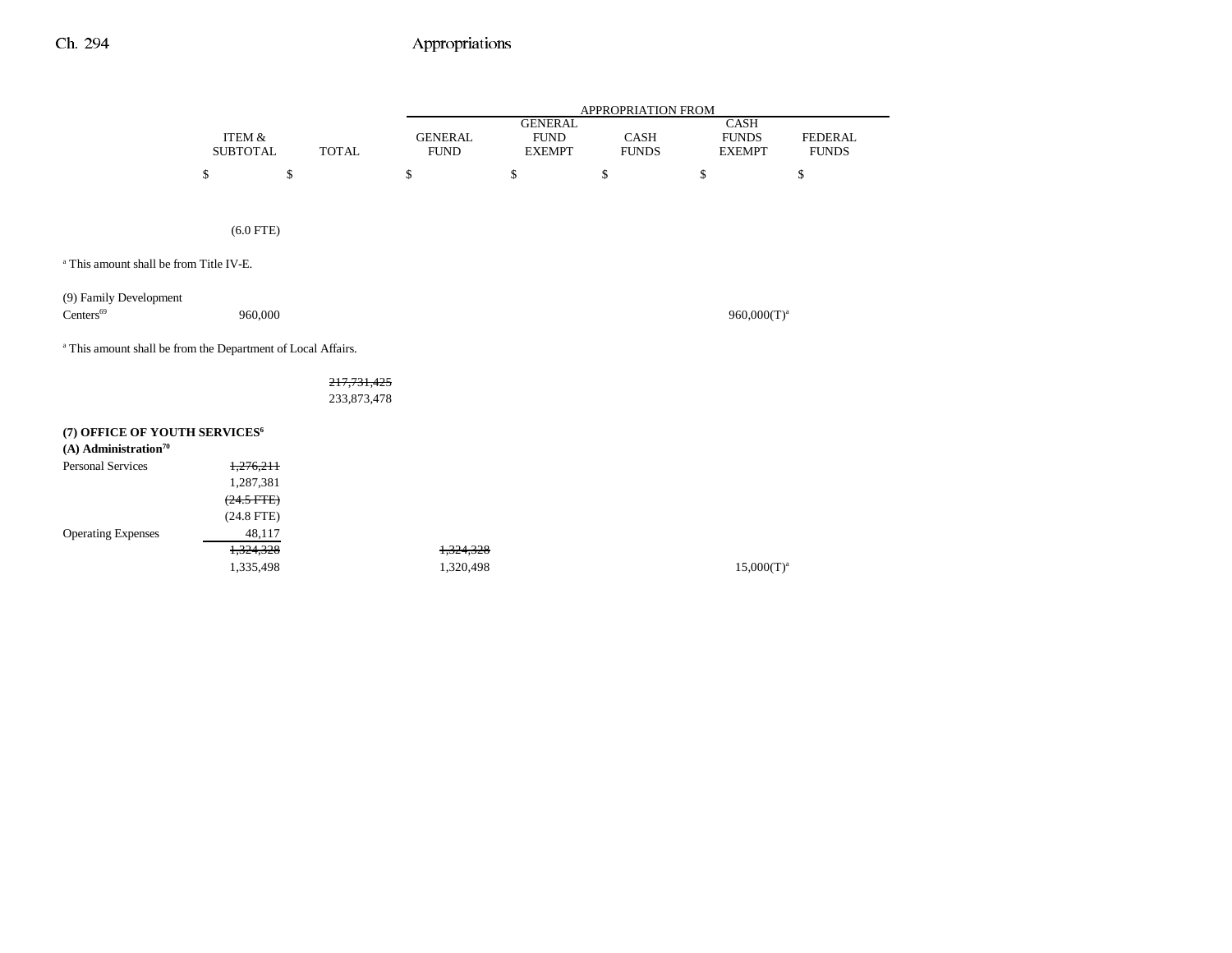#### a THIS AMOUNT SHALL BE FROM THE DEPARTMENT OF PUBLIC SAFETY.

## **(B) Institutional Programs71, 72, 73**

| <b>Personal Services</b>             | 19,866,403 | 19,855,576       |                    | $10,827(T)^4$                            |
|--------------------------------------|------------|------------------|--------------------|------------------------------------------|
|                                      | 20,107,101 | 20,088,101       |                    | $19,000(T)^a$                            |
|                                      |            | $(491.2$ FTE $)$ |                    | $(0.5$ FTE)                              |
|                                      |            | $(498.6$ FTE)    |                    |                                          |
| <b>Operating Expenses</b>            | 2,130,468  | 1,255,703        |                    | $874,765$ $\textcircled{r}$ <sup>b</sup> |
|                                      | 2,174,449  | 1,288,554        |                    | $885,895(T)$ <sup>b</sup>                |
| <b>Intensive Children's Services</b> | 1,677,315  |                  |                    | $1,677,315$ <sup>c</sup>                 |
| <b>Educational Programs</b>          | 3,851,630  | 3,081,130        |                    | $770,500$ <sup>d</sup>                   |
|                                      | 4,174,216  | 3,087,309        |                    | $1,086,907$ <sup>d</sup>                 |
|                                      |            | $(18.0$ FTE $)$  |                    | $(2.5$ FTE $)$                           |
|                                      |            | $(18.2$ FTE)     |                    |                                          |
| Prevention/Intervention              |            |                  |                    |                                          |
| <b>Services</b>                      | 122,090    |                  |                    | $122,090(T)$ <sup>e</sup>                |
|                                      |            |                  |                    | $(2.0$ FTE)                              |
| <b>Detention Transportation</b>      | 4,800      |                  | 4.800 <sup>f</sup> |                                          |
|                                      |            |                  | $(0.1$ FTE $)$     |                                          |
| Case Management                      | 209,581    | 209,581          |                    |                                          |
| Nonresidential Program               |            |                  |                    |                                          |
| <b>Services</b>                      | 350,964    | 350,964          |                    |                                          |
| Drug Free Colorado Grant             | 249,535    |                  |                    | $249.535(T)$ <sup>e</sup>                |
|                                      |            |                  |                    | $(4.5$ FTE)                              |
| <b>Denver Foundation Grant</b>       | 4,887      |                  |                    | 4,887 <sup>g</sup>                       |
| Governor's Job Training              |            |                  |                    |                                          |
| Office Grant                         | 64,657     |                  |                    | $64,657(T)$ <sup>h</sup>                 |
| <b>Sexually Transmitted</b>          |            |                  |                    |                                          |
| <b>Disease Education Grant</b>       | 30,000     |                  |                    | $30,000(T)^{i}$                          |
|                                      |            |                  |                    |                                          |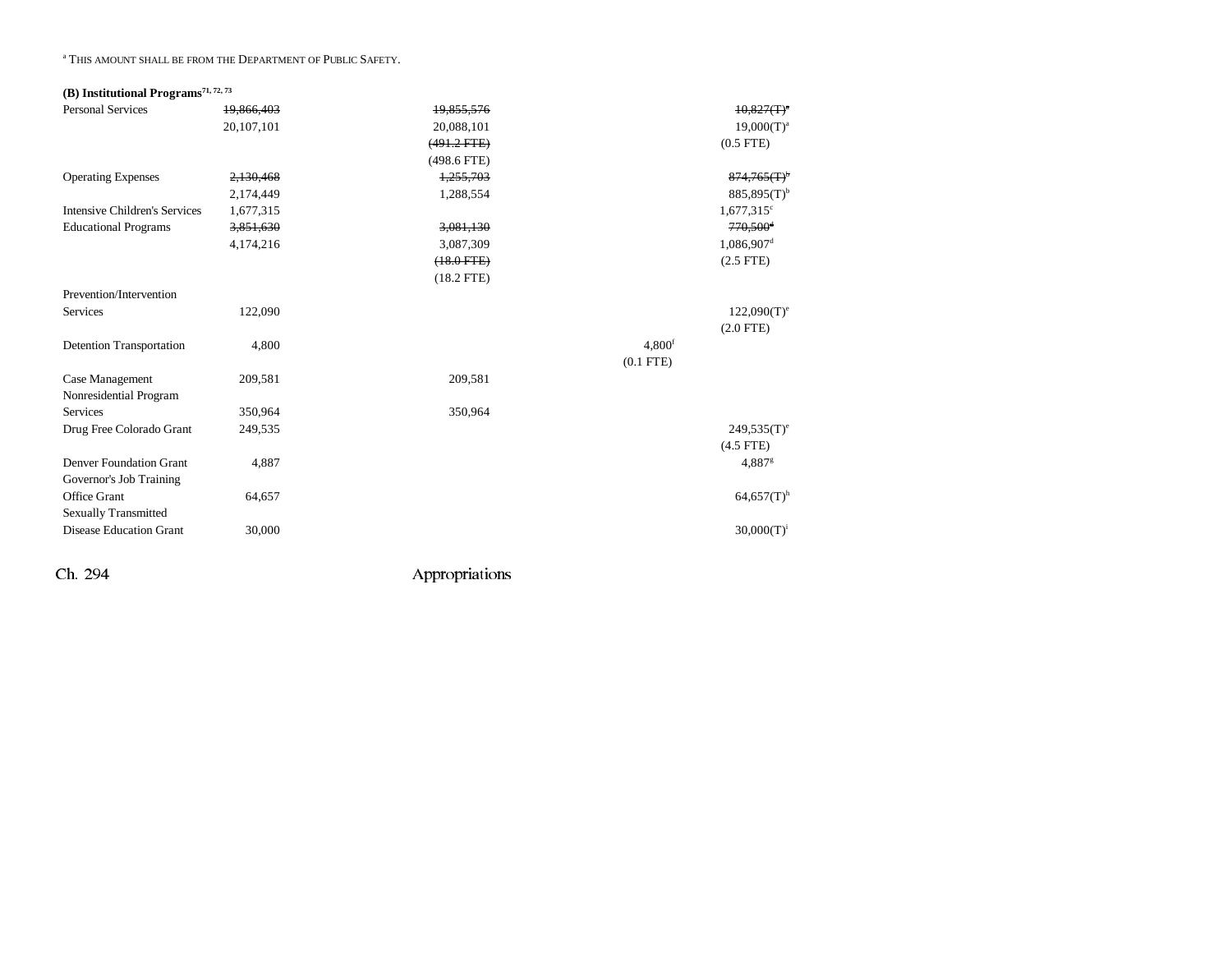|                                                                           |                           |              |                               |                                                | <b>APPROPRIATION FROM</b>   |                                       |                                |
|---------------------------------------------------------------------------|---------------------------|--------------|-------------------------------|------------------------------------------------|-----------------------------|---------------------------------------|--------------------------------|
|                                                                           | ITEM &<br><b>SUBTOTAL</b> | <b>TOTAL</b> | <b>GENERAL</b><br><b>FUND</b> | <b>GENERAL</b><br><b>FUND</b><br><b>EXEMPT</b> | <b>CASH</b><br><b>FUNDS</b> | CASH<br><b>FUNDS</b><br><b>EXEMPT</b> | <b>FEDERAL</b><br><b>FUNDS</b> |
|                                                                           | \$                        | \$           | \$                            | \$                                             | ¢<br>Ф                      | \$                                    | ¢<br>Φ                         |
| Intensive Aftercare Program<br><b>Center for Substance Abuse</b><br>Grant | 100,000<br>479,870        |              |                               |                                                |                             |                                       | 100,000<br>479,870             |
|                                                                           | 29,142,200<br>29,749,465  |              |                               |                                                |                             |                                       | $(4.3$ FTE)                    |

a This amount shall be from State Victims Assistance and Law Enforcement funds from the Department of Public Safety, Division of Criminal Justice.

b This amount shall be from the Department of Education for the federal school breakfast and lunch program.

c This amount shall be from Family Issues Cash Fund reserves.

<sup>d</sup> Of this amount, \$424,000 shall be from Family Issues Cash Fund reserves and <del>\$346,500(T)</del> \$662,907(T) shall be from the Department of Education.

e These amounts shall be from the Alcohol and Drug Abuse Division.

f This amount shall be from Boulder County.

<sup>g</sup> This amount shall be from private foundation grants.

h This amount shall be from the Governor's Office.

i This amount shall be from the Department of Public Health and Environment.

#### **(C) Community**

| Programs <sup>7</sup> |           |              |
|-----------------------|-----------|--------------|
| Personal Services     | 2.961.949 | 2.961.949    |
|                       |           | $(54.5$ FTE) |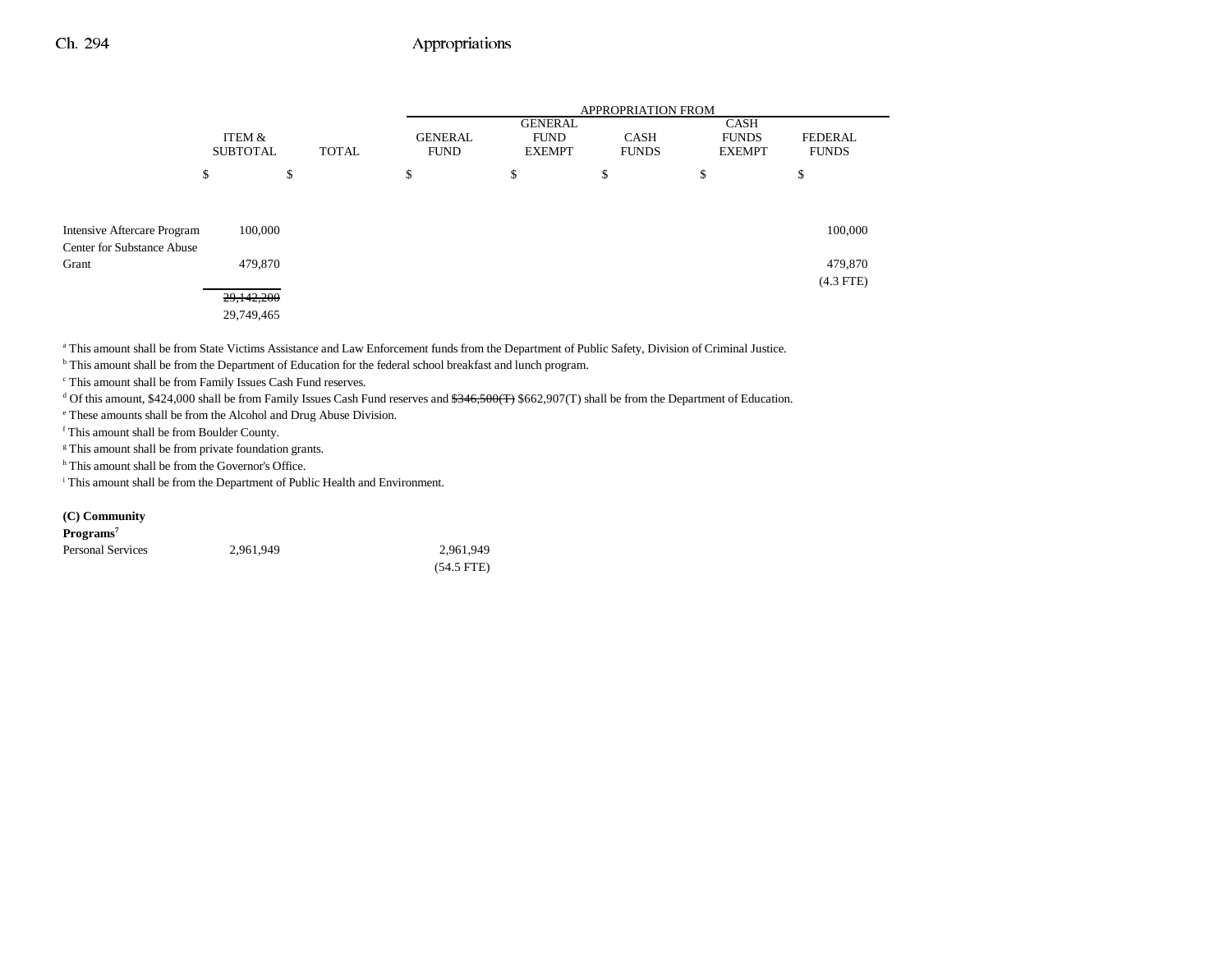| <b>Operating Expenses</b>             | 136,209                | 136,209     |                  |
|---------------------------------------|------------------------|-------------|------------------|
| <b>Purchase of Contract</b>           |                        |             |                  |
| Placements <sup>74</sup>              | 24,224,781             | 19,593,401  | $74,015^b$       |
|                                       | 27,555,645             | 21,406,673  | $6,074,957(T)^a$ |
| Purchase of 45 contract beds          |                        |             |                  |
| for City and County of                |                        |             |                  |
| Denver juvenile offenders to          |                        |             |                  |
| be conditioned upon a                 |                        |             |                  |
| finding and approval by the           |                        |             |                  |
| Joint Budget Committee that           |                        |             |                  |
| progress has been made by             |                        |             |                  |
| the City and County of                |                        |             |                  |
| Denver in selecting a site on         |                        |             |                  |
| non-state owned property              |                        |             |                  |
| for a new juvenile detention          |                        |             |                  |
| facility and/or a finding that        |                        |             |                  |
| public safety factors warrant         |                        |             |                  |
| release of the funds                  | 1,642,500              | 1,642,500   |                  |
|                                       | 985,500                | 985,500     |                  |
| H.B. 93S-1005 Juvenile                |                        |             |                  |
| Boot Camp                             | 2,792,434              | 2,792,434   |                  |
|                                       | 2,695,934              | 2,695,934   |                  |
|                                       |                        | $(4.5$ FTE) |                  |
| Lookout Mountain                      |                        |             |                  |
| Orientation Unit                      | 2,099,180              | 2,099,180   |                  |
|                                       |                        | $(5.0$ FTE) |                  |
| S.B. 91-94 Programs <sup>75, 76</sup> | 10,582,394             | 10,582,394  |                  |
| <b>DENVER JUVENILE JUSTICE</b>        |                        |             |                  |
| <b>GRANT</b>                          | 25,000                 |             | $25,000^{\circ}$ |
|                                       | 44,439,44 <del>7</del> |             |                  |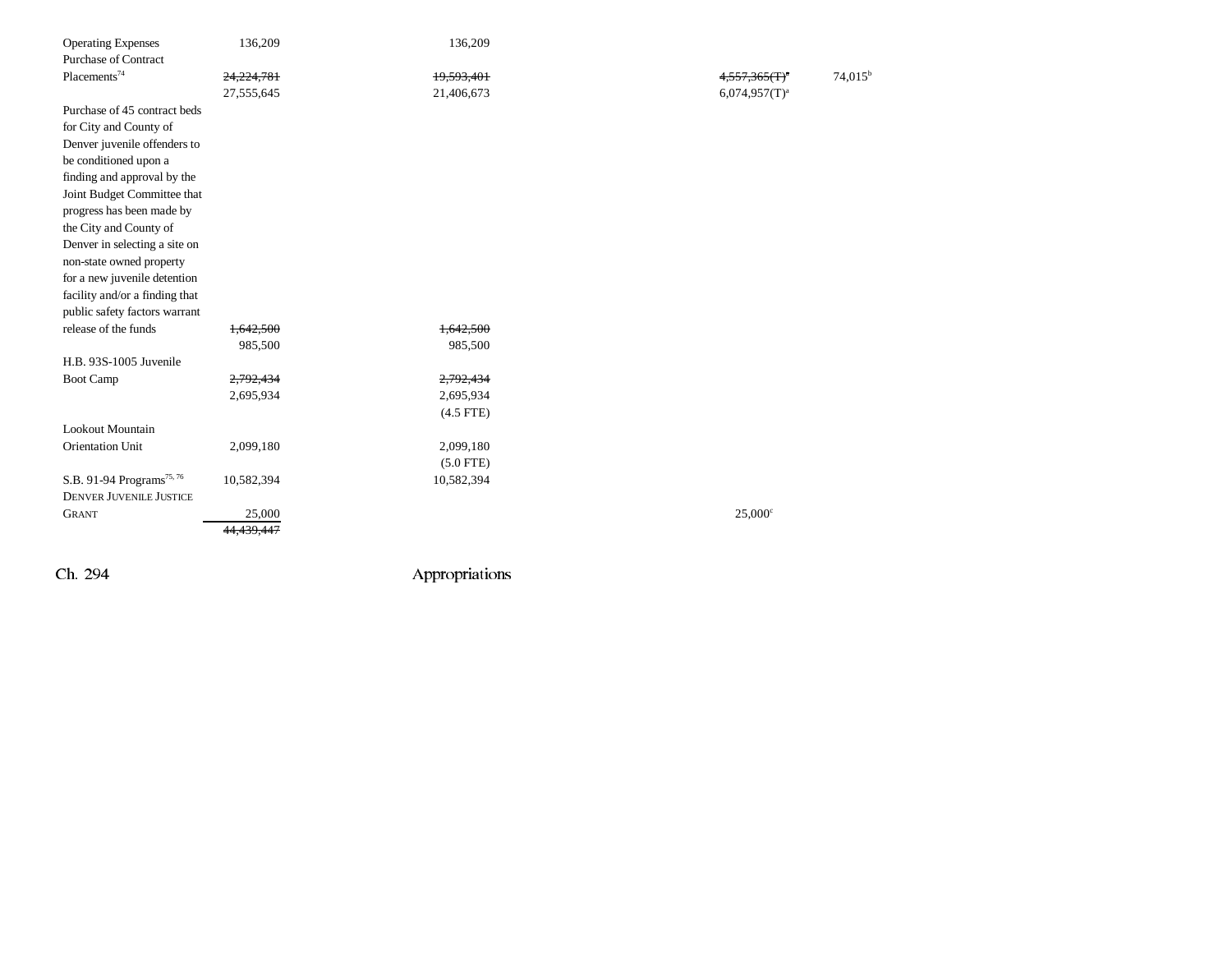|                 |              |                |                | APPROPRIATION FROM |               |                |
|-----------------|--------------|----------------|----------------|--------------------|---------------|----------------|
|                 |              |                | <b>GENERAL</b> |                    | <b>CASH</b>   |                |
| ITEM &          |              | <b>GENERAL</b> | <b>FUND</b>    | <b>CASH</b>        | <b>FUNDS</b>  | <b>FEDERAL</b> |
| <b>SUBTOTAL</b> | <b>TOTAL</b> | <b>FUND</b>    | <b>EXEMPT</b>  | <b>FUNDS</b>       | <b>EXEMPT</b> | <b>FUNDS</b>   |
| ሖ               |              |                |                |                    |               |                |

#### 47,041,811

<sup>a</sup> This amount shall be from Medicaid funds appropriated to the Department of Health Care Policy and Financing.

b This amount shall be from Title IV-E.

 $^\mathrm{c}$  This amount shall be from the Department of Human Services, Alcohol and Drug Abuse Division.

### 74,905,975 78,126,774

## **(8) HEALTH AND REHABILITATION SERVICES**

|  | (A) Office of Health and Rehabilitation |
|--|-----------------------------------------|
|--|-----------------------------------------|

| (1) Administration        |              |
|---------------------------|--------------|
| <b>Personal Services</b>  | 2,511,513    |
|                           | $(43.9$ FTE) |
| <b>Operating Expenses</b> | 306,399      |
| Federal Programs and      |              |
| <b>Grants</b>             | 280,513      |
|                           | $(3.0$ FTE)  |
| Training                  | 89.056       |
| Colorado Progress         |              |
| <b>Assessment Review</b>  | 41,216       |
|                           |              |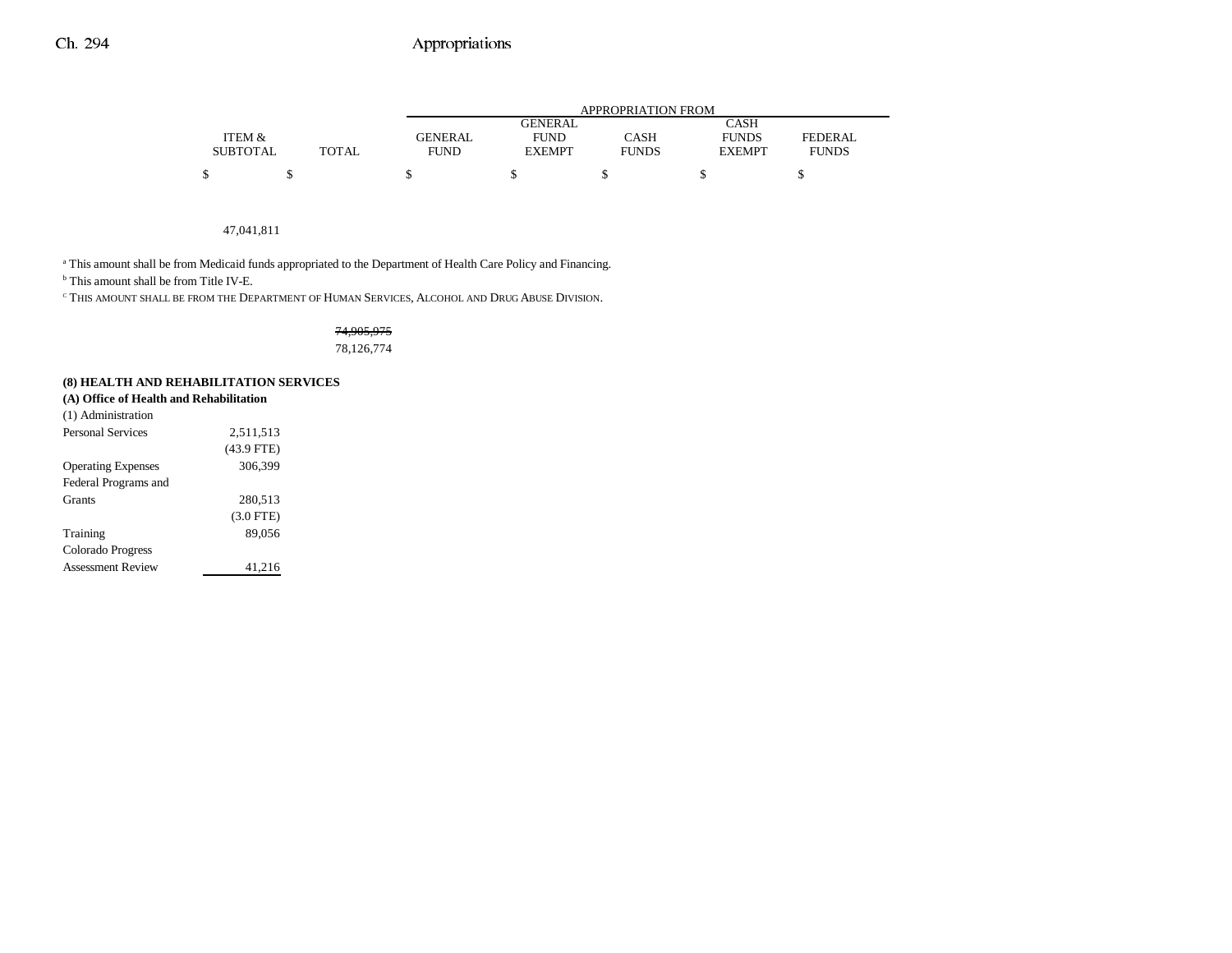| 3.228.697                                                                                                                                                                     | 102.252 | $2,623,579(T)^{a}$ | $502.866^{\text{t}}$ |
|-------------------------------------------------------------------------------------------------------------------------------------------------------------------------------|---------|--------------------|----------------------|
| <sup>a</sup> Of this amount, \$2,409,300 shall be from Medicaid funds appropriated to the Department of Health Care Policy and Financing, and \$214,279 shall be from patient |         |                    |                      |

revenues earned by the mental health institutes.

b Included in this amount is \$188,096 from the Mental Health Services Block Grant, \$34,257 from the Substance Abuse Prevention and Treatment Block Grant, and \$280,513 from miscellaneous federal grants.

| (2) Mental Health Community Programs <sup>7, 77, 78, 79, 80, 81</sup> |                |                        |                             |                        |
|-----------------------------------------------------------------------|----------------|------------------------|-----------------------------|------------------------|
| Services for Target Clients                                           | 58,099,842     | 14,673,877             | $37,986,867(T)^a$           | 5,439,098 <sup>b</sup> |
| Services for Non-Target                                               |                |                        |                             |                        |
| Clients                                                               | 1,382,711      | 611,796                | $770.915(T)^c$              |                        |
| Services to Children                                                  |                |                        |                             |                        |
| Referred by Medicaid                                                  | 490,596        | 258,291                | $232,305(T)$ <sup>c</sup>   |                        |
| Nursing Home Reform Act                                               |                |                        |                             |                        |
| (OBRA 87) - Mental Health                                             | 2,600,339      |                        | $2,600,339(T)^c$            |                        |
| Goebel Lawsuit Settlement                                             | 7,413,384      | 4,594,987 <sup>d</sup> | $2,818,397(T)$ <sup>e</sup> |                        |
|                                                                       | $(2.0$ FTE $)$ |                        |                             |                        |
| Eastern Regional Crisis and                                           |                |                        |                             |                        |
| <b>Acute Treatment Pilot</b>                                          |                |                        |                             |                        |
| Study <sup>82</sup>                                                   | 80,000         | 80,000                 |                             |                        |
| Intensive Children's Services                                         | 2,981,707      |                        | 2.981.707f                  |                        |
| Family Issues Cash Fund <sup>59</sup>                                 | 1,177,779      | 1,177,779              |                             |                        |
|                                                                       | 74,226,358     |                        |                             |                        |

a Of this amount, \$36,533,667 shall be from Medicaid funds appropriated to the Department of Health Care Policy and Financing, and \$1,453,200 shall be from the Division of Vocational Rehabilitation.

b Included in this amount is \$3,857,928 from the Mental Health Services Block Grant, \$403,391 from the Homeless Prevention Block Grant, and \$1,177,779 from Title IV-A Emergency Assistance funds.

c These amounts shall be from Medicaid funds appropriated to the Department of Health Care Policy and Financing.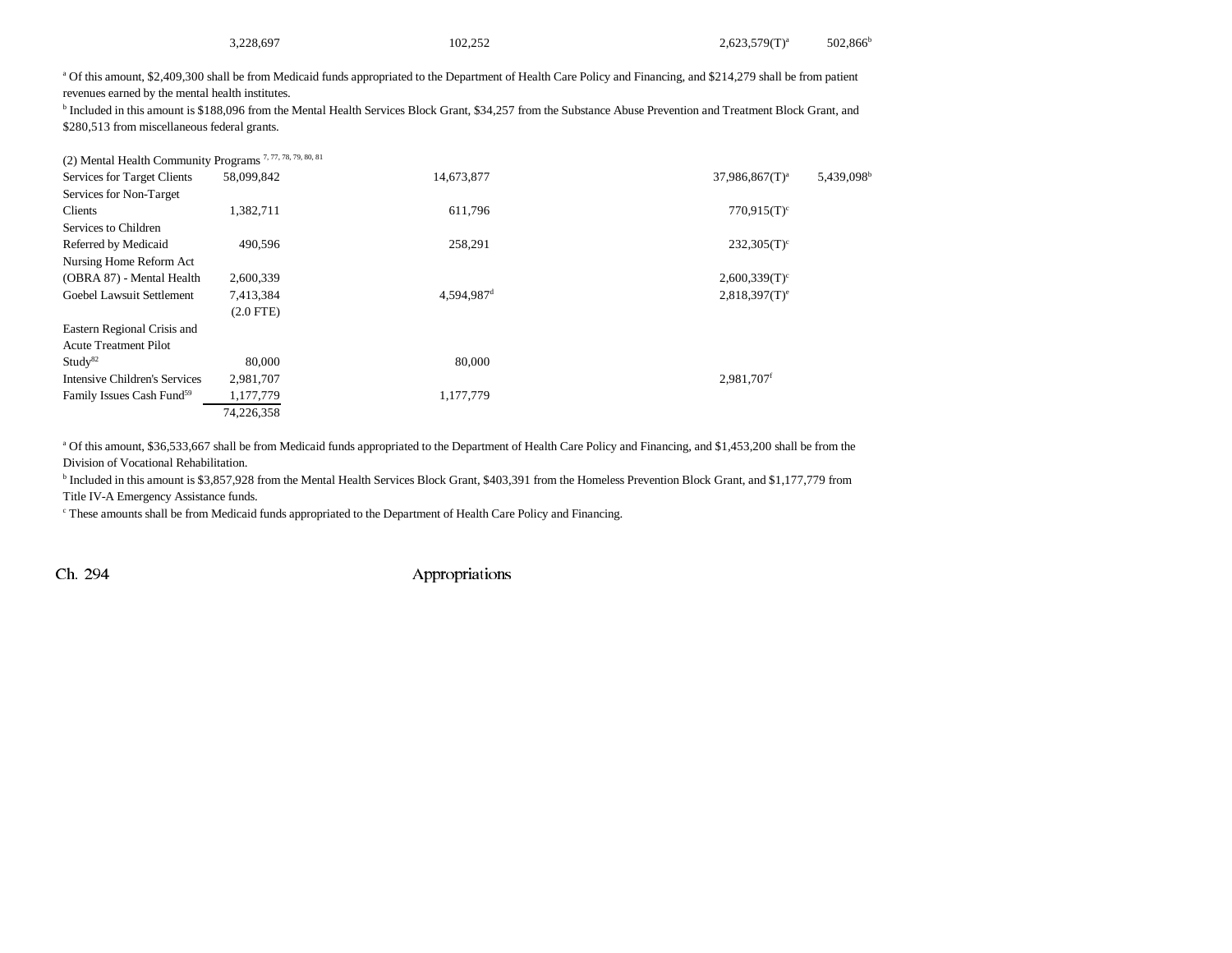|                 |       | APPROPRIATION FROM |               |              |               |                |
|-----------------|-------|--------------------|---------------|--------------|---------------|----------------|
|                 |       |                    | GENERAL       |              | CASH          |                |
| ITEM &          |       | <b>GENERAL</b>     | <b>FUND</b>   | CASH         | <b>FUNDS</b>  | <b>FEDERAL</b> |
| <b>SUBTOTAL</b> | TOTAL | <b>FUND</b>        | <b>EXEMPT</b> | <b>FUNDS</b> | <b>EXEMPT</b> | <b>FUNDS</b>   |
| \$              |       |                    |               |              |               |                |

d This amount is appropriated pursuant to a final court order for Goebel vs. Colorado Department of Institutions, Case #81-MH-270 and Case #81-CV-6961

(Consolidated). Of this amount, \$598,989 is exempt from the statutory limit on state General Fund appropriations pursuant to Section 24-75-201.1(1)(a)(III)(B), C.R.S. e Of this amount, \$2,676,967 shall be from Medicaid funds appropriated to the Department of Health Care Policy and Financing, and \$141,430 shall be from the Division

of Vocational Rehabilitation.

f This amount shall be from Family Issues Cash Fund reserves pursuant to Section 26-5.3-106(1.5), C.R.S.

(3) Community Services for Persons with Developmental Disabilities

| Community                               |             |                       |                          |
|-----------------------------------------|-------------|-----------------------|--------------------------|
| Programs <sup>7, 83,84,85,86</sup>      | 166.032.257 | <del>33,327,181</del> | <del>132,705,076</del> ° |
|                                         |             | 33.317.497            | 132,714,760 <sup>a</sup> |
| Preventive Dental Hygiene <sup>87</sup> | 63.610      | 60.430                | 3,180(L)                 |
|                                         | 166.095.867 |                       |                          |

<sup>a</sup> Of this amount, \$4,950,367(L) shall be from local matching funds, \$442,456(T) shall be from the Division of Vocational Rehabilitation, \$112,130,854(T) \$111,902,400(T) shall be from Medicaid funds appropriated to the Department of Health Care Policy and Financing, and \$15,181,399 \$15,419,537 shall be from client cash sources.

#### **(B) Division of Vocational Rehabilitation88, 89, 90**

| Rehabilitation Programs <sup>91</sup> | 26,721,136            | 4,292,255(M) | $1,301,520$ <sup>a</sup> | 21,127,361 |
|---------------------------------------|-----------------------|--------------|--------------------------|------------|
|                                       | $(226.0 \text{ FTE})$ |              |                          |            |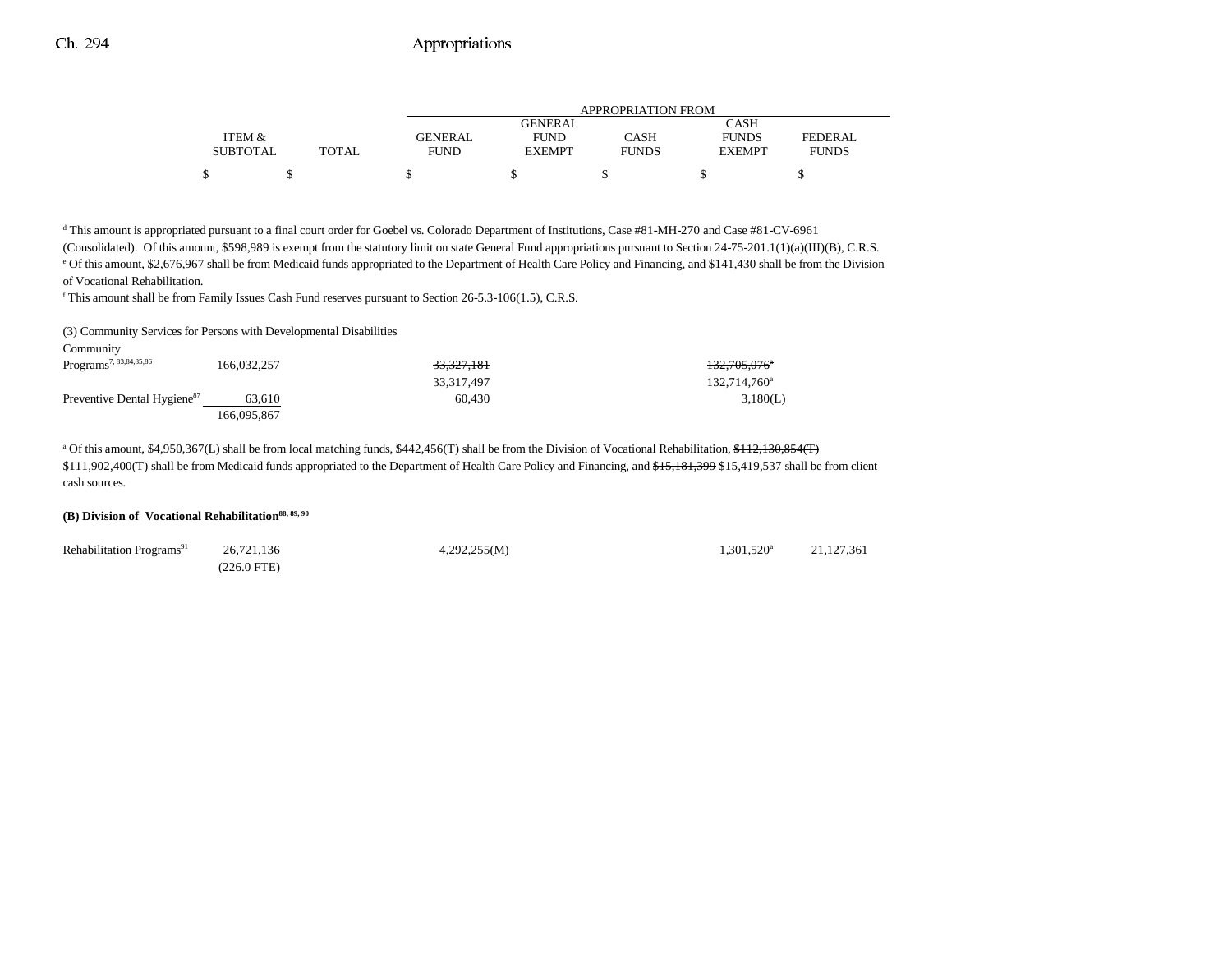| <b>Establishment Grants</b>        | 1,328,000      |             |                      | $282,864^b$         | 1,045,136     |
|------------------------------------|----------------|-------------|----------------------|---------------------|---------------|
| <b>Business Enterprise Program</b> | 659,118        |             | $140,392^{\circ}$    |                     | 518,726       |
|                                    | $(7.0$ FTE $)$ |             |                      |                     |               |
| Program Operated Stands            |                |             |                      |                     |               |
| and Leasehold                      |                |             |                      |                     |               |
| Improvements                       | 997,540        |             | 889,296 <sup>c</sup> |                     | 108,244       |
| <b>Independent Living Grants</b>   | 517,602        |             |                      | 51,760 <sup>d</sup> | 465,842       |
| <b>Rehabilitation Teaching</b>     |                |             |                      |                     |               |
| Program                            | 256,927        | 256,927     |                      |                     |               |
|                                    |                | $(5.2$ FTE) |                      |                     |               |
| Appointment of Legal               |                |             |                      |                     |               |
| Interpreters for the Hearing       |                |             |                      |                     |               |
| Impaired                           | 62,198         | 62,198      |                      |                     |               |
| Aid to the Blind Treatment         | 5,238          | 4,190       |                      | $1,048^e$           |               |
| <b>Disability Determination</b>    |                |             |                      |                     |               |
| Services                           | 13,959,997     |             |                      |                     | 13,959,997    |
|                                    |                |             |                      |                     | $(142.0$ FTE) |
|                                    | 44,507,756     |             |                      |                     |               |

<sup>a</sup> Included in this amount is \$125,000 from private donations, 227,771(T) from the Office of Health and Rehabilitation, and \$948,749 from school districts and various sources.

b This amount shall be from matching funds from recipients of Establishment Grants.

c These amounts shall be from the Business Enterprise Cash Fund.

d This amount shall be from recipients of Independent Living Grants.

e This amount shall be from county Aid to the Blind Treatment Program funds that are not part of state fiscal year spending.

(C) Alcohol and Drug Abuse Division<sup>6, 92</sup>

(1) Administration (A) Program Administration Personal Services 1,414,985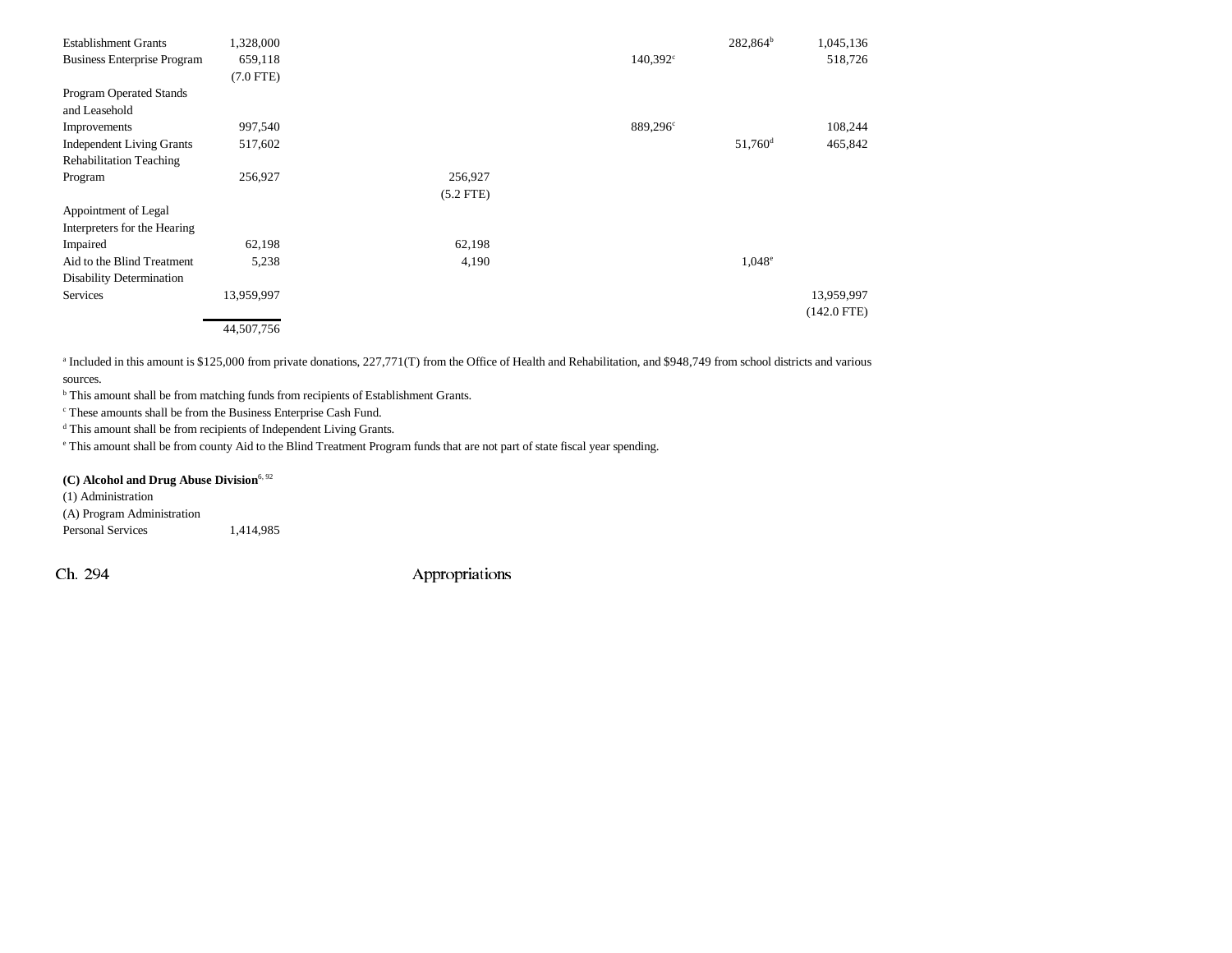|                                 |                           |              |                               |                                                | APPROPRIATION FROM          |                                              |                                |
|---------------------------------|---------------------------|--------------|-------------------------------|------------------------------------------------|-----------------------------|----------------------------------------------|--------------------------------|
|                                 | ITEM &<br><b>SUBTOTAL</b> | <b>TOTAL</b> | <b>GENERAL</b><br><b>FUND</b> | <b>GENERAL</b><br><b>FUND</b><br><b>EXEMPT</b> | <b>CASH</b><br><b>FUNDS</b> | <b>CASH</b><br><b>FUNDS</b><br><b>EXEMPT</b> | <b>FEDERAL</b><br><b>FUNDS</b> |
|                                 | \$<br>\$                  |              | \$                            | \$                                             | \$                          | \$                                           | \$                             |
|                                 |                           |              |                               |                                                |                             |                                              |                                |
|                                 | $(25.6$ FTE)              |              |                               |                                                |                             |                                              |                                |
| <b>Operating Expenses</b>       | 255,521                   |              |                               |                                                |                             |                                              |                                |
| Data Collection Grant           | 45,075                    |              |                               |                                                |                             |                                              |                                |
|                                 | $(1.1$ FTE)               |              |                               |                                                |                             |                                              |                                |
| Provider Training               | 74,860                    |              |                               |                                                |                             |                                              |                                |
| <b>Indirect Cost Assessment</b> | 297,074                   |              |                               |                                                |                             |                                              |                                |
|                                 | 2,087,515                 |              | 45,465                        |                                                | 739,014 <sup>a</sup>        | $56,145(T)^{b}$                              | 1,246,891 <sup>c</sup>         |

a Of this amount, \$608,614 shall be from the Alcohol Driver Safety Fund, \$81,486 shall be from the Alcohol Counselor Certification Fund pursuant to Section 25-1-211, C.R.S., \$1,416 shall be from the Drug Precursor Fund pursuant to Section 12-22-304 (2.5)(a), C.R.S., \$29,052 shall be from the Law Enforcement Assistance Fund, and \$18,446 shall be from the Drug Offender Surcharge Fund pursuant to Section 18-19-103 (4), C.R.S.

b This amount shall be from the Department of Public Safety, Division of Criminal Justice.

c Of this amount, \$1,048,702 shall be from the Substance Abuse Prevention and Treatment Block Grant.

| (B) Balance of Substance |           |         |                        |
|--------------------------|-----------|---------|------------------------|
| <b>Abuse Block Grant</b> |           |         |                        |
| Programs                 | 5,501,365 | 209,340 | 5,292,025 <sup>a</sup> |

a This amount shall be from the Substance Abuse Prevention and Treatment Block Grant.

(2) Community Programs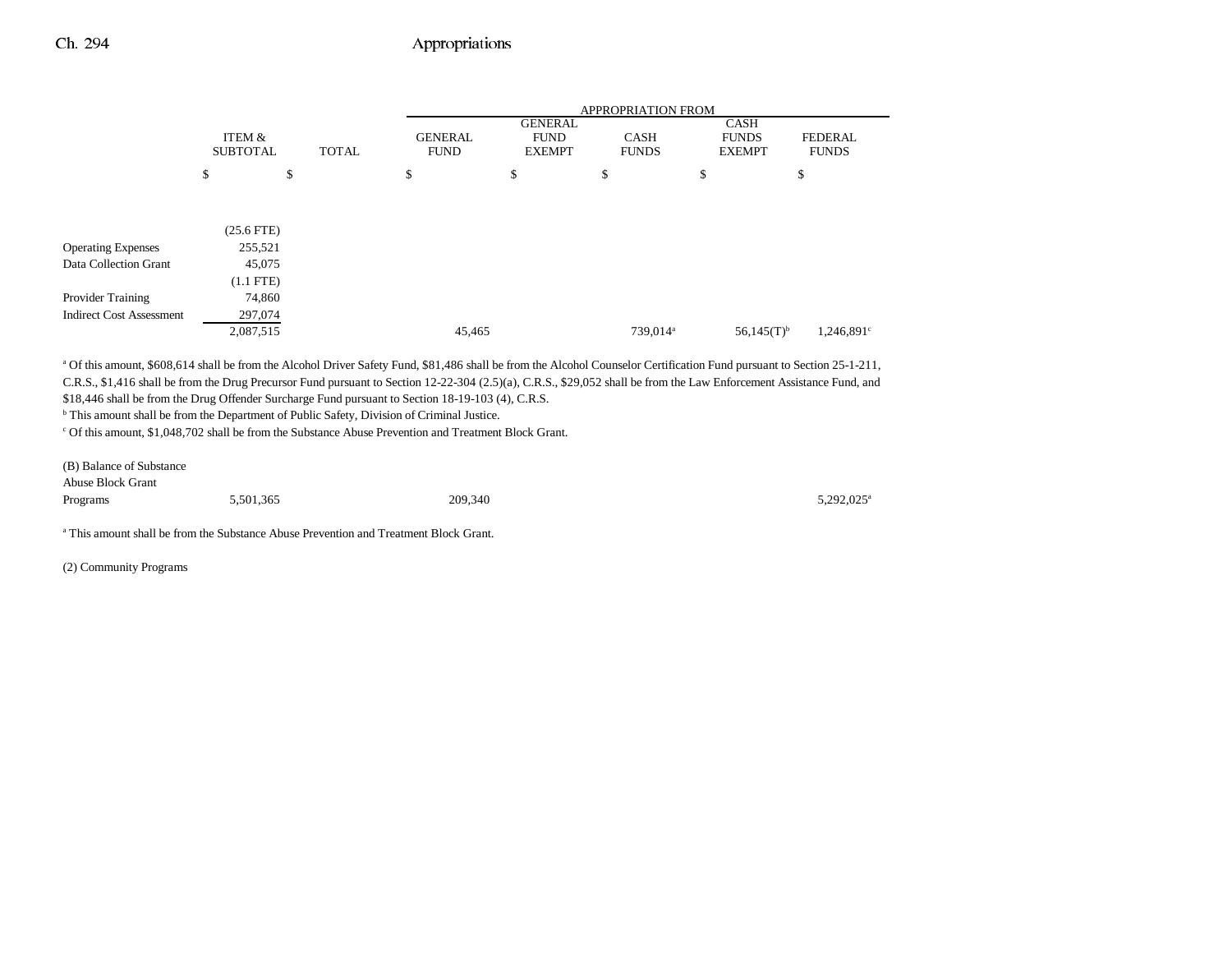| (A) Treatment Contracts --            |            |                          |             |                           |            |
|---------------------------------------|------------|--------------------------|-------------|---------------------------|------------|
| $Detox/Shelter^7$                     | 6,201,620  |                          |             |                           |            |
| Case Management for                   |            |                          |             |                           |            |
| Chronic Detox Clients <sup>7</sup>    | 330,032    |                          |             |                           |            |
| Residental <sup>7</sup>               | 4,308,511  |                          |             |                           |            |
| Outpatient <sup>7</sup>               | 5,368,860  |                          |             |                           |            |
| Family Issues Cash Fund <sup>59</sup> | 500,000    |                          |             |                           |            |
|                                       | 16,709,023 | 6,571,353                | $207,240^a$ | $102,136(T)$ <sup>b</sup> | 9,828,294° |
|                                       |            | $6,571,353$ <sup>d</sup> |             |                           |            |
|                                       |            |                          |             |                           |            |

a This amount shall be from the Drug Offender Surcharge Fund.

b This amount shall be from the Department of Public Safety, Division of Criminal Justice.

c For informational purposes, of this amount, \$9,328,294 is from the Substance Abuse Prevention and Treatment Block Grant and \$500,000 is from Title IV-A

Emergency Assistance funds.

d Of this amount, \$500,000 is appropriated pursuant to a final court order for Case #94-M-1417. This amount is exempt from the statutory limit on STATE GENERAL FUND APPROPRIATIONS PURSUANT TO SECTION 24-75-201.1(1)(a)(III)(B), C.R.S.

| (B) Other Community Programs      |           |         |                          |                  |                      |
|-----------------------------------|-----------|---------|--------------------------|------------------|----------------------|
| High Risk Pregnant Women          |           |         |                          |                  |                      |
| Program <sup>7</sup>              | 205,324   |         |                          | $205,324(T)^{a}$ |                      |
| Prevention Contracts <sup>7</sup> | 1,042,075 | 107,487 |                          |                  | 934,588 <sup>b</sup> |
| Law Enforcement Assistance        |           |         |                          |                  |                      |
| Fund Contracts <sup>7</sup>       | 293,094   |         | 293,094°                 |                  |                      |
| Alcohol/Drug Driving              |           |         |                          |                  |                      |
| Safety Contracts - current        |           |         |                          |                  |                      |
| fee \$156 per DUI conviction      | 3,417,415 |         | $3,417,415$ <sup>d</sup> |                  |                      |
| <b>Federal Grants</b>             | 2,631,000 |         |                          |                  | 2,631,000            |
|                                   |           |         |                          |                  | $(3.7$ FTE $)$       |
|                                   | 7,588,908 |         |                          |                  |                      |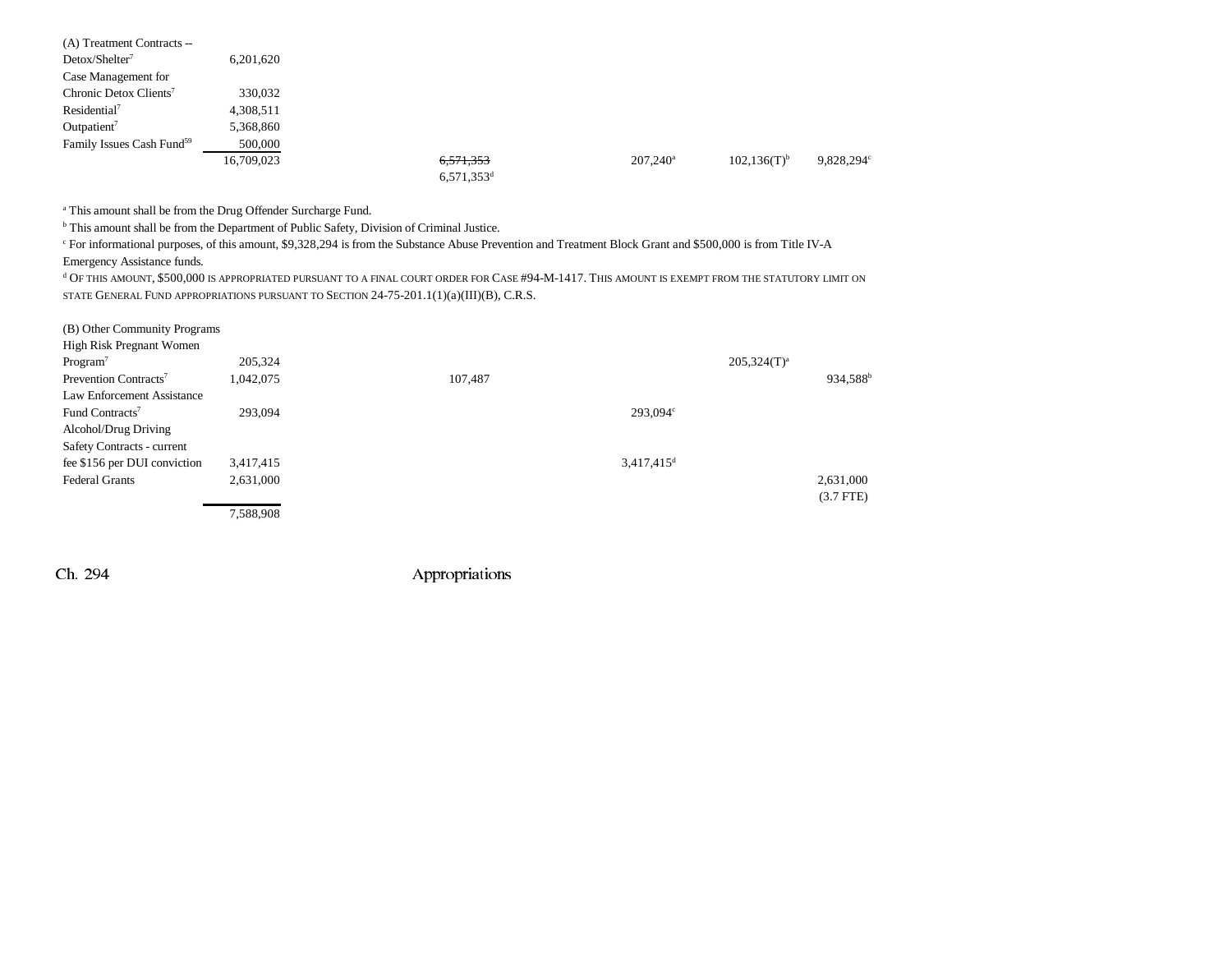|                 |       | APPROPRIATION FROM |                |              |               |              |
|-----------------|-------|--------------------|----------------|--------------|---------------|--------------|
|                 |       |                    | <b>GENERAL</b> |              | CASH          |              |
| ITEM &          |       | GENERAL            | <b>FUND</b>    | CASH         | <b>FUNDS</b>  | FEDERAL      |
| <b>SUBTOTAL</b> | TOTAL | <b>FUND</b>        | <b>EXEMPT</b>  | <b>FUNDS</b> | <b>EXEMPT</b> | <b>FUNDS</b> |
|                 |       |                    |                |              |               |              |

<sup>a</sup> This amount shall be from Medicaid funds appropriated to the Department of Health Care Policy and Financing.

b This amount shall be from the Substance Abuse Prevention and Treatment Block Grant.

c This amount shall be from the Law Enforcement Assistance Fund pursuant to Section 43-4-402, C.R.S.

<sup>d</sup> This amount shall be from the Alcohol Driver Safety Fund which receives client evaluation fees of \$156 per evaluation pursuant to Section 42-4-1301(10), C.R.S.

#### 319,945,489

| (9) DIRECT SERVICES<br>(A) Homelake<br>Domiciliary <sup>93</sup> |              |         |                      |         |
|------------------------------------------------------------------|--------------|---------|----------------------|---------|
| <b>Personal Services</b>                                         | 494,783      |         |                      |         |
|                                                                  | $(15.4$ FTE) |         |                      |         |
| <b>Operating Expenses</b>                                        | 147,256      |         |                      |         |
| Utilities                                                        | 61,305       |         |                      |         |
|                                                                  | 703,344      | 191,005 | 355,667 <sup>a</sup> | 156,672 |
|                                                                  |              |         |                      |         |

a This amount shall be from receipts for patient care.

**(B)** Mental Health Institutes<sup>94, 95</sup>

Personal Services 58,499,166 59,351,727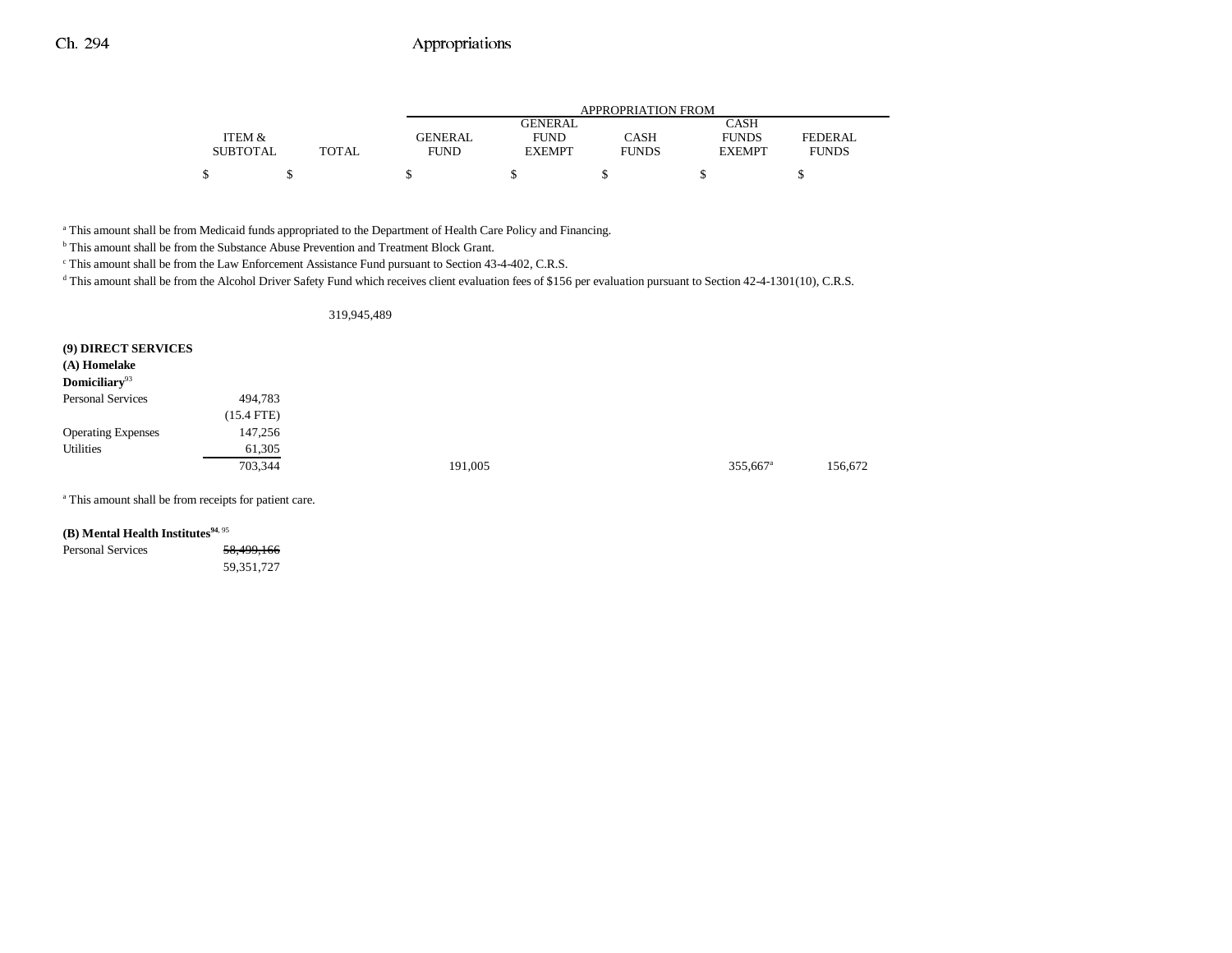|                                       | $(1,253.6$ FTE) |            |                        |                           |  |
|---------------------------------------|-----------------|------------|------------------------|---------------------------|--|
|                                       | $(1,283.0$ FTE) |            |                        |                           |  |
| <b>Operating Expenses</b>             | 6,605,071       |            |                        |                           |  |
|                                       | 6,779,443       |            |                        |                           |  |
| General Hospital                      | 2,102,797       |            |                        |                           |  |
|                                       | $(36.0$ FTE)    |            |                        |                           |  |
| General Hospital Operating            |                 |            |                        |                           |  |
| Expenses                              | 286,206         |            |                        |                           |  |
| <b>Educational Programs</b>           | 641,757         |            |                        |                           |  |
|                                       | 914,272         |            |                        |                           |  |
|                                       | $(18.0$ FTE $)$ |            |                        |                           |  |
|                                       | (23.7 FTE)      |            |                        |                           |  |
| Family Issues Cash Fund <sup>59</sup> | 774,678         |            |                        |                           |  |
| <b>Indirect Cost Assessment</b>       | 214,279         |            |                        |                           |  |
|                                       | 69,123,954      | 51,643,948 | 1,276,274 <sup>a</sup> | $15,429,054$ <sup>b</sup> |  |
|                                       | 70,423,402      | 51,136,188 |                        | 17,236,262 <sup>b</sup>   |  |

a This amount shall be from patient revenues.

<sup>b</sup> Of this amount, \$11,800,587 shall be from patient revenues, \$641,756(T) \$933,739(T) shall be from the Department of Education, \$2,889,693(T) shall be from the Department of Corrections, \$12,000(T) shall be from Institutional Programs for Persons with Developmental Disabilities, and \$273,377(T) \$1,600,243(T) shall be from CHILD WELFARE AND the Office of Youth Services. For information only, of the patient revenues, \$8,454,453(T) is estimated to be from Medicaid funds appropriated to the Department of Health Care Policy and Financing, and \$3,346,134 is estimated to be from federal and other sources of patient revenues.

#### **(C) Institutional Programs for Persons with Developmental Disabilities96**

| <b>Personal Services</b>  | 34.265.174      |
|---------------------------|-----------------|
|                           | $(1,008.1$ FTE) |
| <b>Operating Expenses</b> | 1.951.823       |
| Capital Outlay - Patient  |                 |
| Needs                     | 80,249          |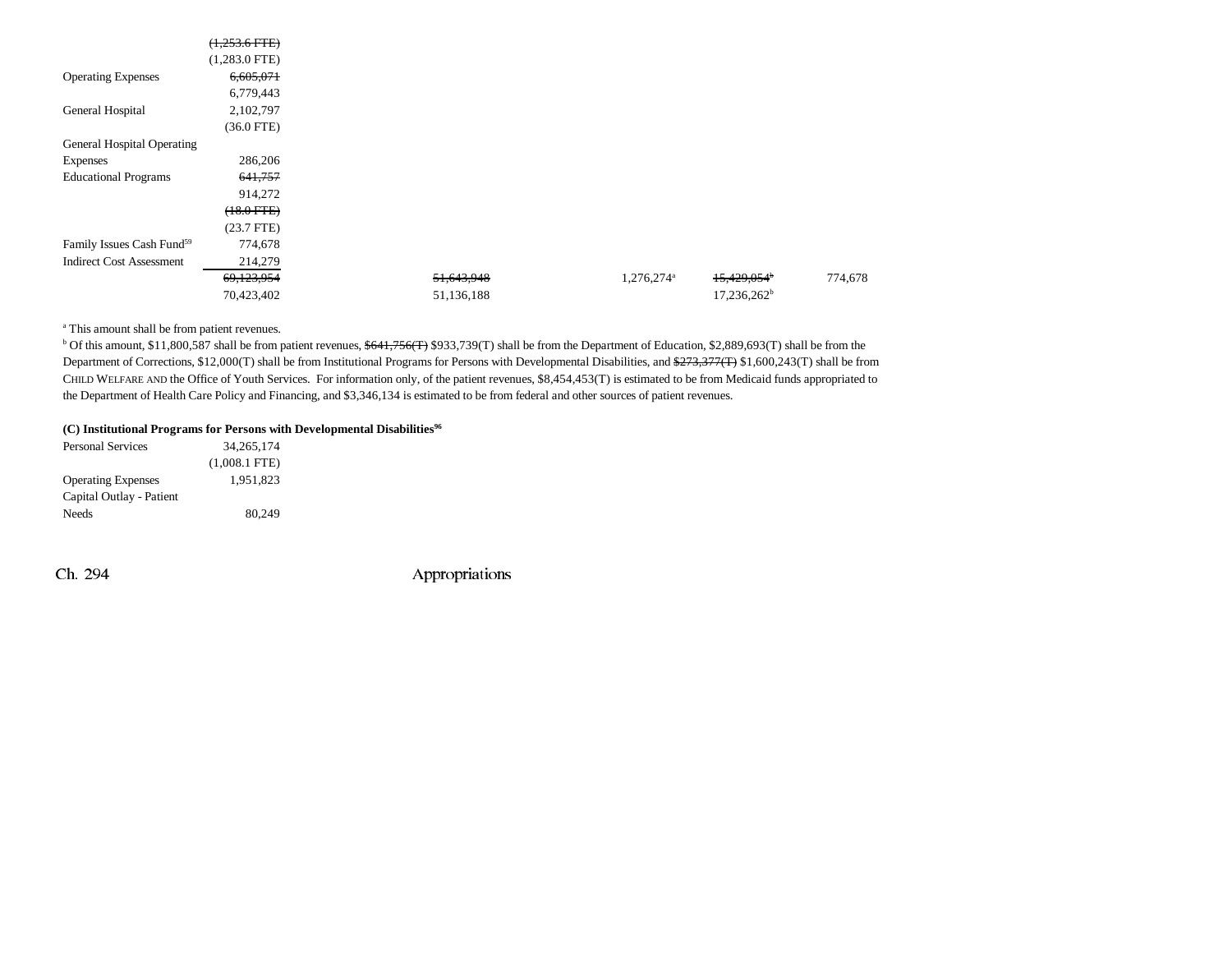|                                                                                                                           |                                      |              |                               |                                                | <b>APPROPRIATION FROM</b> |                                              |                                |
|---------------------------------------------------------------------------------------------------------------------------|--------------------------------------|--------------|-------------------------------|------------------------------------------------|---------------------------|----------------------------------------------|--------------------------------|
|                                                                                                                           | <b>ITEM &amp;</b><br><b>SUBTOTAL</b> | <b>TOTAL</b> | <b>GENERAL</b><br><b>FUND</b> | <b>GENERAL</b><br><b>FUND</b><br><b>EXEMPT</b> | CASH<br><b>FUNDS</b>      | <b>CASH</b><br><b>FUNDS</b><br><b>EXEMPT</b> | <b>FEDERAL</b><br><b>FUNDS</b> |
|                                                                                                                           | \$                                   | \$           | \$                            | $\mathbb{S}$                                   | \$                        | \$                                           | \$                             |
|                                                                                                                           |                                      |              |                               |                                                |                           |                                              |                                |
| <b>Resident Incentive</b>                                                                                                 |                                      |              |                               |                                                |                           |                                              |                                |
| Allowance                                                                                                                 | 48,176                               |              |                               |                                                |                           |                                              |                                |
| <b>Leased Space</b>                                                                                                       | 191,462                              |              |                               |                                                |                           |                                              |                                |
| Purchase of Services                                                                                                      | 253,315                              |              |                               |                                                |                           |                                              |                                |
|                                                                                                                           | 36,790,199                           |              |                               |                                                | 2,143,042 <sup>a</sup>    | 34,647,157(T) <sup>b</sup>                   |                                |
|                                                                                                                           |                                      |              |                               |                                                | 2,369,466 <sup>a</sup>    | $34,420,733(T)$ <sup>b</sup>                 |                                |
| <sup>a</sup> This amount shall be from client cash revenues.                                                              |                                      |              |                               |                                                |                           |                                              |                                |
| <sup>b</sup> This amount shall be from Medicaid funds appropriated to the Department of Health Care Policy and Financing. |                                      |              |                               |                                                |                           |                                              |                                |
| (D) Work Therapy                                                                                                          |                                      |              |                               |                                                |                           |                                              |                                |
| Program                                                                                                                   | 727,705                              |              |                               |                                                | 625,900 <sup>a</sup>      | $101,805(T)^{b}$                             |                                |
|                                                                                                                           | $(1.5$ FTE)                          |              |                               |                                                |                           |                                              |                                |
|                                                                                                                           |                                      |              |                               |                                                |                           |                                              |                                |
| <sup>a</sup> This amount shall be from the Work Therapy Fund.                                                             |                                      |              |                               |                                                |                           |                                              |                                |
| <sup>b</sup> This amount shall be from moneys in the Work Therapy Fund collected from other state agencies.               |                                      |              |                               |                                                |                           |                                              |                                |
| (E) Refugee Assistance                                                                                                    |                                      |              |                               |                                                |                           |                                              |                                |
| Program Costs                                                                                                             | 4,075,951                            |              | 15,000                        |                                                |                           | $4,000(T)^{a}$                               | 4,056,951                      |
|                                                                                                                           | $(17.0$ FTE)                         |              |                               |                                                |                           |                                              |                                |
|                                                                                                                           |                                      |              |                               |                                                |                           |                                              |                                |

<sup>a</sup> This amount shall be from Medicaid funds appropriated to the Department of Health Care Policy and Financing.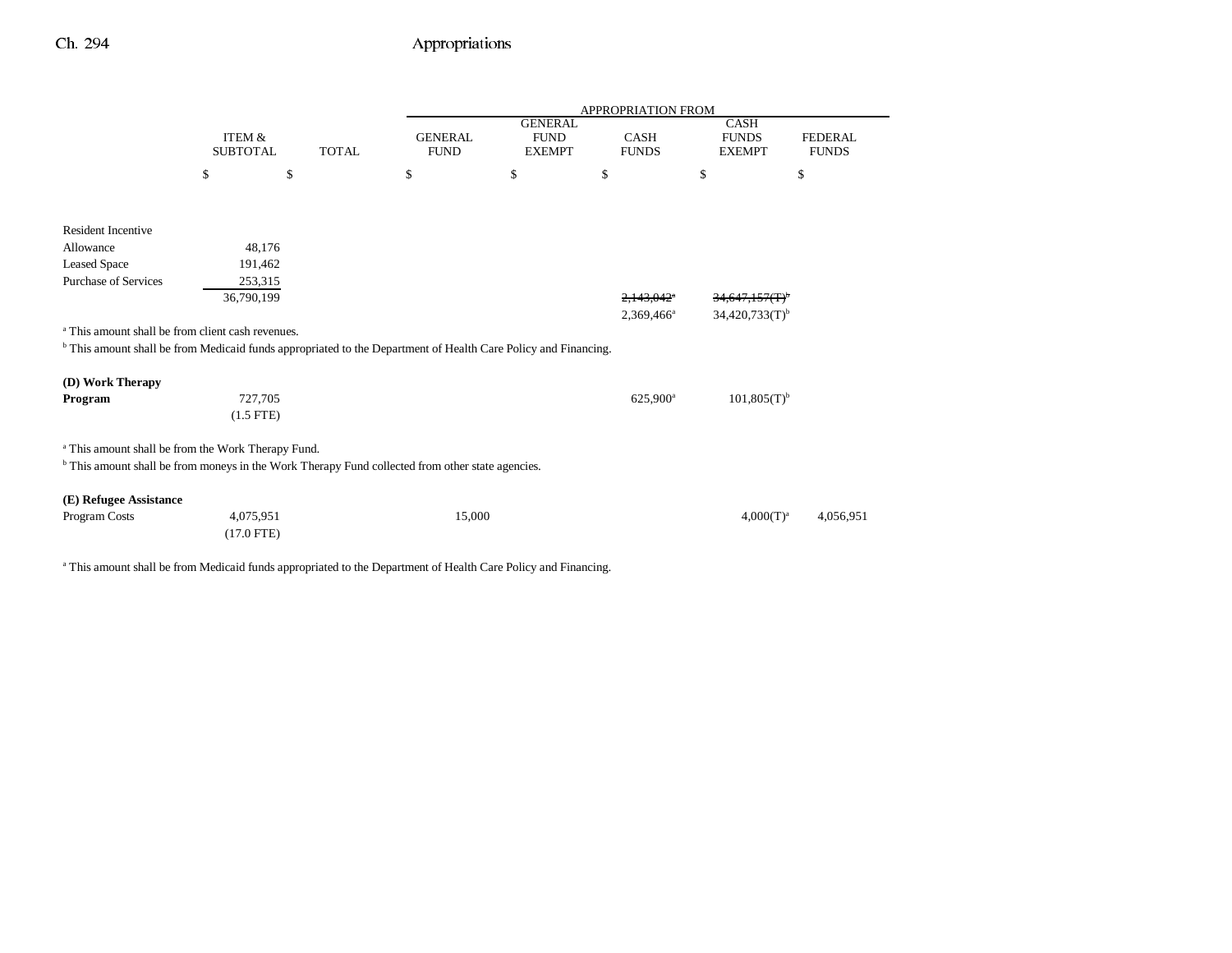111,421,153 112,720,601

| <b>TOTALS PART VII</b>           |                            |               |                           |                            |                          |
|----------------------------------|----------------------------|---------------|---------------------------|----------------------------|--------------------------|
| (HUMAN SERVICES) <sup>2, 3</sup> | <del>\$1,172,118,633</del> | \$416,100,848 | <del>\$54,342,525</del> * | <del>\$407.963.774</del> ª | <del>\$293,711,486</del> |
|                                  | \$1,182,033,296            | \$409,464,483 | \$56,462,138              | \$425,924,439 <sup>a</sup> | \$290.182.236            |

<sup>a</sup> Of these amounts, THIS AMOUNT, \$281,104,796 \$299,602,343 contains a (T) notation, and \$81,198,046 \$80,388,955 contains an (L) notation.

**FOOTNOTES** -- The following statements are referenced to the numbered footnotes throughout section 2.

- 2 (Governor lined through this provision. See L. 96, p. 2300.)
- 3 All Departments, Totals -- The General Assembly requests that copies of all reports requested in other footnotes contained in this act be delivered to the Joint Budget Committee and the majority and minority leadership in each house of the General Assembly.
- 6 Department of Corrections, Management, Executive Director's Office Subprogram; Department of Human Services, Office of Youth Services, and Health and Rehabilitation Services, Alcohol and Drug Abuse Division; Judicial Department, Probation and Related Services; and Department of Public Safety, Division of Criminal Justice -- It is the intent of the General Assembly that state criminal justice agencies involved in multi-agency programs requiring separate appropriations to each agency designate one lead agency to be responsible for submitting a comprehensive annual budget request for such programs to the Joint Budget Committee. Each agency must still submit its portion of such request with its own budget document.
- 7 (Governor lined through this provision. See L. 96, p. 2301.)
- 53 Department of Human Services, Executive Director's Office -- The General Assembly expects the State Board of Human Services to take appropriate actions pursuant to Section 26-1-121 (1) (c), C.R.S., as soon as the Executive Director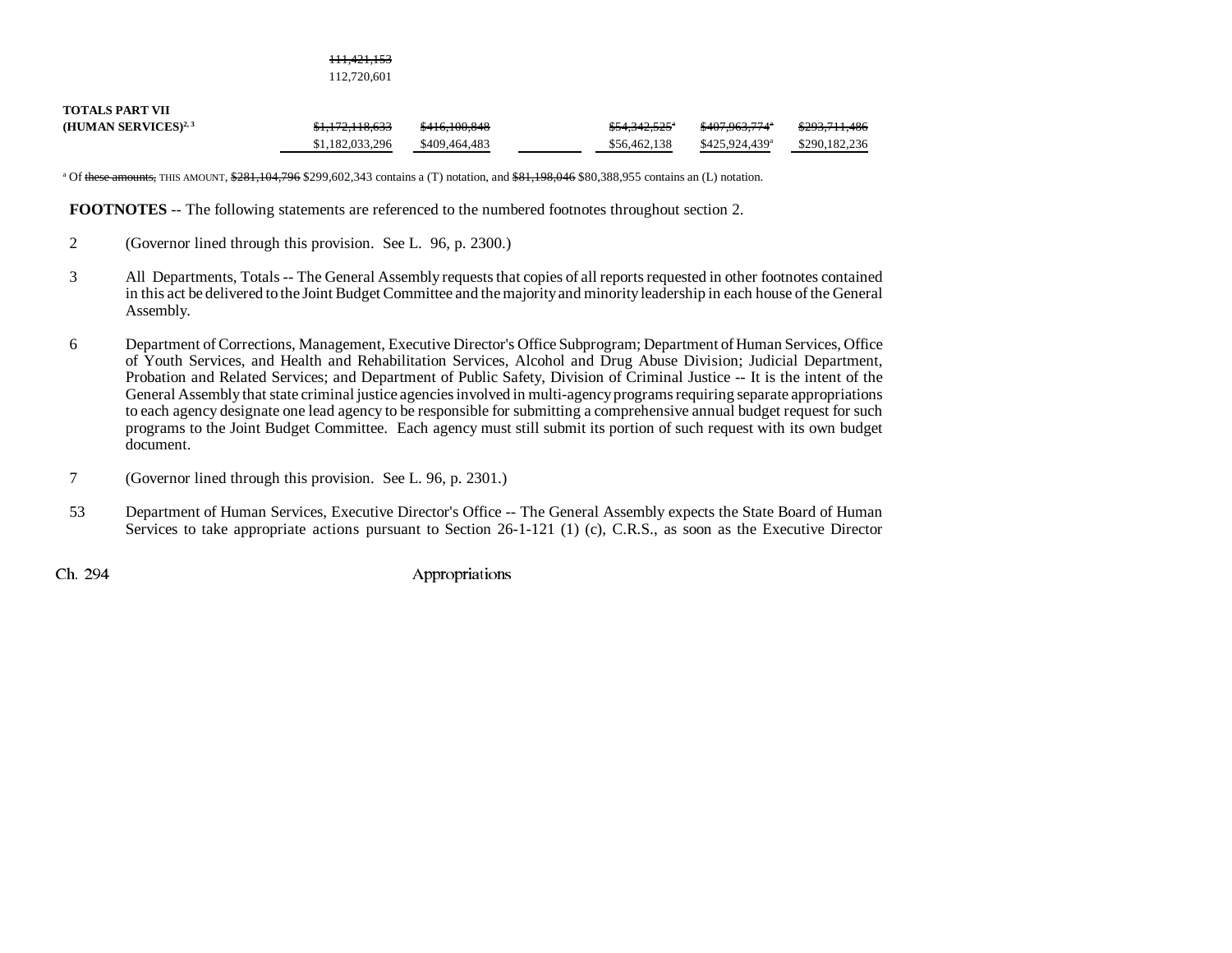|                 |              |             |                | APPROPRIATION FROM |               |              |
|-----------------|--------------|-------------|----------------|--------------------|---------------|--------------|
|                 |              |             | <b>GENERAL</b> |                    | CASH          |              |
| ITEM &          |              | GENERAL     | <b>FUND</b>    | CASH               | <b>FUNDS</b>  | FEDERAL      |
| <b>SUBTOTAL</b> | <b>TOTAL</b> | <b>FUND</b> | <b>EXEMPT</b>  | <b>FUNDS</b>       | <b>EXEMPT</b> | <b>FUNDS</b> |
|                 |              |             |                |                    |               |              |
|                 |              |             |                |                    |               |              |

determines that any appropriation for payment of the costs described in paragraph (a) of said subsection (1) is inadequate. The Department and the State Board should not expect to rely on supplemental appropriations in determining what action is to be taken.

- 54 Department of Human Services, Executive Director's Office, Personal Services, and Operating Expenses -- The Department is requested to identify in its FY 1997-98 budget request, for both FY 1996-97 and FY 1997-98, the amounts for personal services and operating expenses associated with management staff responsible for specific program areas within the Department.
- 55 Department of Human Services, Executive Director's Office, Injury Prevention Program -- The Department is requested to include in its annual budget request information regarding the cost-effectiveness of this program. The Department is further requested to submit any FY 1997-98 funding requests for this line item as a decision item.
- 55a DEPARTMENT OF HUMAN SERVICES, OFFICE OF INFORMATION TECHNOLOGY SERVICES, YEAR 2000 DATE CHANGE; AND DEPARTMENT OF LABOR, EXECUTIVE DIRECTOR'S OFFICE, YEAR 2000DATE CHANGE --IT IS THE INTENT OF THE GENERAL ASSEMBLY THAT MONEYS IN THIS LINE BE RESTRICTED BY THE STATE CONTROLLER UNTIL THE COMMISSION ONINFORMATION MANAGEMENT HAS REVIEWED AND APPROVED THE DEPARTMENT'S YEAR 2000 IMPLEMENTATION PLAN.
- 56 Department of Human Services, Office of Operations, Utilities -- Up to \$100,000 of the Department's utility appropriation may be used to develop and implement a program designed to decrease energy consumption. A portion of these funds may be used to hire an energy program manager.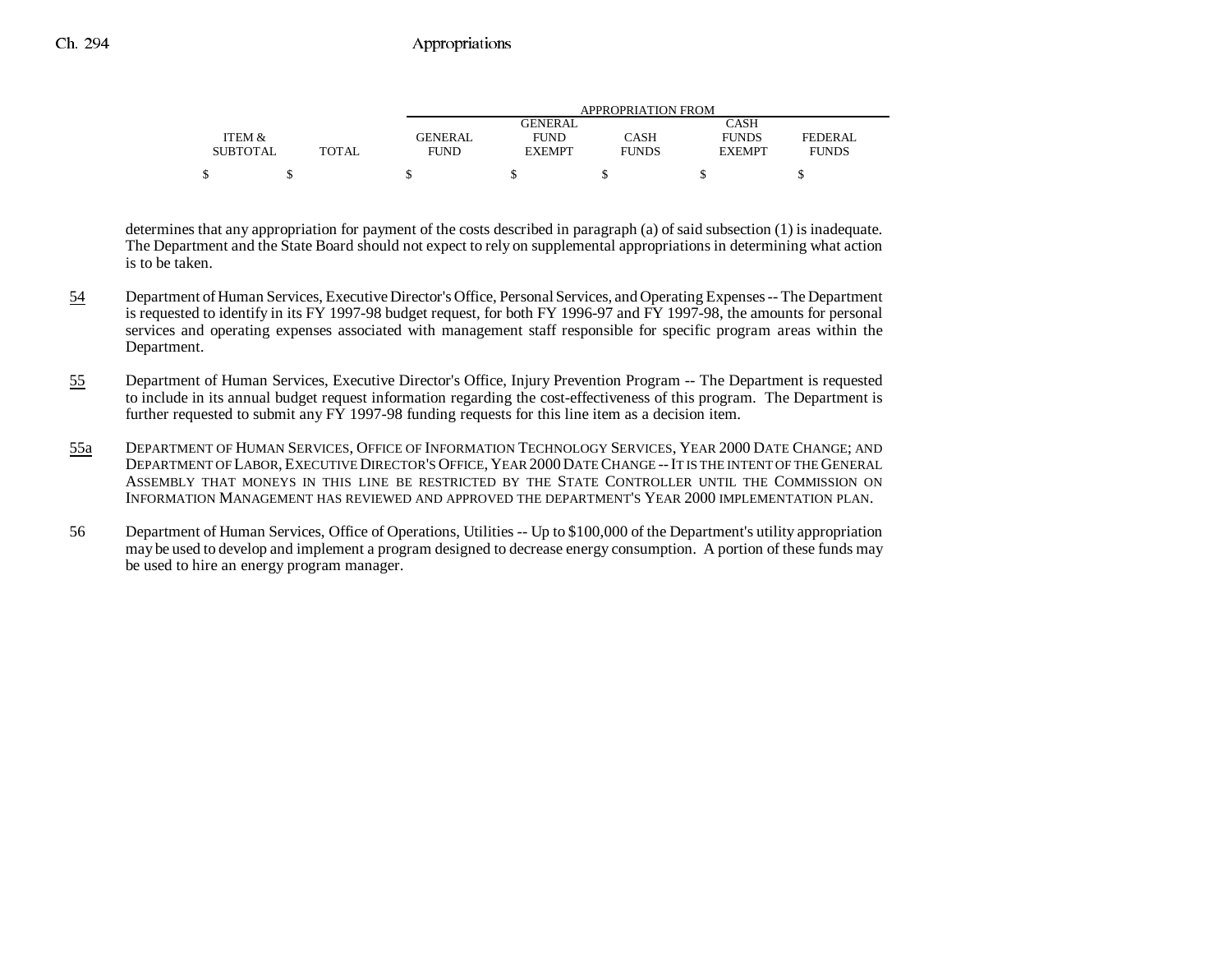- 57 Department of Human Services, County Administration -- It is the intent of the General Assembly that the Department may access additional dollars above those federal funds currently allocated to the extent that counties are able to provide the state and county match for implementation of the self-sufficiency program. This amount shall be limited to demonstrated program need as determined by the Department.
- 58 Department of Human Services, County Administration, Administration, Personal Services -- The Department is requested to include in its annual budget request information supporting the number of county FTE requested based upon established workload standards. Such information should include the average monthly number of open cases and the number of FTE allocated, by program area, including social services, assistance payments, and food stamps.
- 59 Department of Human Services, County Administration, Family Issues Cash Fund; Children, Youth and Families, Child Welfare, Family Issues Cash Fund; Health and Rehabilitation Services, Office of Health and Rehabilitation, Mental Health Community Programs, Family Issues Cash Fund; Health and Rehabilitation Services, Alcohol and Drug Abuse Division, Community Programs, Treatment Contracts, Family Issues Cash Fund; and Direct Services, Mental Health Institutes, Family Issues Cash Fund -- It is the intent of the General Assembly that any General Fund savings realized in the Department and deposited in the Family Issues Cash Fund as a result of federal financial participation in the Title IV-A Emergency Assistance Program which remain unspent at year-end shall not revert to the General Fund but remain available for appropriation to the Department pursuant to Section 26-5.3-106 (1.5), C.R.S.
- 60 Department of Human Services, Self-Sufficiency, Assistance Payments, Old Age Pension Fund -- The Department is requested to reflect in its annual budget request all expenditures associated with the Old Age Pension Fund, including grant payments for each recipient population as well as program administration costs at the state and county levels.
- 60a Department of Human Services, Self-Sufficiency, Assistance Payments, Aid to Families with Dependent Children -- The Department is authorized to expend from funds appropriated in this line item up to \$121,518, including \$41,316 in General Fund, for continuation of the In-Hospital Paternity Establishment Program. The Department is requested to include in its FY 1997-98 budget request information regarding the cost-effectiveness of the program, including expenditures associated with the program, resulting increases in the percentage of paternities established, and the amount of General Fund savings generated by increased Title IV-D Child Support Enforcement collections. The Department is further requested to submit any FY 1997-98 funding requests for this program as a decision item.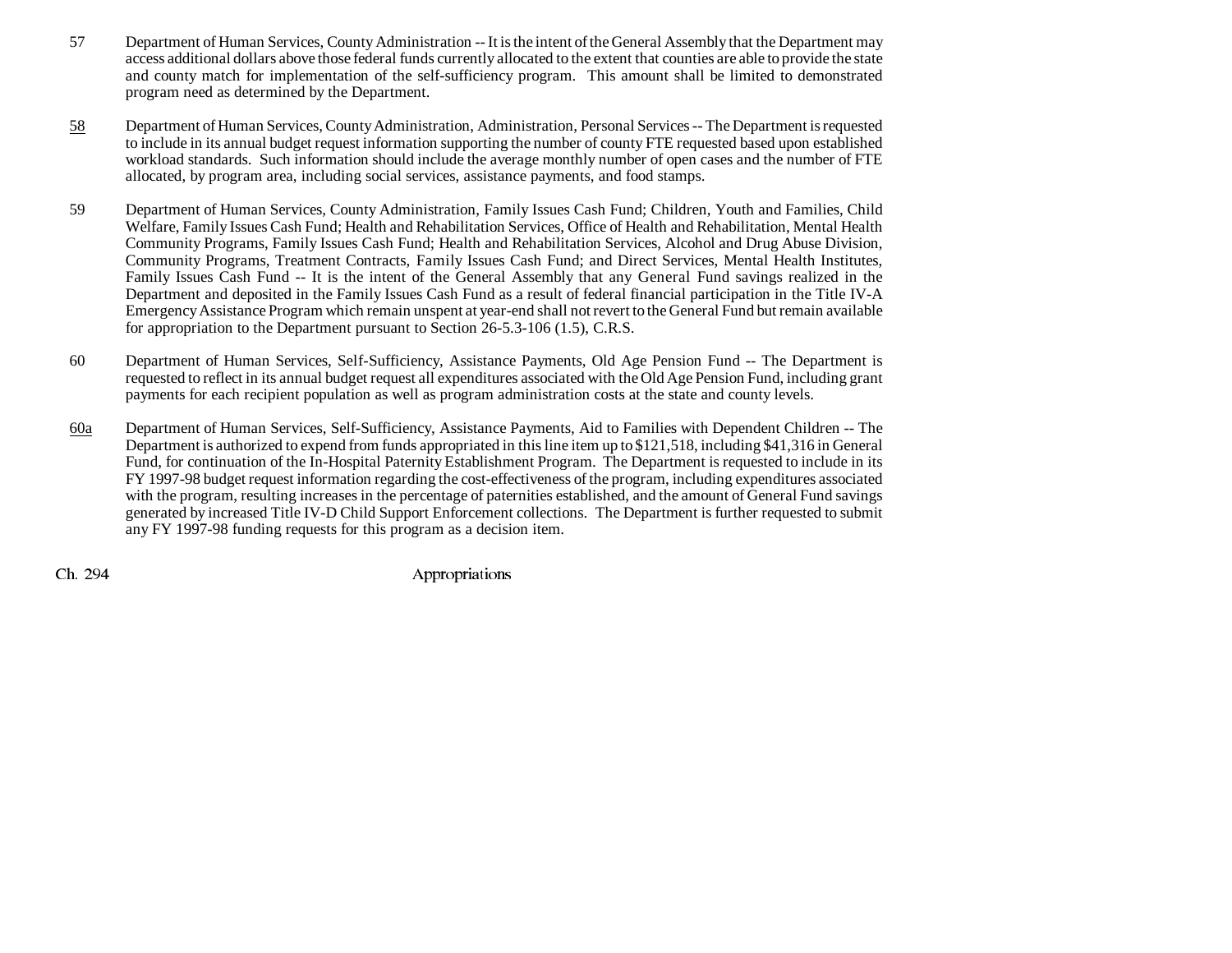|                 |       |             |                | APPROPRIATION FROM |               |              |
|-----------------|-------|-------------|----------------|--------------------|---------------|--------------|
|                 |       |             | <b>GENERAL</b> |                    | CASH          |              |
| ITEM &          |       | GENERAL     | <b>FUND</b>    | CASH               | <b>FUNDS</b>  | FEDERAL      |
| <b>SUBTOTAL</b> | TOTAL | <b>FUND</b> | <b>EXEMPT</b>  | <b>FUNDS</b>       | <b>EXEMPT</b> | <b>FUNDS</b> |
| \$              |       |             |                |                    |               |              |

- 61 Department of Human Services, Self-Sufficiency, Assistance Payments, Grant Payments -- The Department is requested to report to the Joint Budget Committee by October 1, 1996, regarding the history and current administration of the Aid to the Needy Disabled and Aid to the Blind State Supplement programs. The report should include the current statutory authority for the programs, rules and regulations currently used in administering the programs, and any recommendations for future changes to the programs.
- 62 Department of Human Services, Self-Sufficiency, Assistance Payments, Grant Payments, Aid to the Needy Disabled State-only Grant -- The Department may reallocate recoveries of payments to Aid to the Needy Disabled recipients collected pursuant to the Interim Assistance Reimbursement Agreement with the Social Security Administration to cover costs directly associated with improving the collection of such reimbursements, including the costs of enhancing the automated Client-Oriented Information Network and the costs of 1.0 FTE to coordinate and track the collection process. The Department is requested to reflect in its annual budget request all such expenditures as well as the resulting increase in the amount of Interim Assistance Reimbursements collected.
- 63 Department of Human Services, Self-Sufficiency, Special Purpose Welfare Programs, Electronic Benefits Transfer Service -- The Department is requested to submit any FY 1997-98 funding requests for this line item as a decision item.
- 64 Department of Human Services, Self-Sufficiency, Child Support Enforcement -- The Department is encouraged to pursue cost-efficient initiatives for the recovery of additional child support. If the implementation of such initiatives requires an additional appropriation which could be offset with additional net retained child support collections, the Department is requested to submit such a request as a decision item.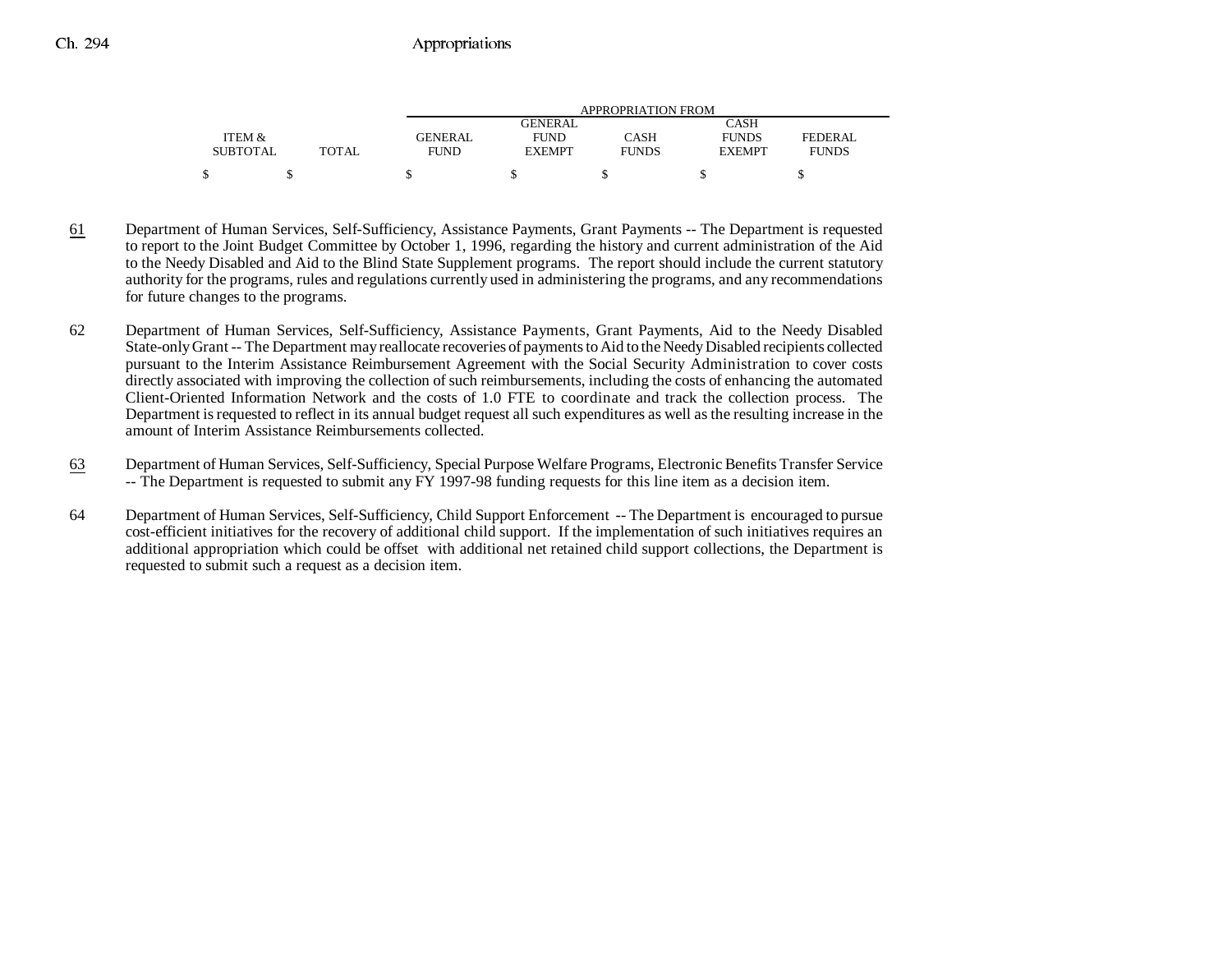- 65 Department of Human Services, Children, Youth and Families, Child Welfare -- It is the intent of the General Assembly to encourage counties to serve children in the most appropriate and least restrictive manner. For this purpose, the Department may transfer funds among all line items in this long bill group total for child welfare.
- 66 Department of Human Services, Children, Youth and Families, Child Welfare, Placements and Services, Out-of-Home Placement Care/Medicaid Treatment, and Subsidized Adoptions -- It is the intent of the General Assembly that the rate increase provided, effective January 1, 1997, be implemented by the Department in a manner which improves rate equity among facilities which provide care for children placed out of the home. The Department is requested to utilize the additional funding to reduce disparities in rates that are unrelated to the needs of children.
- 67 Department of Human Services, Children, Youth and Families, Placements and Services, Child Welfare-Related Child Care; and Child Care, Employment-related Care -- It is the intent of the General Assembly that the 3.7 percent rate increase provided, effective January 1, 1997, be implemented by the Department in a manner which improves rate equity among child care providers. For the purposes of this footnote, "equity" is defined as rates for each child care provider which are within equal range of the various local market rates, as defined by the Department.
- 68 Department of Human Services, Children, Youth and Families, Child Care, Employment-related Care -- The Department is requested to report to the Joint Budget Committee by September 1, 1996, regarding the methods counties have adopted to manage the Low Income Child Care Assistance Program within fixed caseload allocations. Based upon this data, the Department is further requested to recommend changes to the eligibility criteria which would prevent inequitable treatment of families.
- 69 Department of Human Services, Children, Youth and Families, Special Purpose Welfare Programs, Family Development Centers; and Department of Local Affairs, Executive Director's Office, Youth Crime Prevention and Positive Intervention Programs, Family Development Center Grants -- Pursuant to Sections 26-18-104 (1) and 26-18-106, C.R.S., FY 1996-97 is the third and final year of the three-year demonstration project. It is the intent of the General Assembly that the funding provided for family development centers also constitutes the third and final year of funding. Pursuant to Section 26-18-103 (6), C.R.S., the State Council on Family Development Centers is required to submit a final report on the effectiveness of the family development center pilot program to the General Assembly no later than September 30, 1997. The report should include the following information for each existing Center: 1) Demographic data for the neighborhood served, including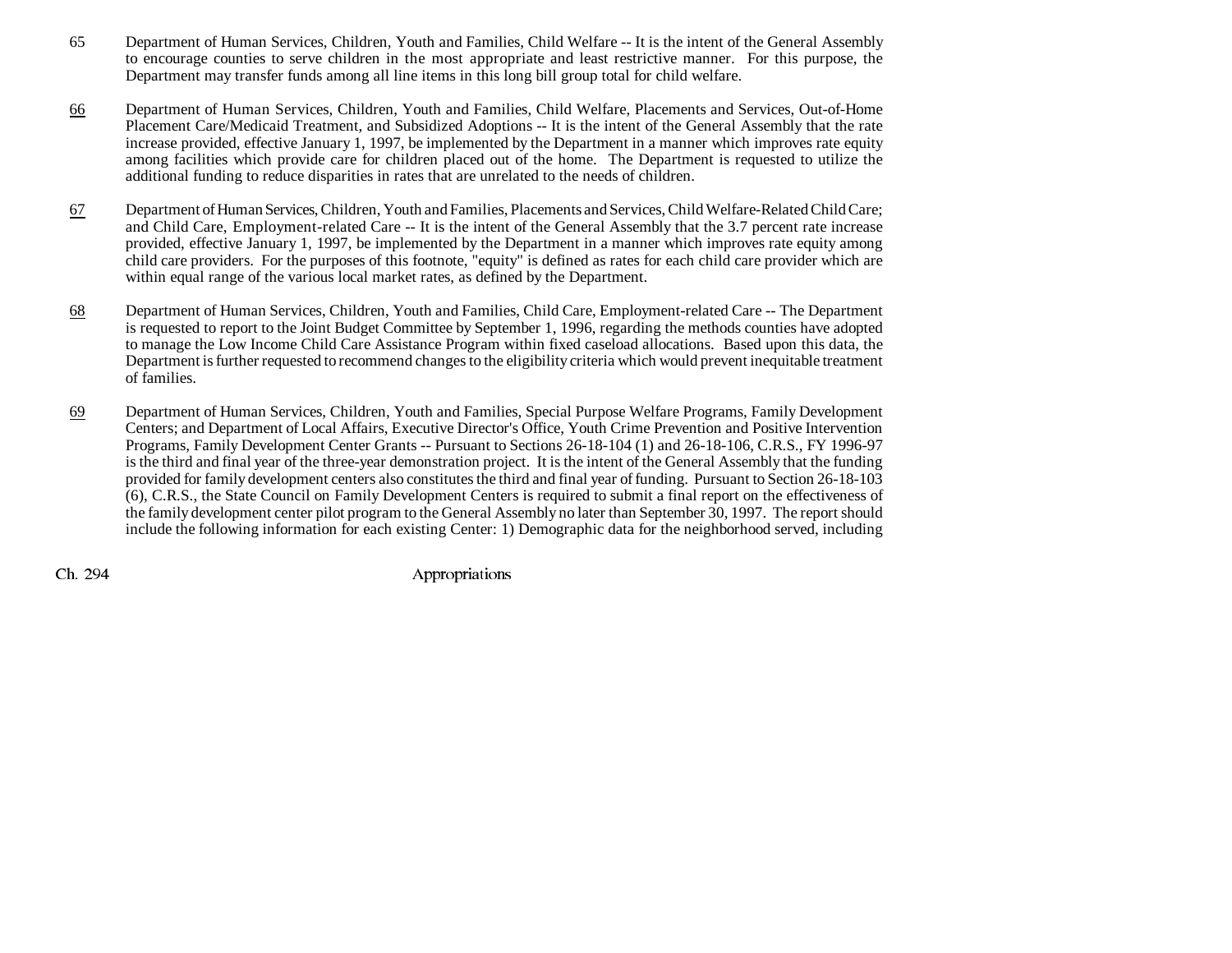|                 |       |             |                | APPROPRIATION FROM |               |              |
|-----------------|-------|-------------|----------------|--------------------|---------------|--------------|
|                 |       |             | <b>GENERAL</b> |                    | CASH          |              |
| ITEM &          |       | GENERAL     | <b>FUND</b>    | CASH               | <b>FUNDS</b>  | FEDERAL      |
| <b>SUBTOTAL</b> | TOTAL | <b>FUND</b> | <b>EXEMPT</b>  | <b>FUNDS</b>       | <b>EXEMPT</b> | <b>FUNDS</b> |
|                 |       |             |                |                    |               |              |

statistics regarding numbers and percentages of individuals or families to be at-risk based on the criteria defined in Section 26-18-105, C.R.S.; 2) the extent to which the Center effectively coordinates the provision of services and pools the resources of providers of services as required by Section 26-18-105 (1)(f), C.R.S.; 3) the funding received by the Center in fiscal years 1994-95, 1995-96 and 1996-97, including General Fund, federal funds, and other donations and grants; and 4) the likelihood that the Center could continue operating without ongoing General Fund support.

- 70 Department of Human Services, Office of Youth Services, Administration -- The Office should continue its efforts to provide outcome data on the effectiveness of its programs. The Office is requested to provide to the Joint Budget Committee by January 1, 1997, an evaluation of Office placements, community placements, and nonresidential placements, which shall include but not be limited to the number of juveniles served, length of stay, and recidivism data per placement.
- 71 Department of Human Services, Office of Youth Services, Institutional Programs -- It is the intent of the General Assembly that if Title IV-A Emergency Assistance earnings are capped at a lower level than the current reimbursement level, all programs and services funded from General Fund savings transferred to the Family Issues Cash Fund shall be reduced or eliminated prior to any reduction in General Fund programs and services.
- 72 Department of Human Services, Office of Youth Services, Institutional Programs -- The Office is authorized to hire 25.0 FTE-equivalent temporary employees for the specific purpose of addressing overcrowded conditions at state-operated detention centers. In an effort to monitor the need for additional staff, the Office is requested to submit quarterly staffing reports to the Joint Budget Committee.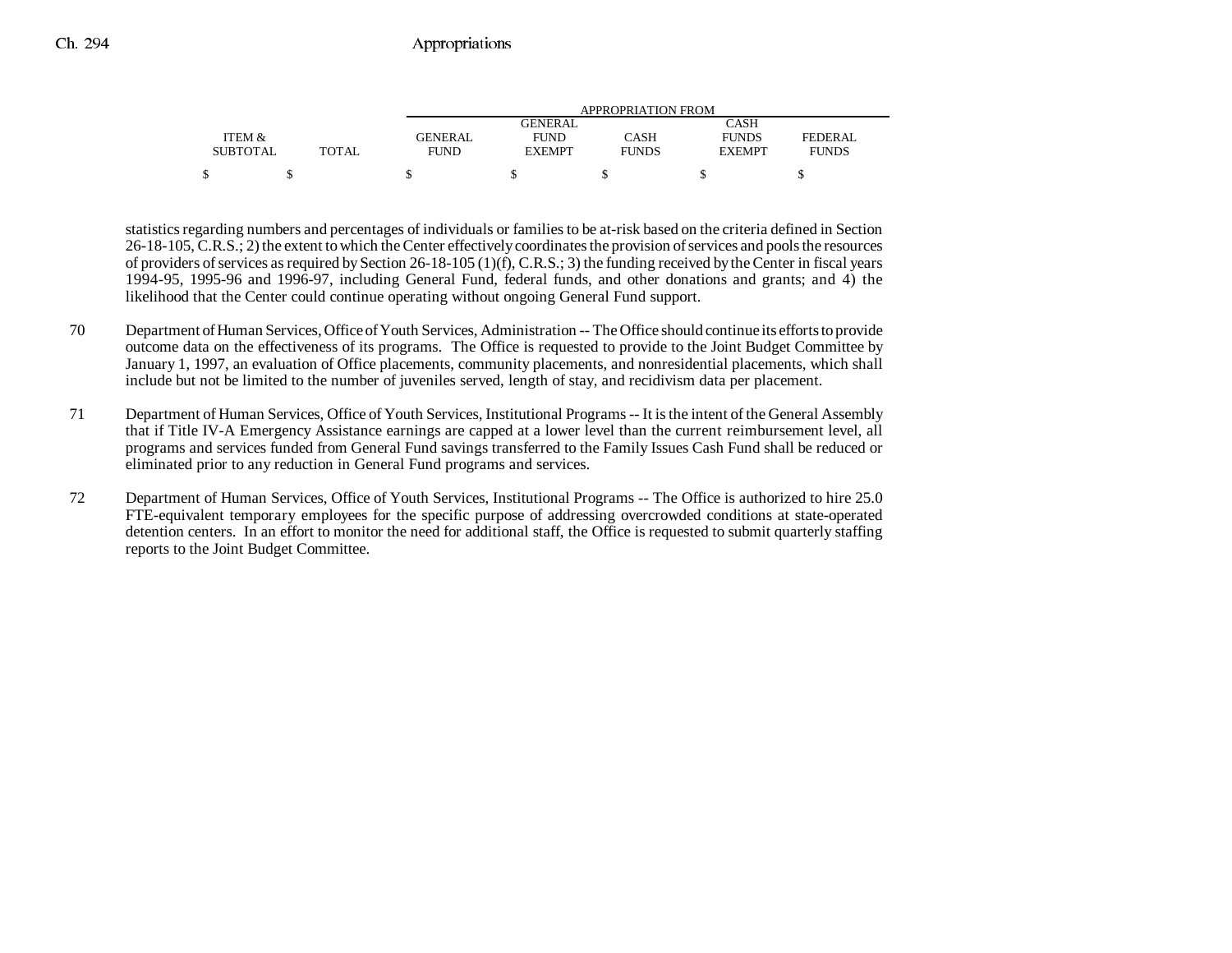- 73 Department of Human Services, Office of Youth Services, Institutional Programs -- It is the intent of the General Assembly that of the 38.0 FTE added by the FY 1994-95 supplemental appropriation to address overcrowded conditions in state-operated facilities, 4.5 FTE shall be transferred to the Office's total FTE staffing needs for the detention and commitment facilities authorized in House Bill 94-1340 and House Bill 95-1352 as these facilities become operational in FY 1997-98.
- 74 Department of Human Services, Office of Youth Services, Community Programs, Purchase of Contract Placements -- This appropriation does not obligate the state to help pay for renovation or construction costs at any facility that is involved in a contract with the state for secure juvenile placements. Any such contract should require the contractor to indemnify and hold harmless the state against any and all claims, damages, liability, and court awards, including costs, expenses, and attorney fees incurred as a result of any act or omission by the contractor. Any such contract should also require the contractor to provide the Office with information already available from independent audit reports detailing those costs which account for the cost per day per juvenile.
- 75 Department of Human Services, Office of Youth Services, Community Programs, S.B. 91-94 Programs -- It is the intent of the General Assembly that funds appropriated for Senate Bill 91-94 programs are to provide alternative services for juveniles determined to be at imminent risk of being placed in a detention or commitment facility and to provide services designed to reduce the length of stay of juveniles placed in Office facilities. In an effort to improve the effectiveness of S.B. 91-94 in reducing detention and commitment populations, the Office is requested to focus S.B. 91-94 funds on programs and services that will most effectively reduce populations in Office facilities, including intake screening, assessment, and case management services and other services designed to divert youth from placement in secure facilities.
- 76 Department of Human Services, Office of Youth Services, Community Programs, S.B. 91-94 Programs -- The Office is requested to submit a report to the Joint Budget Committee no later than November 1, 1996, detailing Senate Bill 91-94 programs' impact by judicial district upon the committed and detention populations in Office of Youth Services facilities. In addition, the Office is requested to collect standardized data on youth served by S.B. 91-94 programs and include an analysis of this data in the report to allow for comparison of the effectiveness of S.B. 91-94 programs between judicial districts.
- 77 Department of Human Services, Health and Rehabilitation Services, Office of Health and Rehabilitation, Mental Health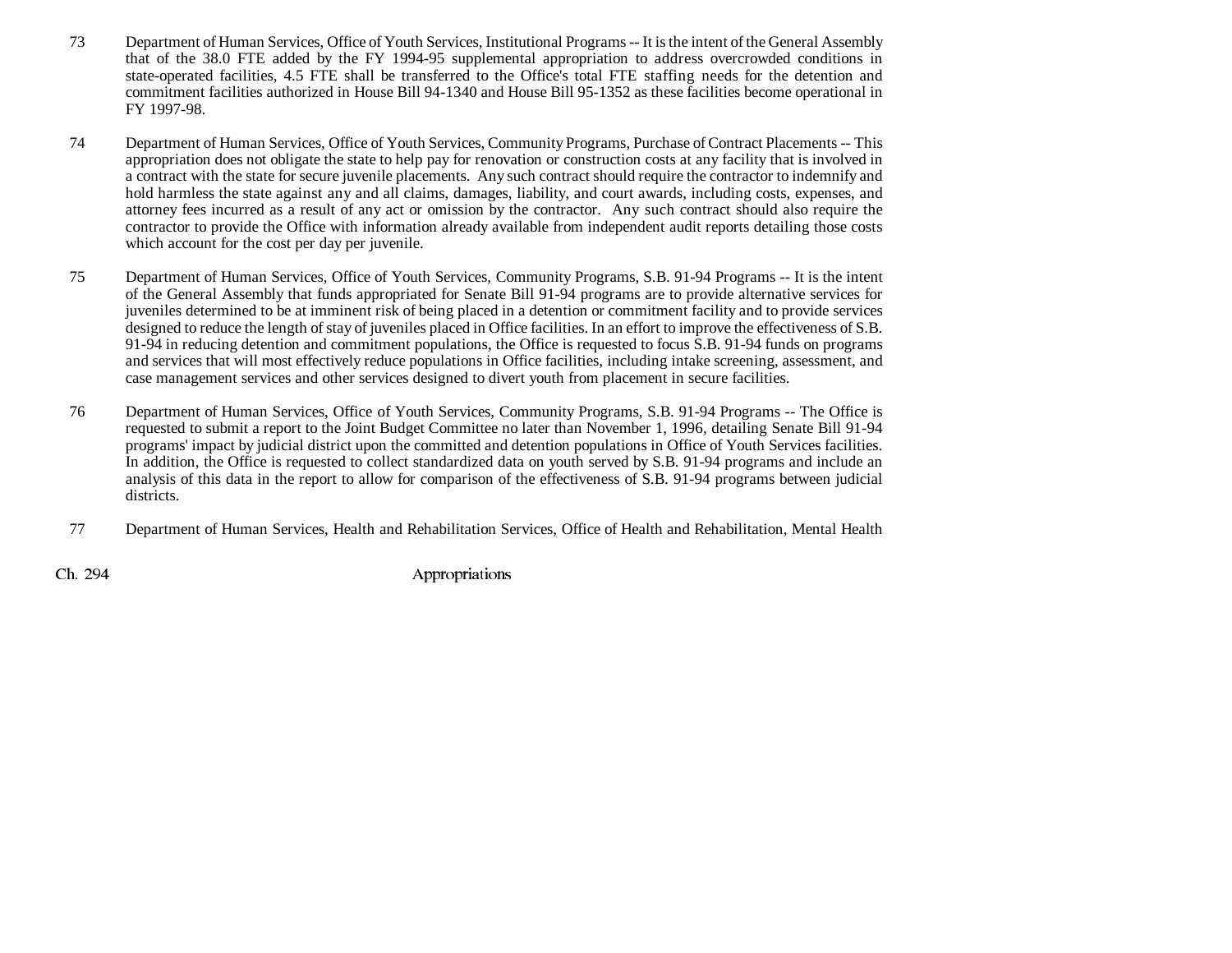|                 |       |                | APPROPRIATION FROM |              |               |              |  |  |
|-----------------|-------|----------------|--------------------|--------------|---------------|--------------|--|--|
|                 |       |                | <b>GENERAL</b>     |              | CASH          |              |  |  |
| ITEM &          |       | <b>GENERAL</b> | <b>FUND</b>        | CASH         | <b>FUNDS</b>  | FEDERAL      |  |  |
| <b>SUBTOTAL</b> | TOTAL | <b>FUND</b>    | <b>EXEMPT</b>      | <b>FUNDS</b> | <b>EXEMPT</b> | <b>FUNDS</b> |  |  |
|                 |       |                |                    |              |               |              |  |  |

Community Programs -- The Department is requested to include in its FY 1997-98 budget request information detailing yearly comparisons for managed care clients and fee for service clients for each type of service, client mix, units of service, number of clients served, unit cost, and total cost for each community mental health center and clinic, with a commentary about the results.

- 78 Department of Human Services, Health and Rehabilitation Services, Office of Health and Rehabilitation, Mental Health Community Programs -- The Department is requested to compile detailed monthly data of the waiting lists for community mental health services, and provide the Joint Budget Committee with a report on this subject by October 1, 1996.
- 79 Department of Human Services, Health and Rehabilitation Services, Office of Health and Rehabilitation, Mental Health Community Programs -- It is the intent of the General Assembly that the Office of Health and Rehabilitation work to ensure that additional resources are allocated to serve the Native American population.
- 80 Department of Human Services, Health and Rehabilitation Services, Office of Health and Rehabilitation, Mental Health Community Programs -- The Department is requested to include in its FY 1997-98 budget request its calculations regarding the federal FY 1996-97 required maintenance of effort for the Community Mental Health Services Block Grant, and the Department's plan to correct any deficiency in the maintenance of effort.
- 81 Department of Human Services, Health and Rehabilitation Services, Office of Health and Rehabilitation, Mental Health Community Programs -- It is the intent of the General Assembly that the \$800,000 additional funding approved for community mental health programs be used for medications.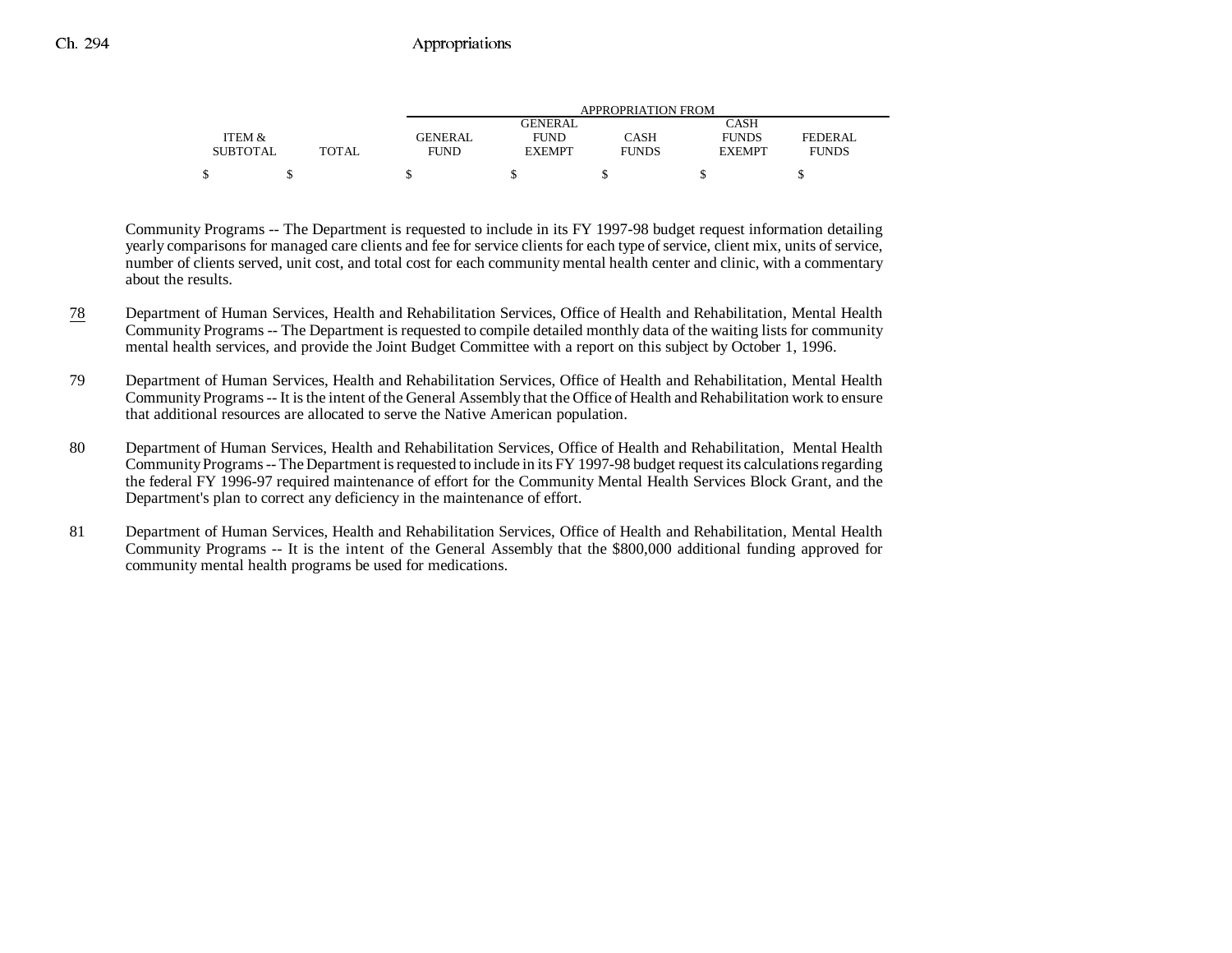- 82 Department of Human Services, Health and Rehabilitation Services, Office of Health and Rehabilitation, Mental Health Community Programs, Eastern Regional Crisis and Acute Treatment Pilot Study -- It is the intent of the General Assembly that this appropriation serve as start-up funding for this pilot project which will serve residents of Adams, Arapahoe, Douglas Counties, and the City of Aurora.
- 83 Department of Human Services, Health and Rehabilitation Services, Office of Health and Rehabilitation, Community Services for Persons with Developmental Disabilities, Community Programs -- It is the intent of the General Assembly that the Department develop a system of performance measures that relate to the efficiency and effectiveness of community providers and client outcomes that measure the improvement in client functioning. The Department shall submit a progress report on the development of the performance measures by November 1, 1996, and a final report by January 15, 1997, that outlines the performance measures and client outcomes proposed and the proposed use of these measures for purposes of the FY 1997-98 appropriation.
- 84(Governor lined through this provision. See L. 96, p. 2307.)
- 85 Department of Human Services, Health and Rehabilitation, Office of Health and Rehabilitation, Community Services for Persons with Developmental Disabilities, Community Programs -- The Department is requested to report to the Joint Budget Committee on or before November 1, 1996 on the community centered board overhead expenses associated with the Supported Living Services program and other like programs. The report should recommend and define a reasonable average overhead rate and shall report on the programmatic or statutory changes necessary to achieve such rate.
- 86(Governor lined through this provision. See L. 96, p. 2307.)
- 87 Department of Human Services, Health and Rehabilitation Services, Community Services for Persons with Developmental Disabilities, Preventive Dental Hygiene -- This appropriation shall be used to assist the Colorado Foundation of Dentistry in providing special dental services for persons with developmental disabilities.
- 88 Department of Human Services, Health and Rehabilitation Services, Division of Vocational Rehabilitation -- It is the intent of the General Assembly that the additional spending authority approved for the rehabilitation programs line item will not require additional General Fund dollars.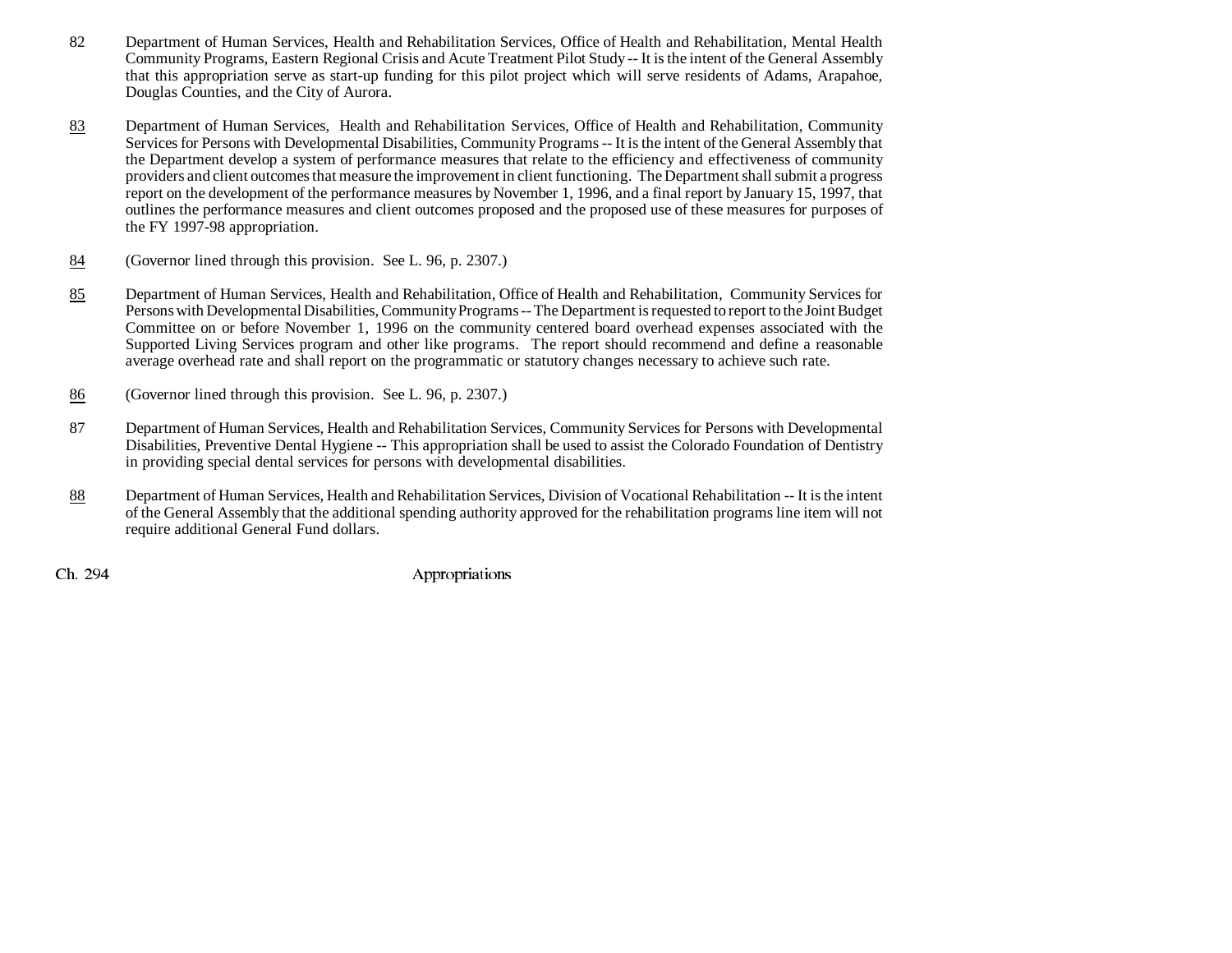|                 |       |             |               | APPROPRIATION FROM |               |              |
|-----------------|-------|-------------|---------------|--------------------|---------------|--------------|
|                 |       |             | GENERAL       |                    | CASH          |              |
| ITEM &          |       | GENERAL     | <b>FUND</b>   | CASH               | <b>FUNDS</b>  | FEDERAL      |
| <b>SUBTOTAL</b> | TOTAL | <b>FUND</b> | <b>EXEMPT</b> | <b>FUNDS</b>       | <b>EXEMPT</b> | <b>FUNDS</b> |
| ሖ               |       |             |               |                    |               |              |

- 89 Department of Human Services, Health and Rehabilitation Services, Division of Vocational Rehabilitation -- It is the intent of the General Assembly that the Department be allowed to transfer funds, as necessary, between the rehabilitation programs line item and establishment grants line item. The Department is requested to report the amounts transferred between line items and the total expenditures for each program in its annual budget request to the Joint Budget Committee.
- 90 Department of Human Services, Health and Rehabilitation Services, Division of Vocational Rehabilitation -- It is the intent of the General Assembly that the Department be allowed to transfer funds, as necessary, between the rehabilitation teaching program line item, the appointment of legal interpreters for the hearing impaired line item, and the aid to the blind treatment line item. The Department is requested to report the amounts transferred between line items and the total expenditures for each program in its annual budget request to the Joint Budget Committee.
- 91 Department of Human Services, Health and Rehabilitation Services, Division of Vocational Rehabilitation, Rehabilitation Programs -- It is the intent of the General Assembly that \$125,000 of the state match required for case services in Rehabilitation Programs shall be raised from private donations.
- 92 Department of Human Services, Health and Rehabilitation Services, Alcohol and Drug Abuse Division -- The Department of Human Services is requested to submit reimbursable expenditures for alcohol and drug abuse services provided to eligible children under the Title IV-A Emergency Assistance Program. Any General Fund savings realized as a result of the increased Title IV-A earnings are to be deposited in the Family Issues Cash Fund.
- 93Department of Human Services, Direct Services, Homelake Domiciliary -- It is the intent of the General Assembly that the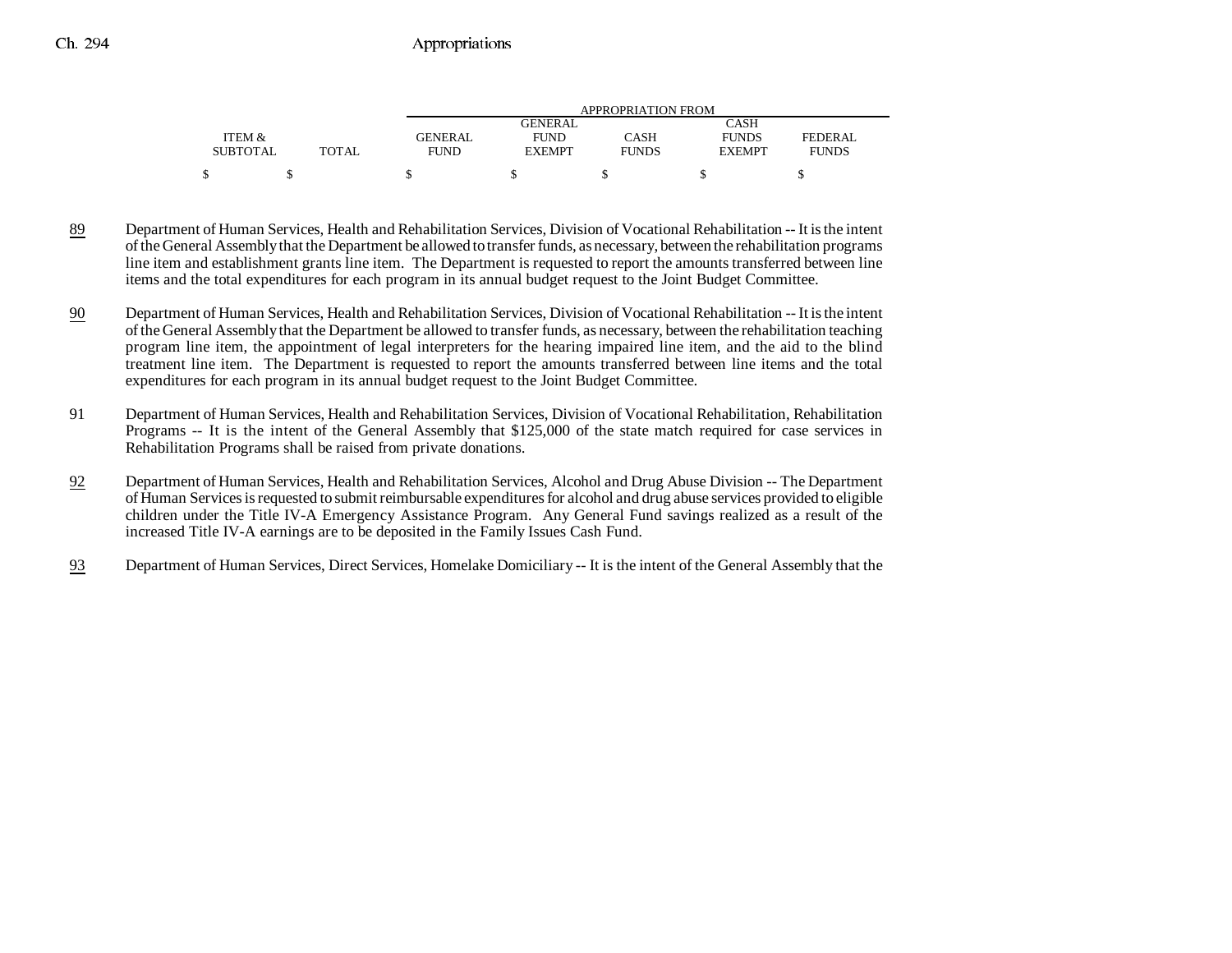Homelake Domiciliary increase in bed capacity from 40 to 46 not require additional General Fund dollars. The Department is requested to prepare a plan outlining potential General Fund reductions and the impact on client fees, and submit the plan to the Joint Budget Committee by November 1, 1996.

- 94 Department of Human Services, Direct Services, Mental Health Institutes -- The Department is authorized to proceed, if feasible, with the development of one or more Residential Child Care Facilities (RCCFs) and/or Residential Treatment Center facilities (RTCs) in existing physical facilities of the Mental Health Institutes, except that the increased expenditures associated with such programs shall not exceed revenues from such programs. The Department shall report plans for implementation of RCCFs or RTCs to the Joint Budget Committee prior to the hiring of additional staff and implementation of any such program. Such program may be implemented by July 1, 1996, assuming written confirmation of approval of such plan by the Joint Budget Committee by that date. The Department shall submit a supplemental request to incorporate any program authorized in this manner into the appropriated expenditures and revenues of the Mental Health Institutes.
- 95 Department of Human Services, Direct Services, Mental Health Institutes -- The Department is requested to identify in its FY 1997-98 budget request any agreement with the Department of Corrections regarding the provision of health care services to Corrections inmates by the Mental Health Institutes.
- 96 Department of Human Services, Direct Services, Institutional Programs for Persons with Developmental Disabilities -- It is the intent of the General Assembly that the Department continue its efforts to move remaining clients off of the Wheat Ridge Regional Center campus into other residences. The Department of Human Services is requested to submit quarterly progress reports to the Joint Budget Committee on the options and plans for serving the residents of the Wheat Ridge Regional Center's Kipling Village. The first report shall be submitted on July 1, 1996.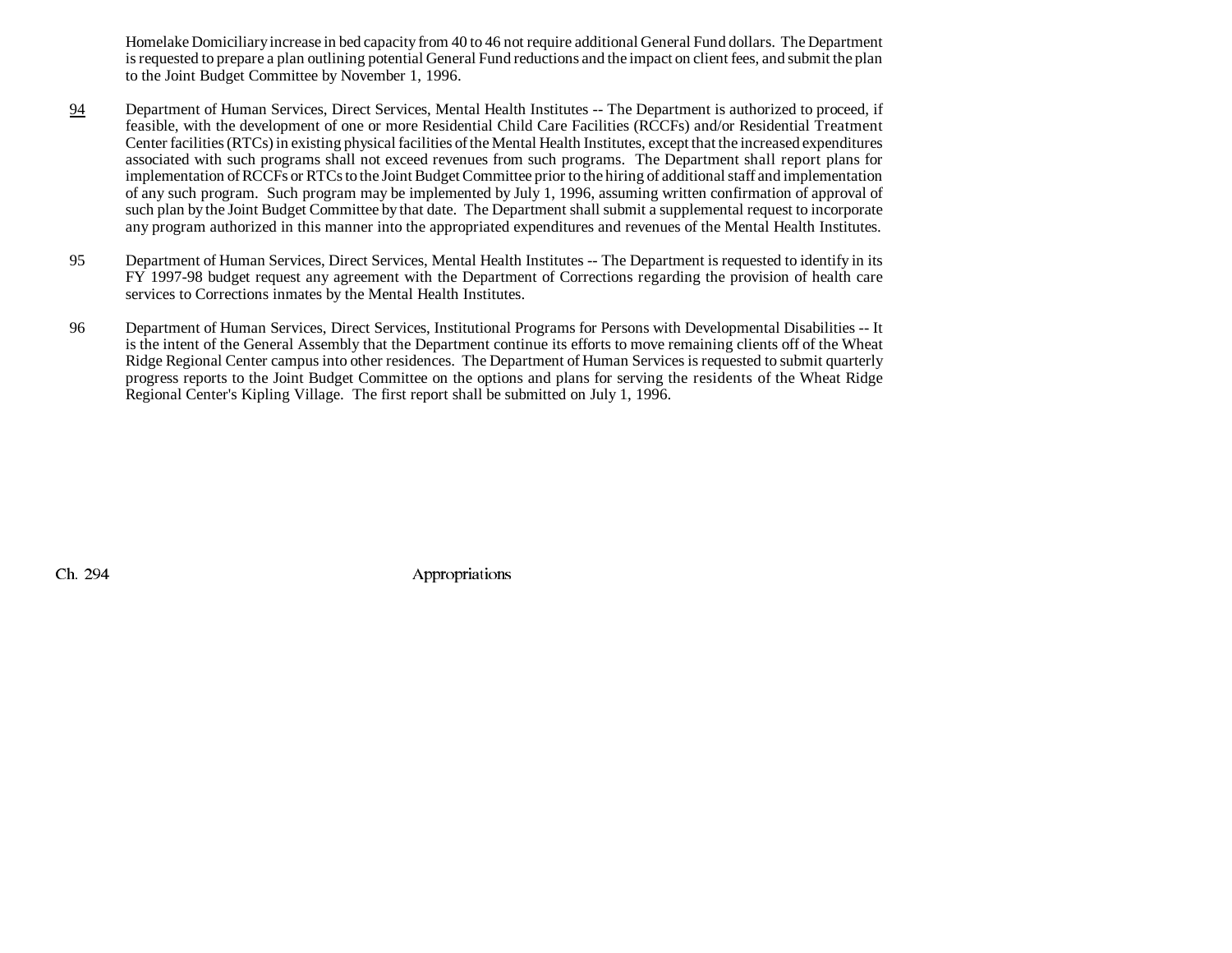|                 |        | APPROPRIATION FROM |               |              |               |              |
|-----------------|--------|--------------------|---------------|--------------|---------------|--------------|
|                 |        |                    | GENERAL       |              | CASH          |              |
| ITEM &          |        | GENERAL            | <b>FUND</b>   | CASH         | <b>FUNDS</b>  | FEDERAL      |
| <b>SUBTOTAL</b> | TOTAL. | <b>FUND</b>        | <b>EXEMPT</b> | <b>FUNDS</b> | <b>EXEMPT</b> | <b>FUNDS</b> |
| \$              |        |                    |               |              |               |              |

**SECTION 2.** Part VIII (4) (A), (6) (A), and (7) (B) and the effected totals of Part VIII of section 2 of chapter 283, Session Laws of Colorado 1995, as amended by section 1 of chapter 310, Session Laws of Colorado 1996, and Part VIII (4) (A) and the effected totals of Part VIII as further amended by section 8 of chapter 324, Session Laws of Colorado 1996, are amended to read:

Section 2. **Appropriation.**

**PART VIII DEPARTMENT OF HUMAN SERVICES**

#### **(4) CHILDREN, YOUTH AND FAMILIES**

#### **(A) Child Welfare56**

(1) Placements and Services 94,784,923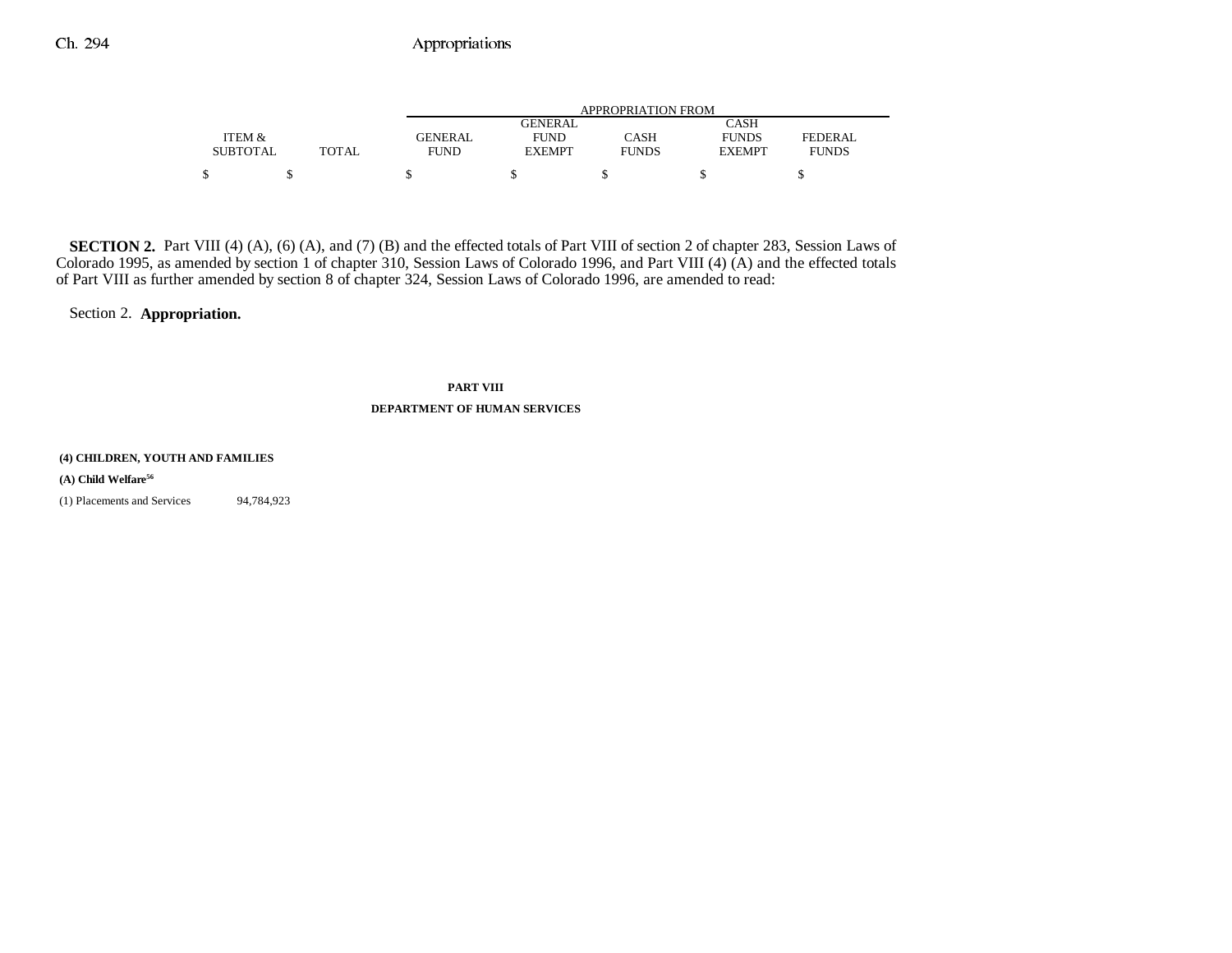| Subsidized Adoptions for an<br>average caseload of 1,791          |             |                   |                         |  |
|-------------------------------------------------------------------|-------------|-------------------|-------------------------|--|
| children with an average                                          |             |                   |                         |  |
| monthly payment not to exceed<br>\$340.37                         | 7,315,231   |                   |                         |  |
| Case Service Payments -                                           |             |                   |                         |  |
| <b>Subsidized Adoptions</b>                                       | 675,929     |                   |                         |  |
| Family Preservation Programs                                      | 17,872,264  |                   |                         |  |
| Family Preservation/Family                                        |             |                   |                         |  |
| <b>Support Program</b>                                            | 2,914,843   |                   |                         |  |
|                                                                   | $(2.0$ FTE) |                   |                         |  |
| Child Welfare-related Child                                       |             |                   |                         |  |
| Care for an average caseload of<br>1,494 children with an overall |             |                   |                         |  |
| average monthly payment not                                       |             |                   |                         |  |
| to exceed \$204.27                                                | 3,662,153   |                   |                         |  |
| Independent Living Program                                        | 401,040     |                   |                         |  |
| Family and Children's                                             |             |                   |                         |  |
| Programs                                                          | 10,045,492  |                   |                         |  |
|                                                                   | $(3.0$ FTE) |                   |                         |  |
| <b>Burials</b>                                                    | 3,000       |                   |                         |  |
|                                                                   | 137,674,875 | $51,689,161(M)^a$ | 52,795,091 <sup>b</sup> |  |
|                                                                   |             |                   |                         |  |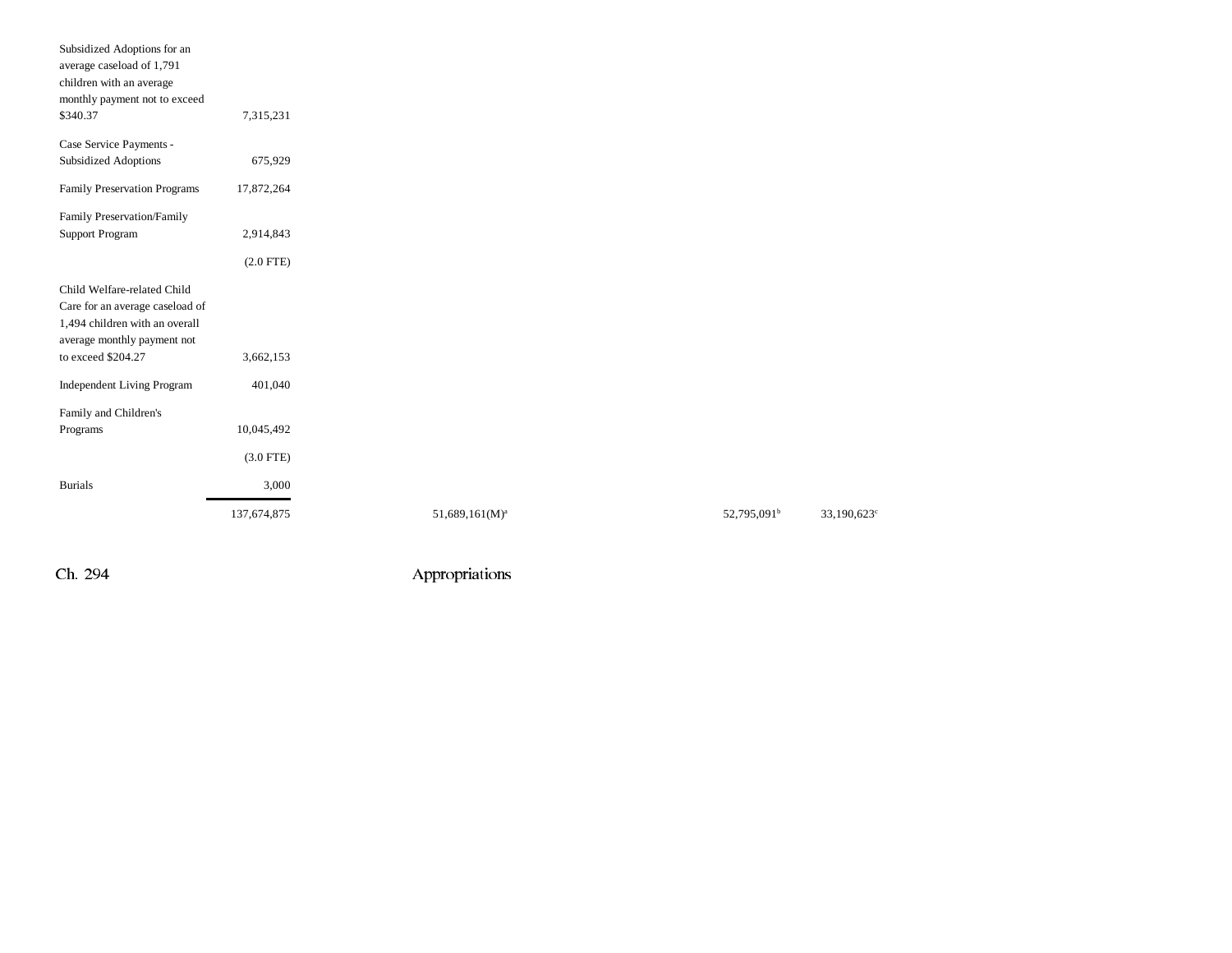|                 |              | APPROPRIATION FROM |                |              |               |              |  |  |  |
|-----------------|--------------|--------------------|----------------|--------------|---------------|--------------|--|--|--|
|                 |              |                    | <b>GENERAL</b> |              | CASH          |              |  |  |  |
| ITEM &          |              | <b>GENERAL</b>     | <b>FUND</b>    | CASH         | <b>FUNDS</b>  | FEDERAL      |  |  |  |
| <b>SUBTOTAL</b> | <b>TOTAL</b> | FUND               | <b>EXEMPT</b>  | <b>FUNDS</b> | <b>EXEMPT</b> | <b>FUNDS</b> |  |  |  |
| Φ               |              |                    |                |              |               |              |  |  |  |

<sup>a</sup> Of this amount, \$12,783,221 \$9,609,405 is appropriated pursuant to a final court order for Case #94-M-1417. This amount is exempt from the statutory limit on state General Fund appropriations pursuant to Section 24-75-201.1(1)(a)(III)(B), C.R.S.

<sup>b</sup> Of this amount, \$10,723,703(T) shall be from the Family Issues Cash Fund pursuant to Section 26-5.3-106(1.5), C.R.S., \$19,167,480(T) shall be from the Department of Health Care Policy and Finance, and \$22,903,908(L) shall be from local funds.

c Included in this amount is \$8,329,637 from the Title XX Social Services Block Grant and \$10,683,316 from Title IV-E.

(2) Family Issues Cash Fund<sup>51</sup> 7,723,703 7,723,703

7,723,703a

a OF THIS AMOUNT, \$678,211 IS APPROPRIATED PURSUANT TO A FINAL COURT ORDER FOR CASE #94-M-1417. THIS AMOUNT IS EXEMPT FROM THE STATUTORY LIMIT ON STATE GENERAL FUND APPROPRIATIONS PURSUANT TO SECTION 24-75-201.1(1)(a)(III)(B), C.R.S.

186,870,359

#### **(6) HEALTH AND REHABILITATION SERVICES**

**(A) Office of Health and Rehabilitation**

(1) Administration $67$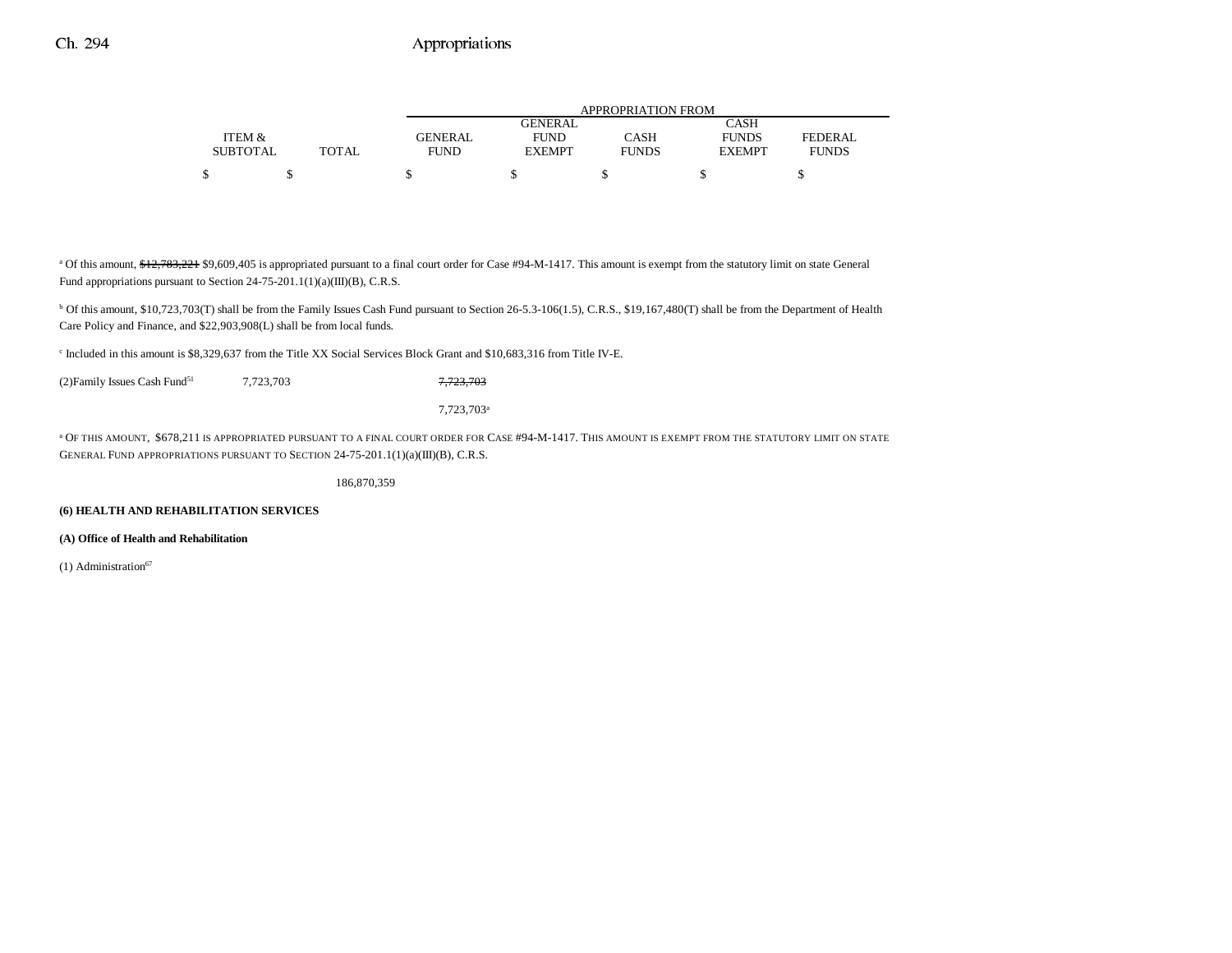| <b>Personal Services</b>     | 2,691,980    |        |                  |             |
|------------------------------|--------------|--------|------------------|-------------|
|                              | $(49.9$ FTE) |        |                  |             |
| <b>Operating Expenses</b>    | 313,239      |        |                  |             |
| Federal Programs and Grants  | 181,308      |        |                  |             |
|                              | $(3.0$ FTE)  |        |                  |             |
| Leased Space                 | 3,647        |        |                  |             |
| Training                     | 89,056       |        |                  |             |
| Colorado Progress Assessment |              |        |                  |             |
| Review                       | 41,216       |        |                  |             |
|                              | 3,320,446    | 28,992 | $2,887,793(T)^a$ | $403,661^b$ |

a Of this amount, \$2,526,089 shall be from the Department of Health Care Policy and Financing, Medical Programs, and \$361,704 shall be from patient revenues earned by the mental health institutes.

b Included in this amount is \$181,308 from the Mental Health Services Block Grant, and \$34,257 from the Substance Abuse Prevention and Treatment Block Grant.

| (2) Mental Health Community Programs <sup>15, 68, 69, 70</sup> |            |            |                           |                        |
|----------------------------------------------------------------|------------|------------|---------------------------|------------------------|
| Services for Target Clients                                    | 55,847,531 | 13,277,085 | $37,237,997(T)^a$         | 5,332,449 <sup>t</sup> |
| Services for Non-Target<br>Clients                             | 1.346.298  | 589,512    | $756,786(T)$ <sup>c</sup> |                        |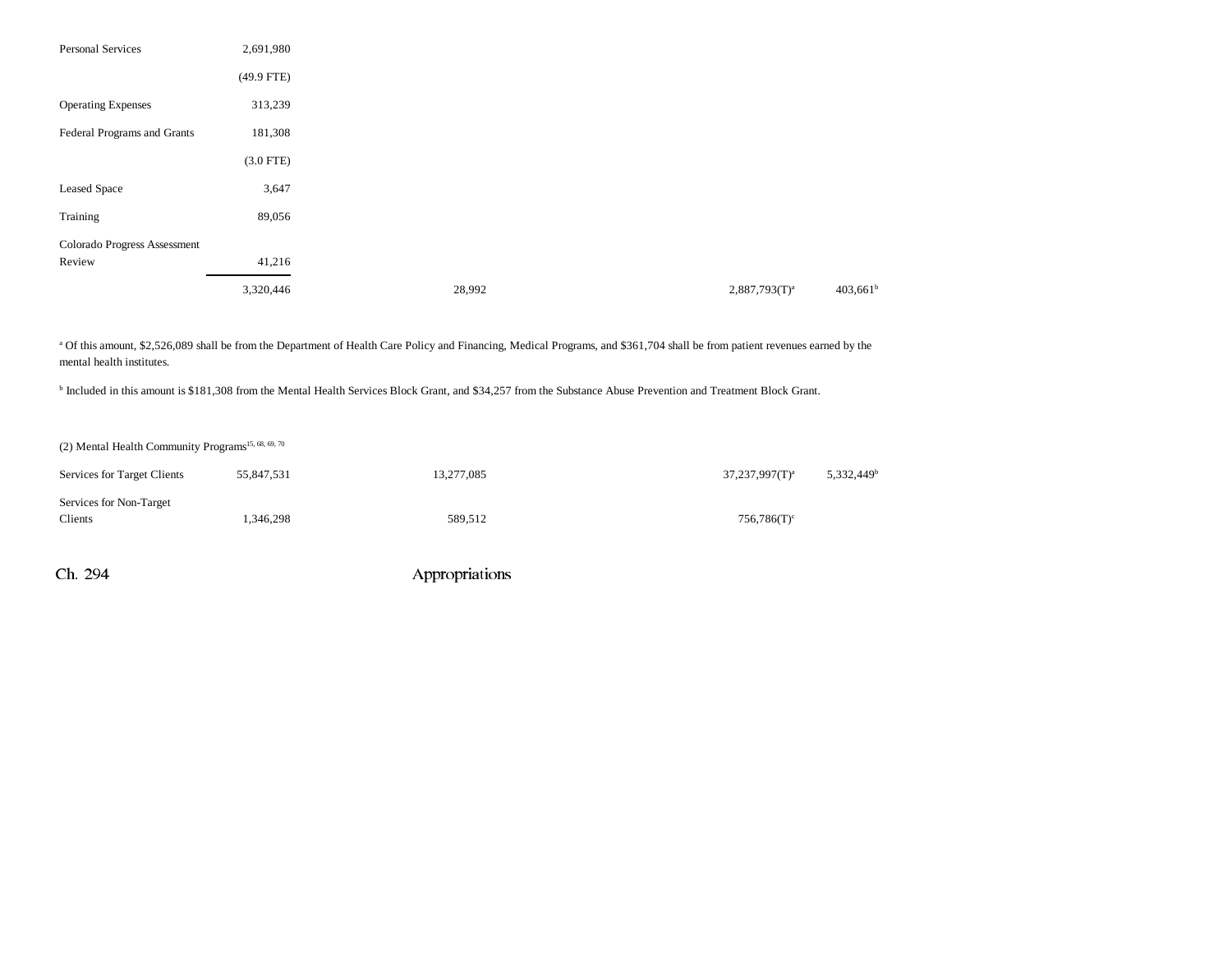|                                           |                 |              | APPROPRIATION FROM     |                               |              |                             |                |  |  |
|-------------------------------------------|-----------------|--------------|------------------------|-------------------------------|--------------|-----------------------------|----------------|--|--|
|                                           | ITEM &          |              |                        | <b>GENERAL</b><br><b>FUND</b> | CASH         | CASH<br><b>FUNDS</b>        | <b>FEDERAL</b> |  |  |
|                                           | <b>SUBTOTAL</b> | <b>TOTAL</b> | <b>FUND</b>            | <b>EXEMPT</b>                 | <b>FUNDS</b> | <b>EXEMPT</b>               | <b>FUNDS</b>   |  |  |
|                                           | \$<br>\$        |              | \$                     | \$                            | \$           | \$                          | \$             |  |  |
|                                           |                 |              |                        |                               |              |                             |                |  |  |
| Services to Children Referred             |                 |              |                        |                               |              |                             |                |  |  |
| by Medicaid                               | 479,702         |              | 248,883                |                               |              | $230,819(T)^c$              |                |  |  |
| Nursing Home Reform Act                   |                 |              |                        |                               |              |                             |                |  |  |
| (OBRA 87) - Mental Health                 | 2,547,477       |              |                        |                               |              | $2,547,477(T)$ <sup>c</sup> |                |  |  |
| Goebel Lawsuit Settlement                 | 6,615,382       |              | 3,995,998 <sup>d</sup> |                               |              | $2,619,384(T)$ <sup>e</sup> |                |  |  |
|                                           | $(2.0$ FTE)     |              |                        |                               |              |                             |                |  |  |
| Eastern Regional Crisis and               |                 |              |                        |                               |              |                             |                |  |  |
| Acute Treatment Pilot Study <sup>71</sup> | 80,000          |              | 80,000                 |                               |              |                             |                |  |  |
| <b>Intensive Children's Services</b>      | 1,952,457       |              |                        |                               |              | $1,952,457(T)$ <sup>f</sup> |                |  |  |
| Family Issues Cash Fund <sup>51</sup>     | 1,177,779       |              | 1,177,779              |                               |              |                             |                |  |  |
|                                           |                 |              | 1,177,7798             |                               |              |                             |                |  |  |
|                                           | 70,046,626      |              |                        |                               |              |                             |                |  |  |

<sup>a</sup> Of this amount, \$35,837,727 shall be from the Department of Health Care Policy and Financing, Medical Programs, and \$1,400,270 shall be from the Division of Rehabilitation.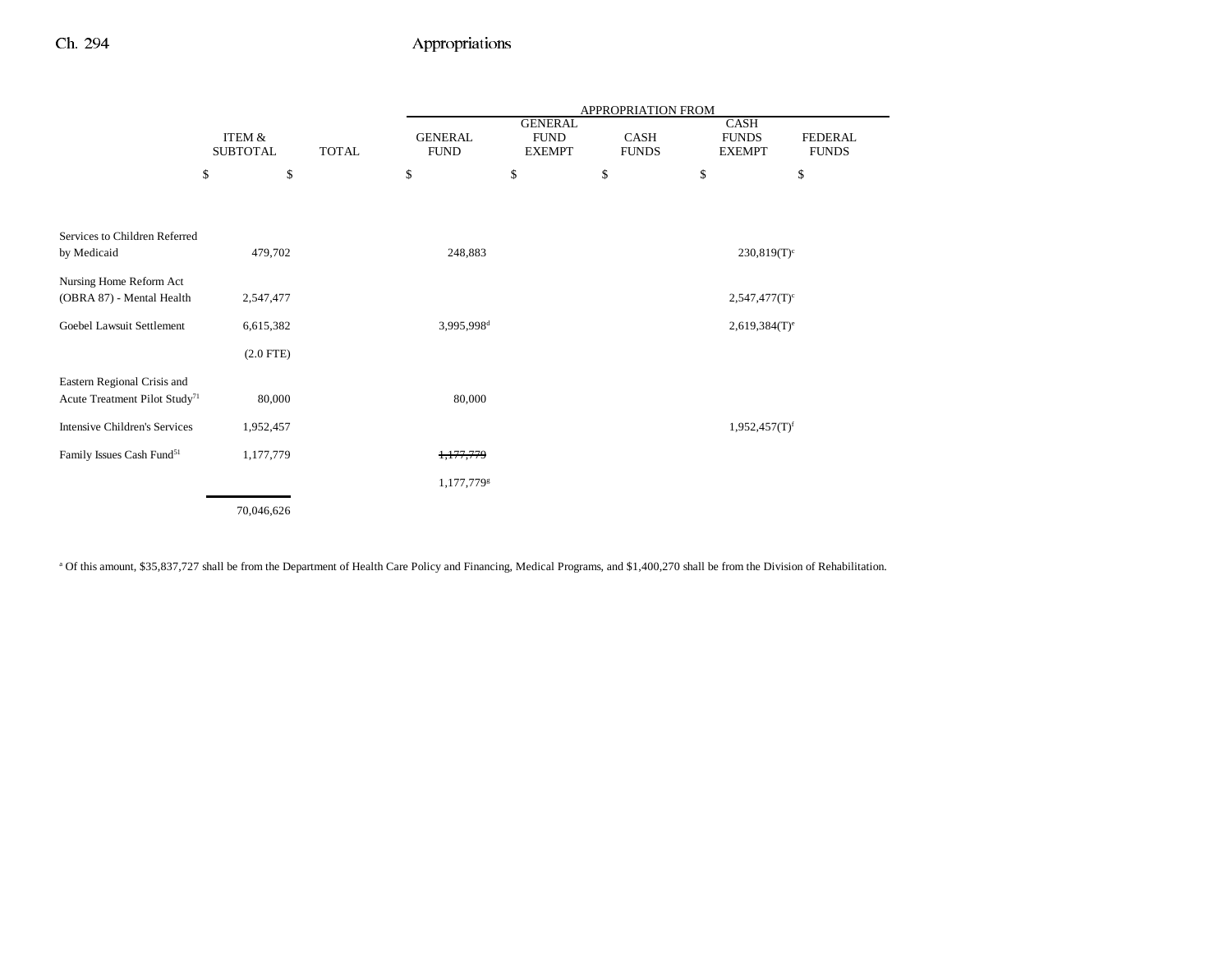b Included in this amount, \$3,751,279 shall be from the Mental Health Services Block Grant, and \$403,391 shall be from the Homeless Prevention Block Grant.

c These amounts shall be from the Department of Health Care Policy and Financing, Medical Programs.

d Of this amount, \$1,713,995 is appropriated pursuant to a final court order for Goebel vs. Colorado Department of Institutions, Case #81-MH-270 and Case #81-CV-6961 (Consolidated). This amount is exempt from the statutory limit on state General Fund appropriations pursuant to Section 24-75-201.1(1)(a)(III)(B), C.R.S.

e Of this amount, \$2,483,106 shall be from the Department of Health Care Policy and Financing, and \$136,278 shall be from the Division of Rehabilitation.

f This amount shall be from the Family Issues Cash Fund pursuant to Section 26-5.3-106(1.5), C.R.S.

g OF THIS AMOUNT, \$677,779 IS APPROPRIATED PURSUANT TO A FINAL COURT ORDER FOR CASE #94-M-1417. THIS AMOUNT IS EXEMPT FROM THE STATUTORY LIMIT ON STATE GENERAL FUND APPROPRIATIONS PURSUANT TO SECTION 24-75-201.1(1)(a)(III)(B), C.R.S.

| (3) Community Services for<br>Persons with Developmental<br>Disabilities Community |             |            |                          |
|------------------------------------------------------------------------------------|-------------|------------|--------------------------|
| Programs <sup>15,72,73</sup>                                                       | 152,287,983 | 31,848,105 | 120,439,878 <sup>a</sup> |
| Special Olympics <sup>73b</sup>                                                    | 25,000      | 25,000     |                          |
| Preventive Dental Hygiene <sup>74</sup>                                            | 63,610      | 60,430     | 3,180(L)                 |
|                                                                                    | 152.376.593 |            |                          |

<sup>a</sup> Of this amount, \$4,477,738(L) shall be from local matching funds, \$427,114(T) shall be from the Division of Rehabilitation, \$100,787,767(T) shall be from the Department of Health Care Policy and Financing, and \$14,747,259 shall be from client cash sources.

301,824,225

**(7) DIRECT SERVICES**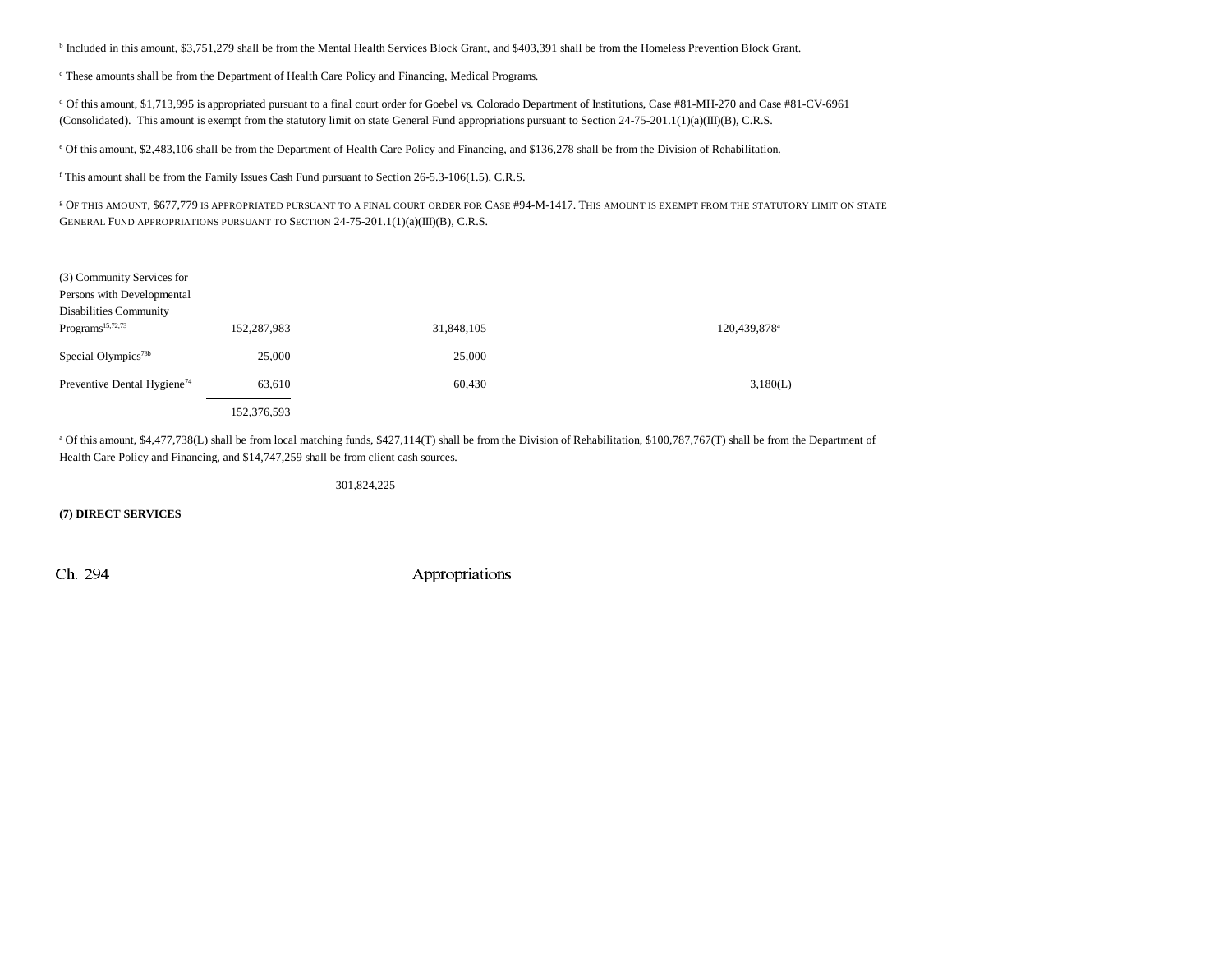|                                            |                           |              | <b>APPROPRIATION FROM</b>     |                                                |                        |                                              |                         |  |  |
|--------------------------------------------|---------------------------|--------------|-------------------------------|------------------------------------------------|------------------------|----------------------------------------------|-------------------------|--|--|
|                                            | ITEM &<br><b>SUBTOTAL</b> | <b>TOTAL</b> | <b>GENERAL</b><br><b>FUND</b> | <b>GENERAL</b><br><b>FUND</b><br><b>EXEMPT</b> | CASH<br><b>FUNDS</b>   | <b>CASH</b><br><b>FUNDS</b><br><b>EXEMPT</b> | FEDERAL<br><b>FUNDS</b> |  |  |
|                                            | \$<br>\$                  |              | \$                            | \$                                             | \$                     | \$                                           | \$                      |  |  |
|                                            |                           |              |                               |                                                |                        |                                              |                         |  |  |
| (B) Mental Health Institutes <sup>76</sup> |                           |              |                               |                                                |                        |                                              |                         |  |  |
| <b>Personal Services</b>                   | 64,061,552                |              |                               |                                                |                        |                                              |                         |  |  |
|                                            | $(1,515.7$ FTE)           |              |                               |                                                |                        |                                              |                         |  |  |
| <b>Operating Expenses</b>                  | 6,072,393                 |              |                               |                                                |                        |                                              |                         |  |  |
| General Hospital                           | 2,011,090                 |              |                               |                                                |                        |                                              |                         |  |  |
|                                            | $(36.0$ FTE)              |              |                               |                                                |                        |                                              |                         |  |  |
| General Hospital Operating                 |                           |              |                               |                                                |                        |                                              |                         |  |  |
| Expenses                                   | 278,419                   |              |                               |                                                |                        |                                              |                         |  |  |
| <b>Educational Programs</b>                | 754,048                   |              |                               |                                                |                        |                                              |                         |  |  |
|                                            | $(23.0$ FTE)              |              |                               |                                                |                        |                                              |                         |  |  |
| Family Issues Cash Fund <sup>51</sup>      | 774,678                   |              |                               |                                                |                        |                                              |                         |  |  |
| <b>Indirect Cost Assessment</b>            | 361,704                   |              |                               |                                                |                        |                                              |                         |  |  |
|                                            | 74,313,884                |              | 49.020.640                    |                                                | 1,860,430 <sup>a</sup> | 22,658,136 <sup>b</sup>                      | 774,678                 |  |  |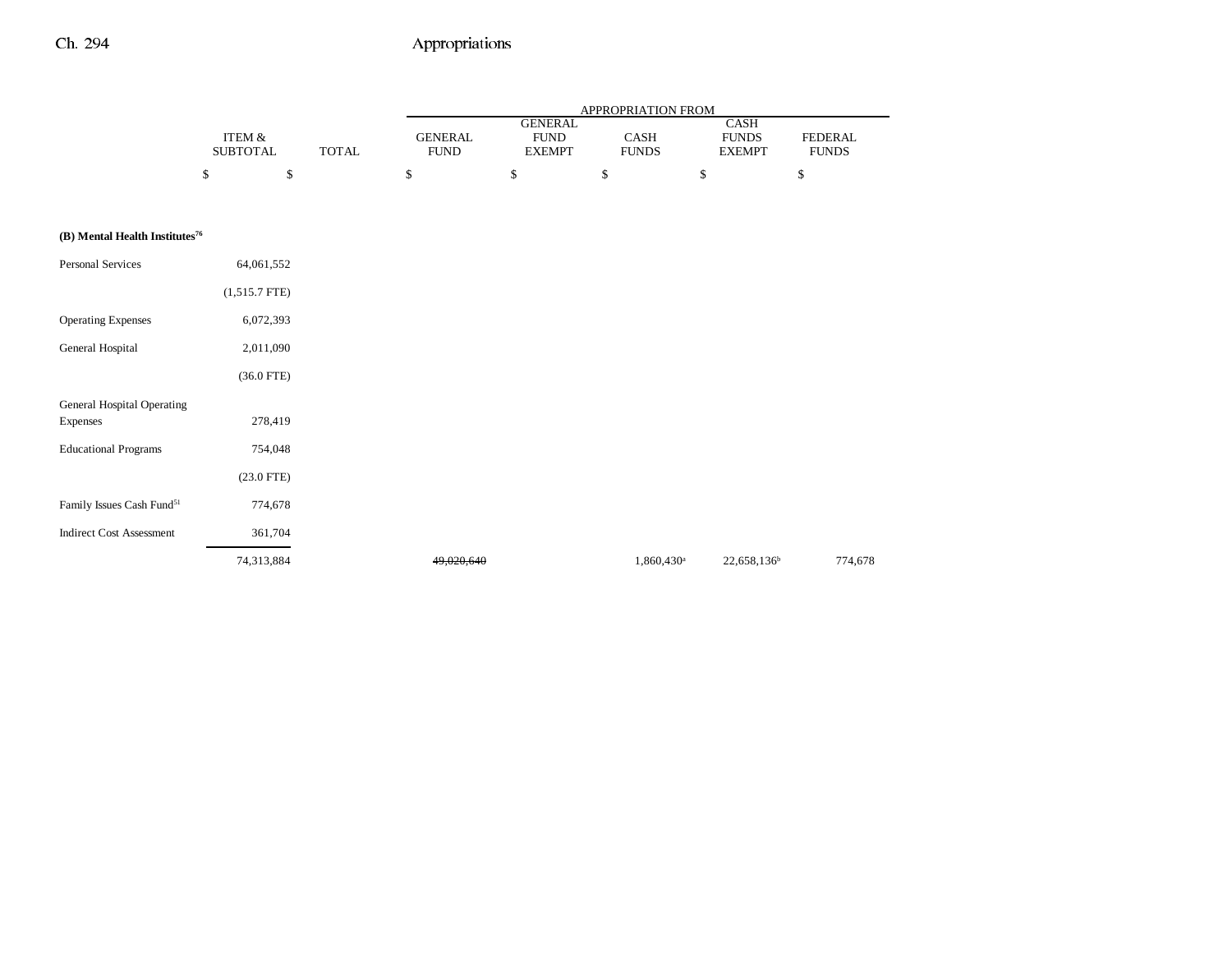#### 49,020,640<sup>c</sup>

<sup>a</sup> This amount shall be from patient revenues.

b Of this amount, \$19,439,186 shall be from patient revenues, \$754,048(T) shall be from the Department of Education, \$2,452,902(T) shall be from the Department of Corrections, \$12,000(T) shall be from Institutional Programs for Persons with Developmental Disabilities. For information only, of the patient revenues, \$12,836,617(T) is estimated to be from the Department of Health Care Policy and Financing, Medical Programs, and \$6,602,569 is estimated to be from federal fund sources of patient revenues.

 $^{\rm c}$  Of this amount, \$12,200 is appropriated pursuant to a final court order for Case #94-M-1417. This amount is exempt from the statutory limit on state GENERAL FUND APPROPRIATIONS PURSUANT TO SECTION 24-75-201.1(1)(a)(III)(B), C.R.S.

|                                     | 116,700,612     |               |                 |                            |               |
|-------------------------------------|-----------------|---------------|-----------------|----------------------------|---------------|
| TOTALS PART VIII                    |                 |               |                 |                            |               |
| (HUMAN SERVICES) <sup>10, 11,</sup> |                 |               |                 |                            |               |
| 11A                                 | \$1,091,098,238 | \$371,914,198 | $$52,816,712^a$ | \$377,215,400 <sup>a</sup> | \$289,151,928 |

a Of these amounts, \$271,438,487 contains a (T) notation, and \$76,999,725 contains an (L) notation.

**SECTION 3.** Section 5 of chapter 241, Session Laws of Colorado 1996, is amended to read:

Section 5. **Appropriation - adjustments to the 1996 long bill.** (1) In addition to any other appropriation, there is hereby appropriated, out of any moneys in the general fund not otherwise appropriated, to the department of human services, for the fiscal year beginning July 1, 1996, the sum of four hundred twelve thousand three hundred twenty-eight dollars (\$412,328) and 4.5 FTE, or so much thereof as may be necessary, for the implementation of this act. FOR THE IMPLEMENTATION OF THIS ACT, APPROPRIATIONS MADE IN THE ANNUAL GENERAL APPROPRIATION ACT FOR FISCAL YEAR BEGINNING JULY 1, 1996, SHALL BE ADJUSTED AS FOLLOWS:

(a) THE GENERAL FUND APPROPRIATION TO THE DEPARTMENT OF HUMAN SERVICES, EXECUTIVE DIRECTOR'S OFFICE, IS INCREASED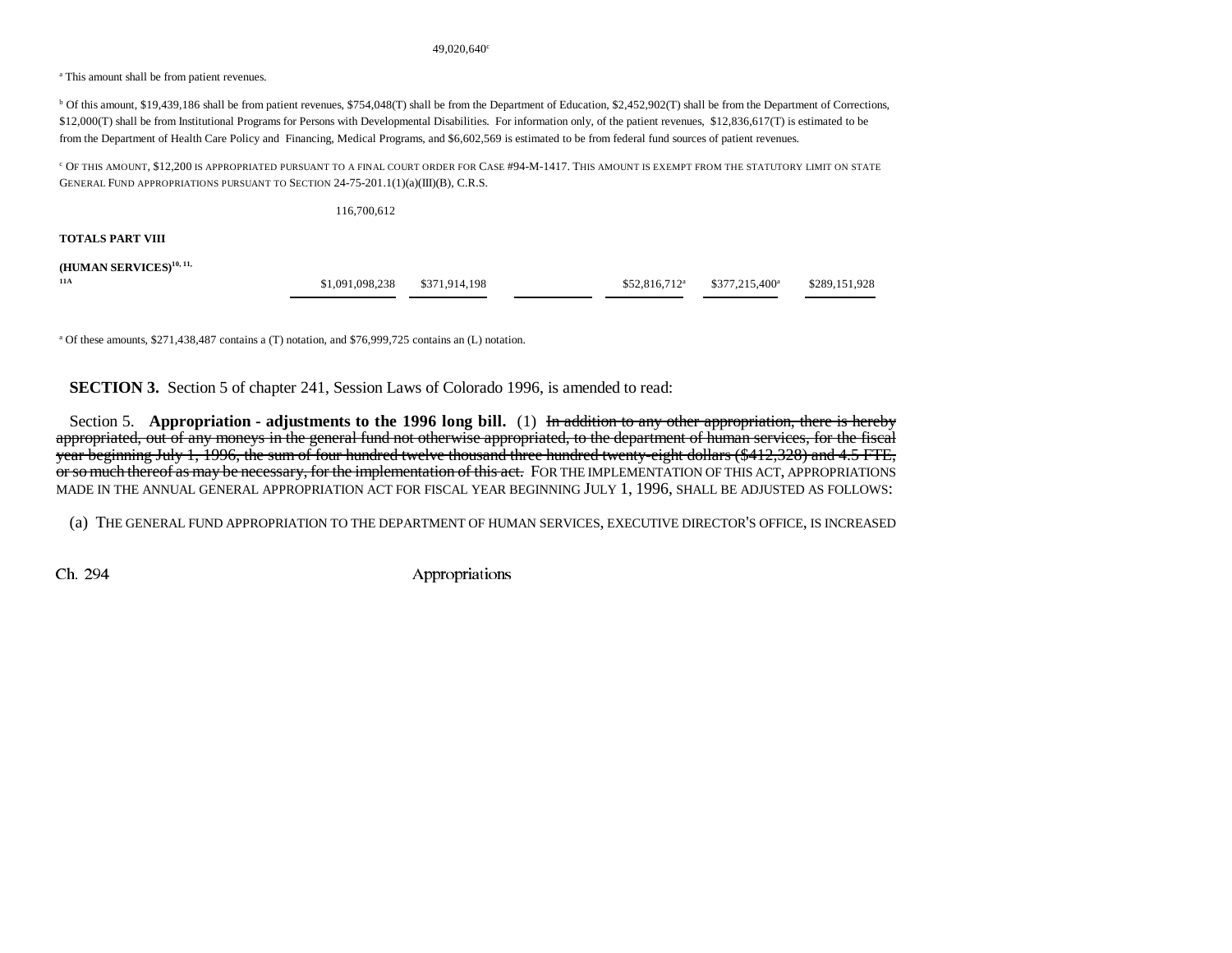|                 |       |             | APPROPRIATION FROM |              |               |                |  |  |  |  |
|-----------------|-------|-------------|--------------------|--------------|---------------|----------------|--|--|--|--|
|                 |       |             | <b>GENERAL</b>     |              | CASH          |                |  |  |  |  |
| ITEM &          |       | GENERAL     | <b>FUND</b>        | CASH         | <b>FUNDS</b>  | <b>FEDERAL</b> |  |  |  |  |
| <b>SUBTOTAL</b> | TOTAL | <b>FUND</b> | <b>EXEMPT</b>      | <b>FUNDS</b> | <b>EXEMPT</b> | <b>FUNDS</b>   |  |  |  |  |
|                 |       |             |                    |              |               |                |  |  |  |  |

BY ONE HUNDRED EIGHTY-FIVE THOUSAND TWO HUNDRED SEVENTY-FIVE DOLLARS (\$185,275) AND 1.0 FTE.

(b) THE GENERAL FUND APPROPRIATION TO THE DEPARTMENT OF HUMAN SERVICES, OFFICE OF INFORMATION TECHNOLOGY SERVICES, IS INCREASED BY SEVEN THOUSAND FIVE HUNDRED DOLLARS (\$7,500).

(c) THE GENERAL FUND APPROPRIATION TO THE DEPARTMENT OF HUMAN SERVICES, COUNTY ADMINISTRATION, IS INCREASED BY SIXTY THOUSAND ONE HUNDRED EIGHTY-NINE DOLLARS (\$60,189) AND 2.3 FTE.

(d) THE GENERAL FUND APPROPRIATION TO THE DEPARTMENT OF HUMAN SERVICES, CHILDREN, YOUTH AND FAMILIES, SPECIAL PURPOSE WELFARE PROGRAMS, IS INCREASED BY TWENTY-FIVE THOUSAND SIX HUNDRED DOLLARS (\$25,600).

(2) In addition to any other appropriation, there is hereby appropriated, to the department of personnel, for the fiscal year beginning July 1, 1996, the sum of one hundred ninety thousand nine hundred ninety-seven dollars (\$190,997) FIFTY-SEVEN THOUSAND TWO HUNDRED THIRTY-THREE DOLLARS (\$57,233) and 0.4 FTE, or so much thereof as may be necessary, for the implementation of this act. Said sum shall be from cash funds exempt received from the department of human services out of the appropriation made in subsection  $(1)(1)$  (a) of this section.

(3) In addition to any other appropriation, there is hereby appropriated, to the department of law, for the fiscal year beginning July 1, 1996, the sum of sixty-two thousand three hundred twenty-two dollars (\$62,322) and 0.8 FTE, or so much thereof as may be necessary, for the implementation of this act. Said sum shall be from cash funds exempt received from the department of human services out of the appropriation made in subsection  $(1)(1)(a)$  of this section.